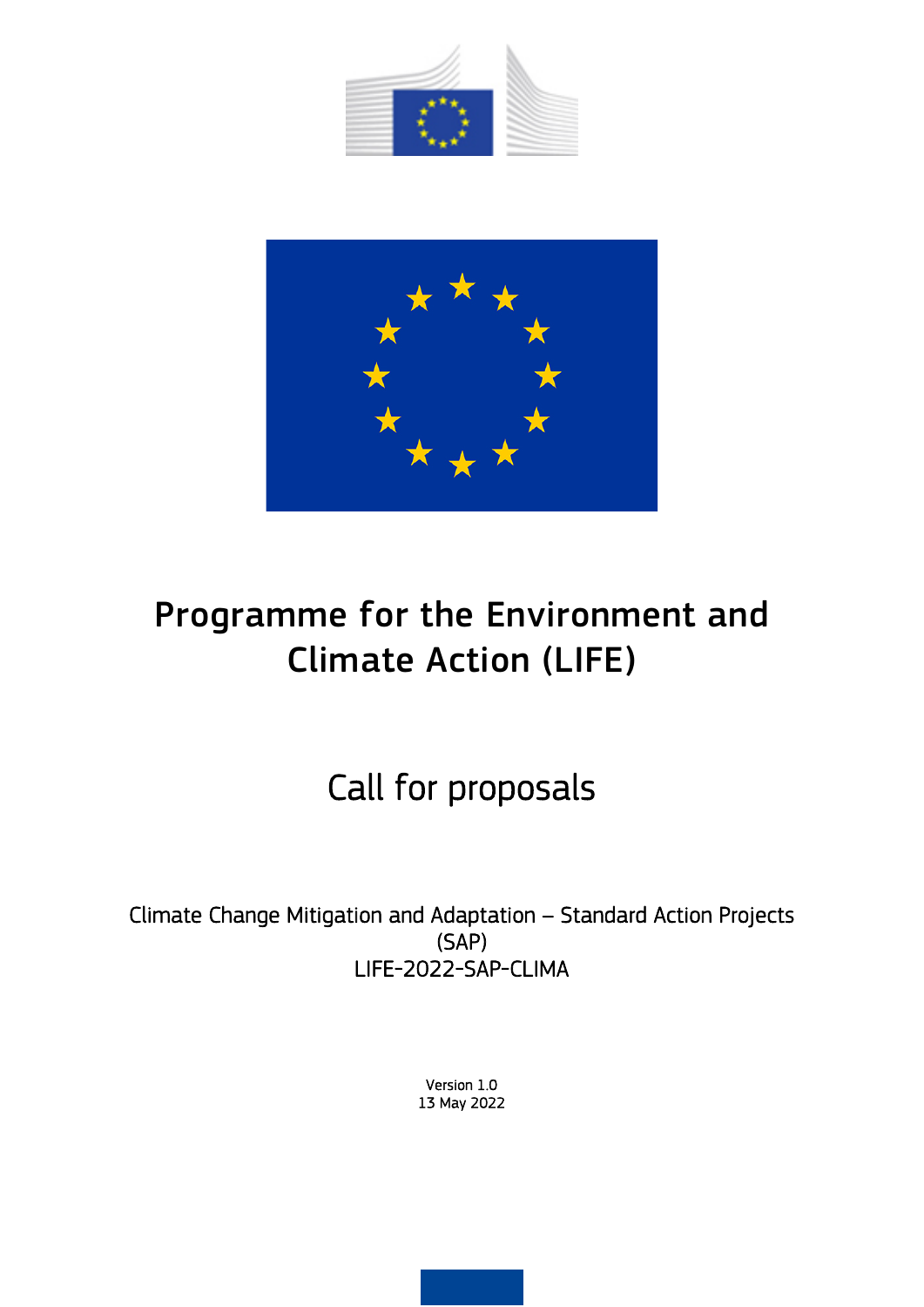| <b>HISTORY OF CHANGES</b> |                                 |                                              |      |  |  |  |
|---------------------------|---------------------------------|----------------------------------------------|------|--|--|--|
|                           | <b>Version Publication Date</b> | <b>Change</b>                                | Page |  |  |  |
| 1.0                       | 13 May 2022                     | Initial version (new MFF).<br>$\blacksquare$ |      |  |  |  |
|                           |                                 |                                              |      |  |  |  |
|                           |                                 |                                              |      |  |  |  |
|                           |                                 |                                              |      |  |  |  |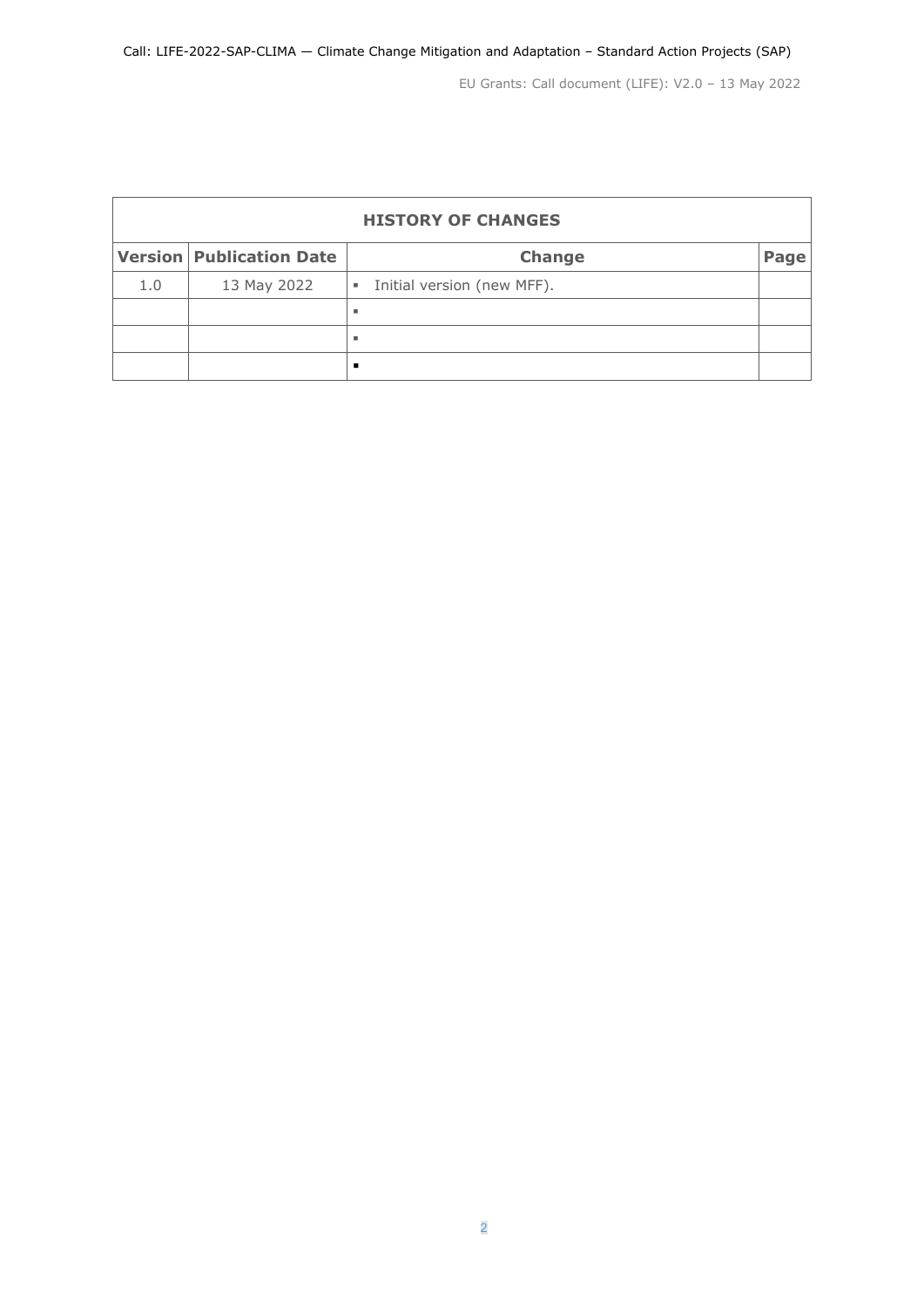

## EUROPEAN CLIMATE, INFRASTRUCTURE AND ENVIRONMENT EXECUTIVE AGENCY (CINEA)<br>CINEA.D – Natural Resources, Climate, Sustainable Blue Economy and Clean Energy<br>CINEA.D.1 – LIFE Energy + LIFE Climate

## **CALL FOR PROPOSALS**

#### **TABLE OF CONTENTS**

| 2. Type of action $-$ Objectives $-$ Themes and priorities $-$ Activities that can be funded $-$ |  |
|--------------------------------------------------------------------------------------------------|--|
|                                                                                                  |  |
|                                                                                                  |  |
|                                                                                                  |  |
|                                                                                                  |  |
|                                                                                                  |  |
|                                                                                                  |  |
|                                                                                                  |  |
|                                                                                                  |  |
|                                                                                                  |  |
|                                                                                                  |  |
|                                                                                                  |  |
|                                                                                                  |  |
|                                                                                                  |  |
|                                                                                                  |  |
|                                                                                                  |  |
|                                                                                                  |  |
|                                                                                                  |  |
|                                                                                                  |  |
|                                                                                                  |  |
|                                                                                                  |  |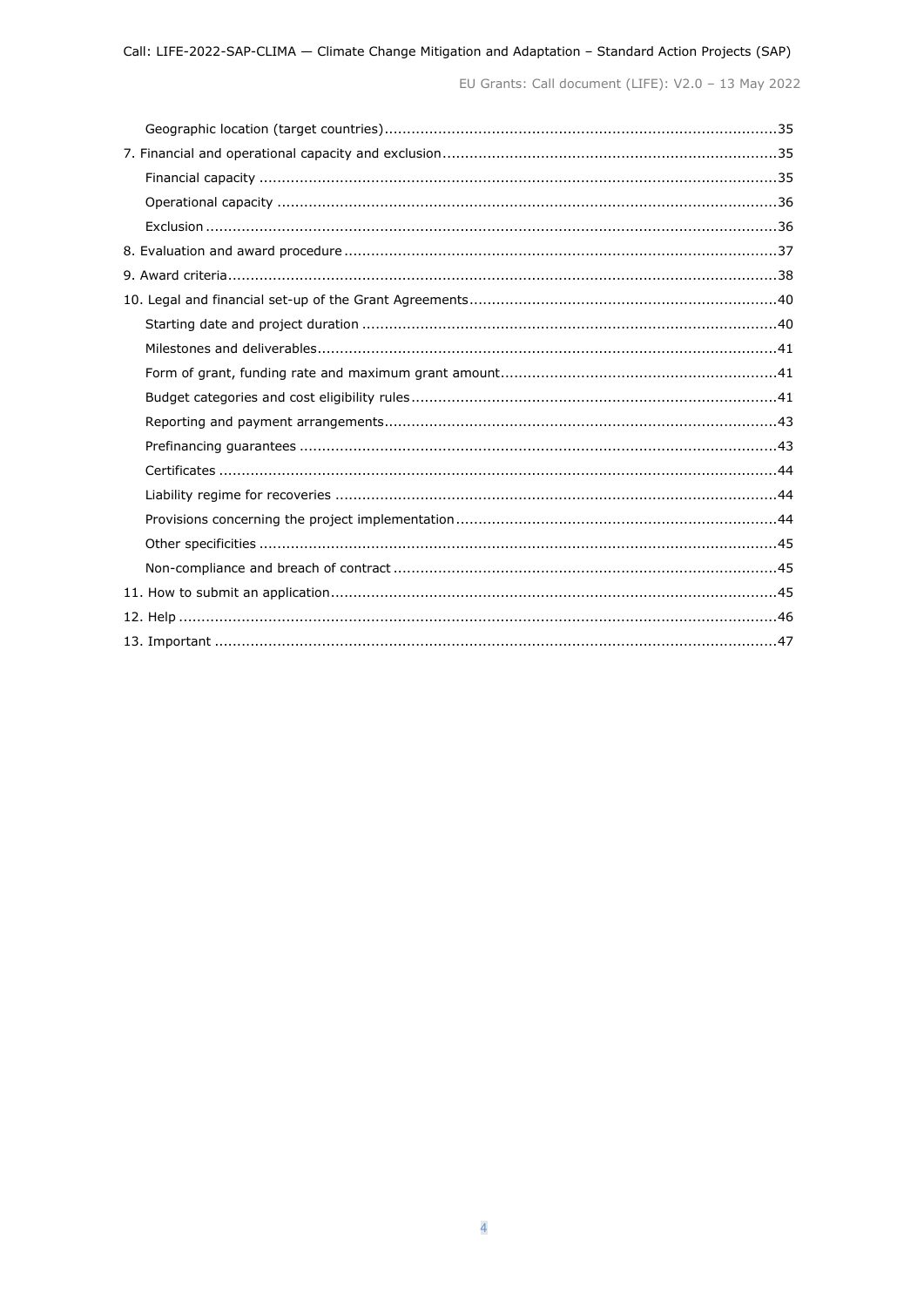## <span id="page-4-0"></span>**0. Introduction**

This is a call for proposals for EU **action grants** in the field of Climate Change Mitigation and Adaptation under the **Programme for Environment and Climate Action (LIFE)**.

The regulatory framework for this EU Funding Programme is set out in:

- − Regulation 2018/1046 [\(EU Financial Regulation\)](https://eur-lex.europa.eu/legal-content/EN/ALL/?uri=CELEX:32018R1046&qid=1535046024012)
- − the basic act (LIFE Regulation [2021/783](https://eur-lex.europa.eu/legal-content/EN/ALL/?uri=CELEX:32021R0783)[1\)](#page-4-1).

The call is launched in accordance with the 2021-2024 Multiannual Work Programme[2](#page-4-2) and will be managed by the **European Climate, Infrastructure and Environment Executive Agency (CINEA)** ('Agency').

The call covers the following **topics**:

- − **LIFE-2022-SAP-CLIMA-CCM - Climate Change Mitigation**
- − **LIFE-2022-SAP-CLIMA-CCA - Climate Change Adaptation**
- − **LIFE-2022-SAP-CLIMA-GOV - Climate Governance and Information**

Each project application under the call must address only one of these topics. Applicants wishing to apply for more than one topic, must submit a separate proposal under each topic. However, a project application under one topic can contain elements of the other topics.

We invite you to read the **call documentation** carefully, and in particular this Call Document, the Model Grant Agreement, the EU Funding & Tenders Portal Online [Manual](https://ec.europa.eu/info/funding-tenders/opportunities/docs/2021-2027/common/guidance/om_en.pdf) and the [EU Grants AGA —](https://ec.europa.eu/info/funding-tenders/opportunities/docs/2021-2027/common/guidance/aga_en.pdf) [Annotated Grant Agreement.](https://ec.europa.eu/info/funding-tenders/opportunities/docs/2021-2027/common/guidance/aga_en.pdf)

These documents provide clarifications and answers to questions you may have when preparing your application:

- − the Call Document outlines the:
	- − background, objectives, scope, activities that can be funded and the expected results (sections 1 and 2)
	- − timetable and available budget (sections 3 and 4)
	- admissibility and eligibility conditions (including mandatory documents; sections 5 and 6)
	- − criteria for financial and operational capacity and exclusion (section 7)
	- − evaluation and award procedure (section 8)
	- − award criteria (section 9)

<span id="page-4-1"></span><sup>1</sup> Regulation (EU) 2021/783 of the European Parliament and of the Council of 29 April 2021 establishing a Programme for the Environment and Climate Action (LIFE) (OJ L 172, 17.5.2021, p. 53).

<span id="page-4-2"></span><sup>2</sup> Commission Implementing Decision C(2021)4997 final of 9 July 2021 on the financing of the LIFE Programme and the adoption of the work programme for the years 2021 to 2024.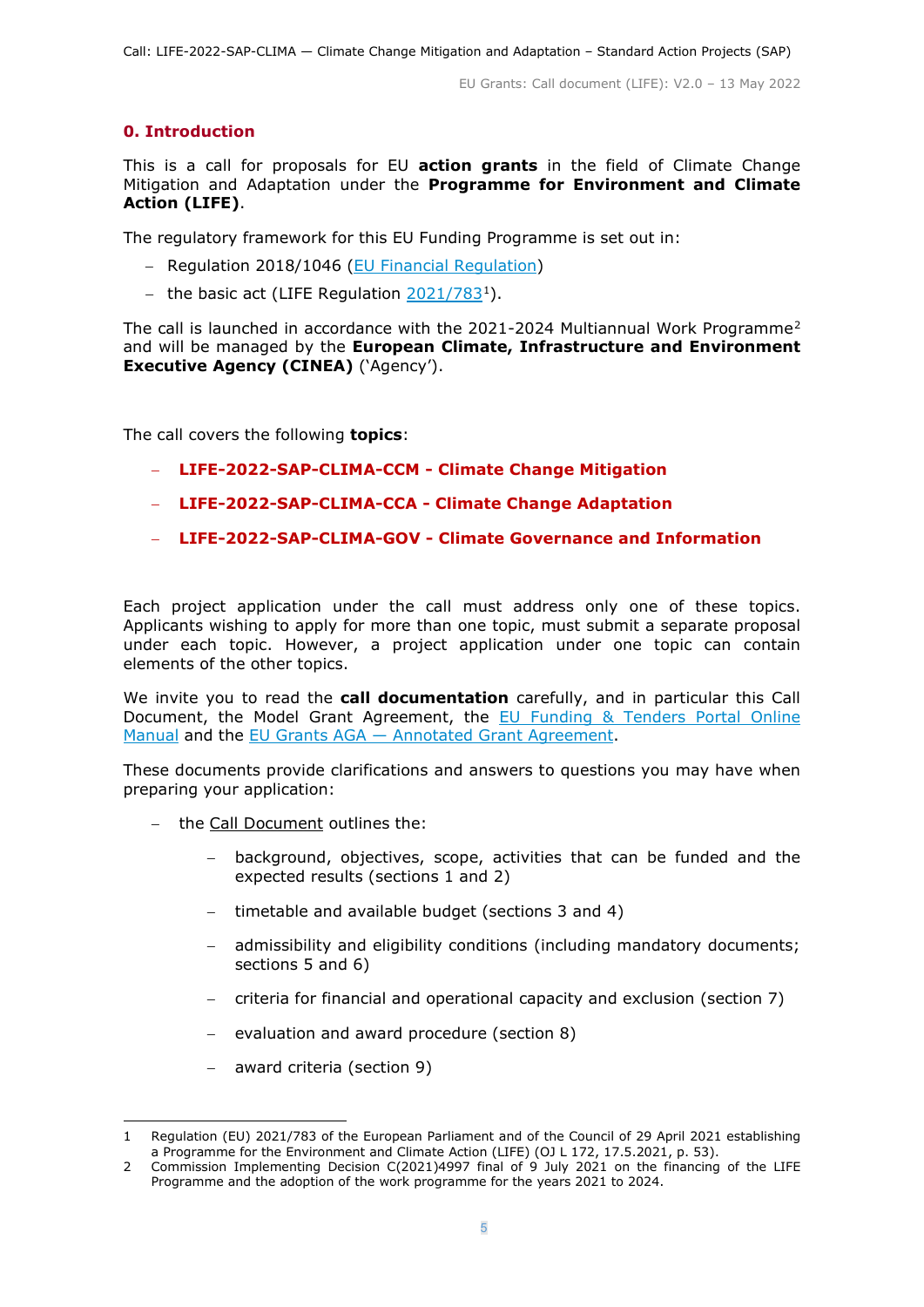- − legal and financial set-up of the Grant Agreements (section 10)
- − how to submit an application (section 11)
- − the Online Manual outlines the:
	- − procedures to register and submit proposals online via the EU Funding & Tenders Portal ('Portal')
	- − recommendations for the preparation of the application
- − the AGA Annotated Grant Agreement contains:
	- − detailed annotations on all the provisions in the Grant Agreement you will have to sign in order to obtain the grant *(including cost eligibility, payment schedule, accessory obligations, etc)*.

You are also encouraged to visit the [LIFE database](https://ec.europa.eu/environment/life/project/Projects/index.cfm) to consult the list of projects funded previously. For the Clean Energy Transition sub-programme, projects funded previously (under the Horizon 2020 programme) can be found on the [CORDIS](https://cordis.europa.eu/projects)  [website.](https://cordis.europa.eu/projects)

## <span id="page-5-0"></span>**1. Background**

#### <span id="page-5-1"></span>*What is the LIFE Programme?*

The LIFE Programme is the EU Programme for Environment and Climate Action.

As such, it is one of the key contributors to the European Green Deal<sup>[3](#page-5-2)</sup> which aims to:

- − transform the EU into a fair and prosperous society, with a modern, resourceefficient and competitive economy where there are no net emissions of greenhouse gases in 2050 and where economic growth is decoupled from resource use and
- − protect, conserve and enhance the EU's natural capital, and protect the health and well-being of citizens from environment and climate related risks and impacts.

The LIFE Programme will contribute to these priorities through its four subprogrammes in particular by:

- − boosting and integrating the implementation of the EU's policy objectives for halting and reversing loss of wildlife habitats and species across all sectors
- supporting the transition to a circular economy and protecting and improving the quality of EU's natural resources, including air, soil and water among others
- supporting implementation of the 2030 energy and climate policy framework, the EU's climate neutrality objective by 2050, and the new EU strategy on adaptation to climate change and
- − building capacity, stimulating investments and supporting implementation of policies focused on energy efficiency and small-scale renewables.

<span id="page-5-2"></span><sup>3</sup> Communication from the Commission to the European Parliament, the European Council, the Council, the European Economic and Social Committee and the Committee of the Regions: The European Green Deal (COM [\(2019\)640](https://eur-lex.europa.eu/legal-content/EN/ALL/?uri=CELEX:52019DC0640) final)[.](https://eur-lex.europa.eu/legal-content/EN/TXT/?uri=COM%3A2019%3A640%3AFIN)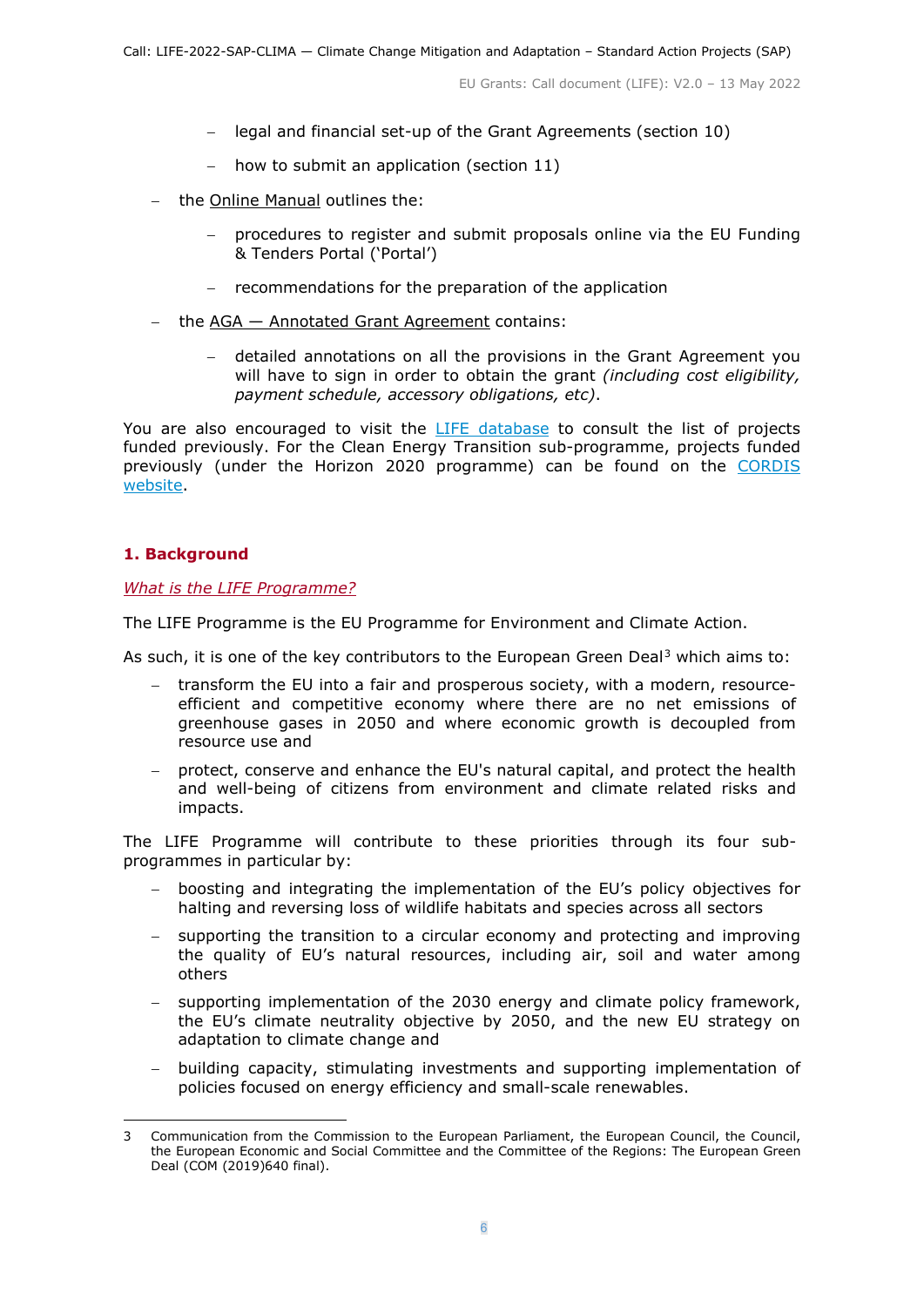The LIFE Programme is structured in two fields and four sub-programmes (described in more detail below):

Environment:

- sub-programme Nature and Biodiversity
- sub-programme Circular Economy and Ouality of Life

Climate Action:

- sub-programme Climate Change Mitigation and Adaptation
- sub-programme Clean Energy Transition.

#### <span id="page-6-0"></span>*Nature and Biodiversity*

The specific objectives of the sub-programme 'Nature and Biodiversity' are the following:

- − to develop, demonstrate, promote and stimulate scale up of innovative techniques, methods and approaches (including nature-based solutions and ecosystem approach) for reaching the objectives of the EU legislation and policy on nature and biodiversity, and to contribute to the knowledge base and to the application of best practices, including through the support of the Natura 2000
- − to support the development, implementation, monitoring and enforcement of EU legislation and policy on nature and biodiversity, including by improving governance at all levels, in particular through enhancing capacities of public and private actors and the involvement of civil society, also taking into due consideration the possible contributions provided by citizen science
- − to catalyse the large-scale deployment of successful solutions/approaches for implementing EU legislation and policy on nature and biodiversity, by replicating results, integrating related objectives into other policies and into public and private sector practices, mobilising investment and improving access to finance.

## <span id="page-6-1"></span>*Circular Economy and Quality of Life*

The specific objectives of the sub-programme 'Circular Economy and Quality of Life' are:

- to develop, demonstrate and promote innovative techniques, methods and approaches for reaching the objectives of the EU legislation and policy on environment, and to contribute to the knowledge base and, where relevant, to the application of best practices
- to support the development, implementation, monitoring and enforcement of the EU legislation and policy on environment, including by improving governance at all levels, in particular through enhancing capacities of public and private actors and the involvement of civil society
- to catalyse the large-scale deployment of successful technical and policyrelated solutions for implementing the EU legislation and policy on environment, by replicating results, integrating related objectives into other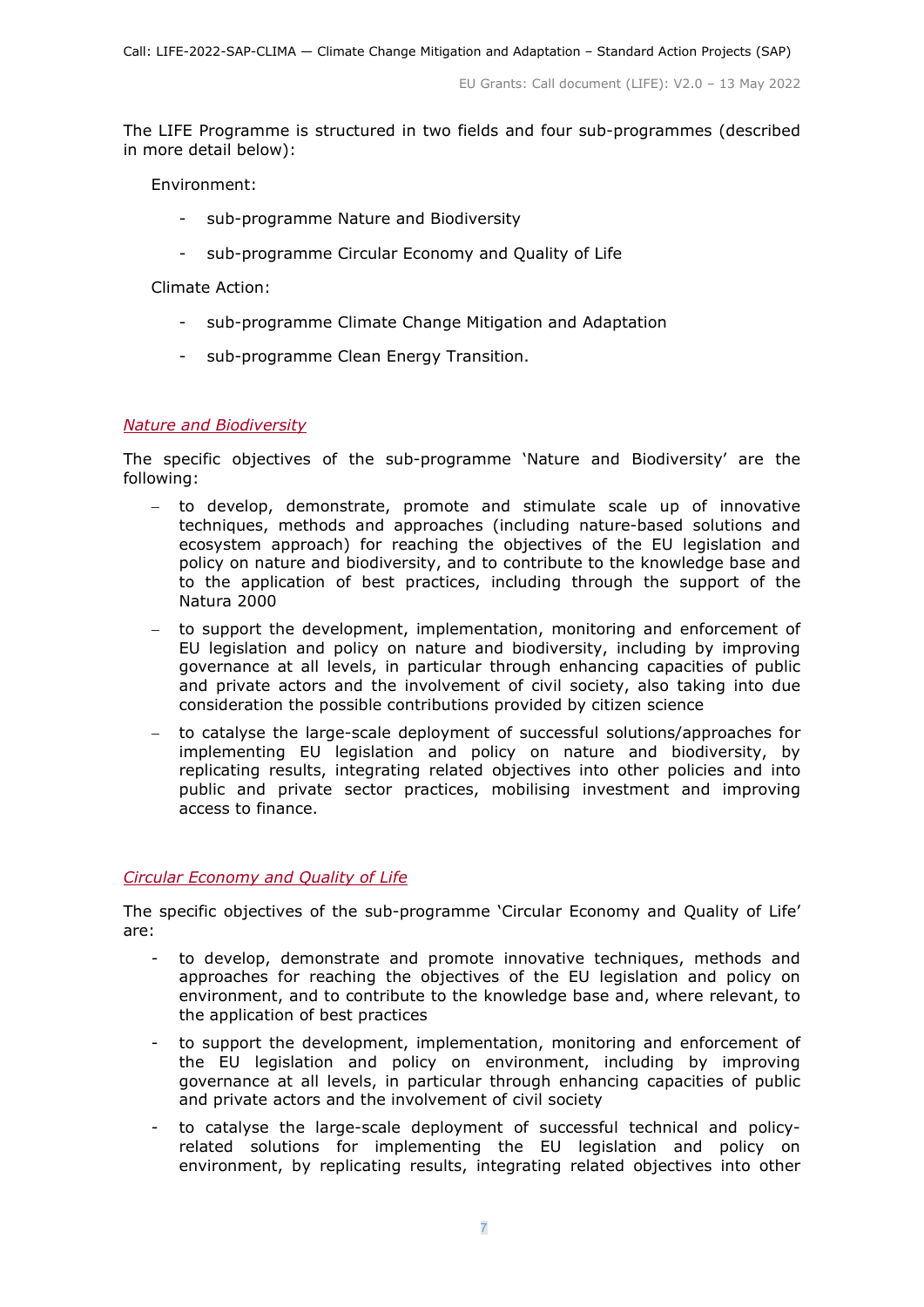policies and into public and private sector practices, mobilising investment and improving access to finance.

This sub-programme aims at facilitating the transition toward a sustainable, circular, toxic-free, energy-efficient and climate-resilient economy and at protecting, restoring and improving the quality of the environment.

It will contribute to the EU priorities by:

- reducing resource consumption and facilitating the transition toward a sustainable, circular, toxic-free, energy-efficient and climate-resilient economy
- developing circular systems, in line with the new Circular Economy Action Plan and reflecting its focus on sustainable products, material and energy intensive sectors and circular business models for value retention
- bringing down waste generation in line with the Waste Framework Directive [2019/1004](https://eur-lex.europa.eu/legal-content/EN/ALL/?uri=CELEX:32019D1004)[4](#page-7-1) and the reduction of hazardous waste in view of the EU's commitment under the Basel Convention<sup>5</sup>.
- improving waste management with respect to collection and storage of waste, recovery options and end-of-life disposal, including in islands where waste management has to face specific challenges
- reducing emissions of pollutants to air and ensuring clean air for EU citizens in line with the EU legislation and the objectives of the Zero Pollution Action Plan
- achieving and maintaining a good status of the EU water bodies
- ensuring clean surface water and ground-water, in sufficient quantities for human and other species, including by increasing efficiency of water use
- reducing production, use and emissions of hazardous chemicals as well as reducing the exposure of humans and the environment to those chemicals
- promoting the development, commercialisation and uptake of safe and sustainable-by-design substances, materials and products
- diminishing exposure to harmful noise levels
- protecting the quality of EU soil, preventing soil degradation through sustainable practices of soil and land management, remediating from soil pollution and enhancing the capacity to improve water quality through reduced nitrate leakage and to reduce emissions through carbon storage.

#### <span id="page-7-0"></span>*Climate Change Mitigation and Adaptation*

The specific objectives of the sub-programme 'Climate Change Mitigation and Adaptation' are:

- to develop, demonstrate and promote innovative techniques, methods and approaches for reaching the objectives of the EU legislation and policy on climate action and to contribute to the knowledge base and to the application of best practice
- to support the development, implementation, monitoring and enforcement of the EU legislation and policy on climate action, including by improving

<span id="page-7-1"></span><sup>4</sup> Commission Implementing Decision (EU) 2019/1004 of 7 June 2019 laying down rules for the calculation, verification and reporting of data on waste in accordance with Directive 2008/98/EC (OJ L 163, 20.6.2019, p. 66).

<span id="page-7-2"></span><sup>5</sup> Basel Convention on the control of transboundary movements of hazardous wastes and their disposal.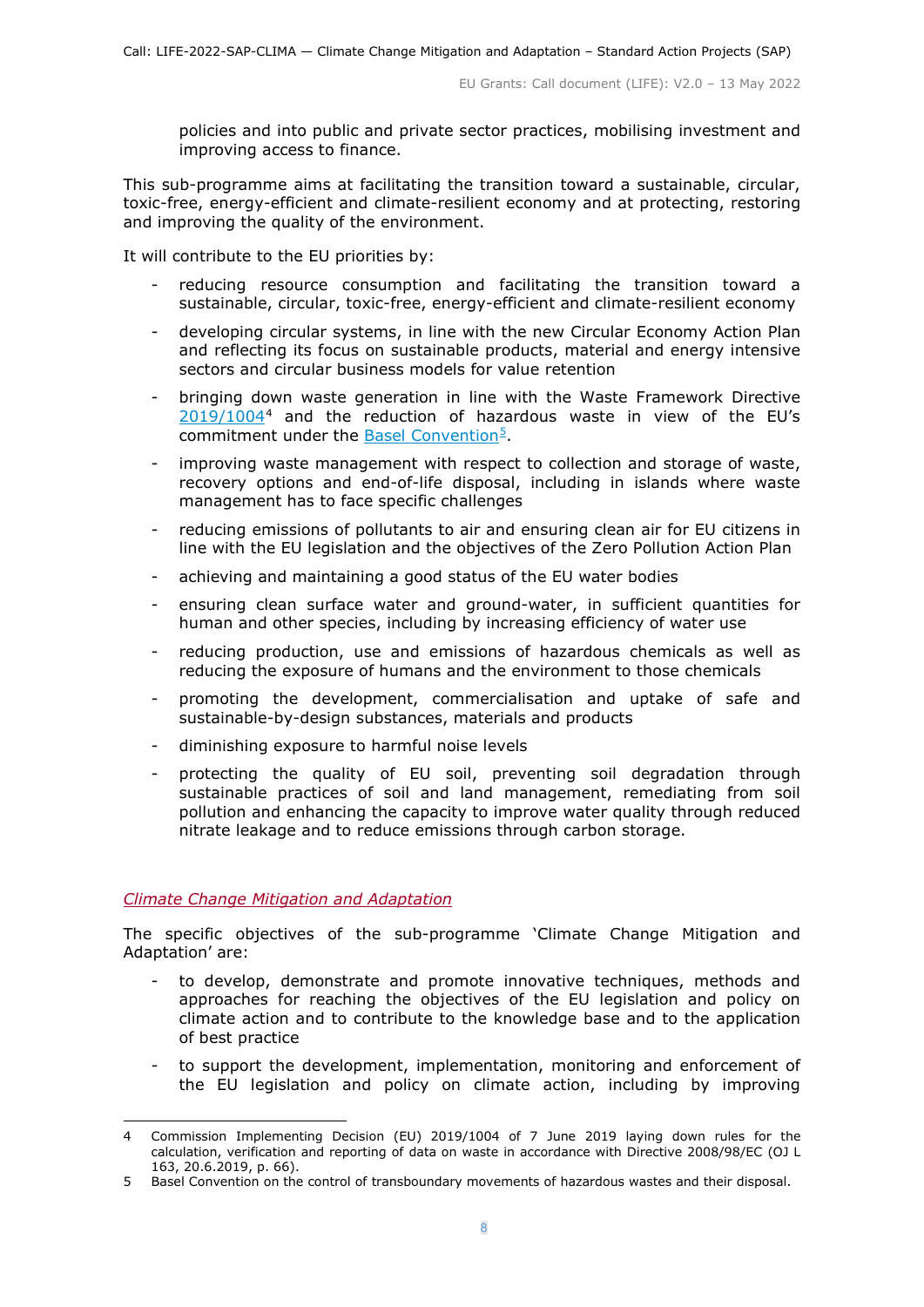governance at all levels, in particular through enhancing capacities of public and private actors and the involvement of civil society

- to catalyse the large-scale deployment of successful technical and policyrelated solutions for implementing the EU legislation and policy on climate action by replicating results, integrating related objectives into other policies and into public and private sector practices, mobilising investment and improving access to finance.

This sub-programme will contribute to the transformation of the EU into a climateneutral and -resilient society, by supporting the implementation of the EU's climate policy and preparing the EU for the climate action challenges in the coming years and decades.

#### <span id="page-8-0"></span>*Clean Energy Transition*

The specific objectives of the sub-programme 'Clean Energy Transition' are the following:

- − to develop, demonstrate and promote innovative techniques, methods and approaches for reaching the objectives of the EU legislation and policy on the transition to sustainable renewable energy and increased energy efficiency, and to contribute to the knowledge base and to the application of best practice
- − to support the development, implementation, monitoring and enforcement of the EU legislation and policy on the transition to sustainable renewable energy or increased energy efficiency, including by improving governance at all levels, in particular through enhancing capacities of public and private actors and the involvement of civil society
- − to catalyse the large-scale deployment of successful technical and policyrelated solutions for implementing the EU legislation on the transition to renewable energy or increased energy efficiency by replicating results, integrating related objectives into other policies and into public and private sector practices, mobilising investment and improving access to finance.

This sub-programme aims at facilitating the transition toward an energy-efficient, renewable energy-based, climate-neutral and -resilient economy by funding coordination and support actions across Europe. These actions, of high EU addedvalue, aim at breaking market barriers that hamper the socio-economic transition to sustainable energy, typically engaging multiple small and medium-size stakeholders, multiple actors including local and regional public authorities and non-profit organisations, and involving consumers.

The sub-programme will contribute to the implementation of the energy-related actions of the Green Deal, including the 'Renovation wave' initiative for the building sector, and will give due consideration to territories not connected to the European grids such as the EU outermost regions. It will contribute to the Just Transition objectives by accompanying the territories and the groups of citizens negatively affected by the transition from fossil fuels to clean energy, by building capacity of actors and fostering clean energy investments, mainly in energy efficiency and locally available, sustainable, renewable energy sources. Activities related to biofuels will not be included.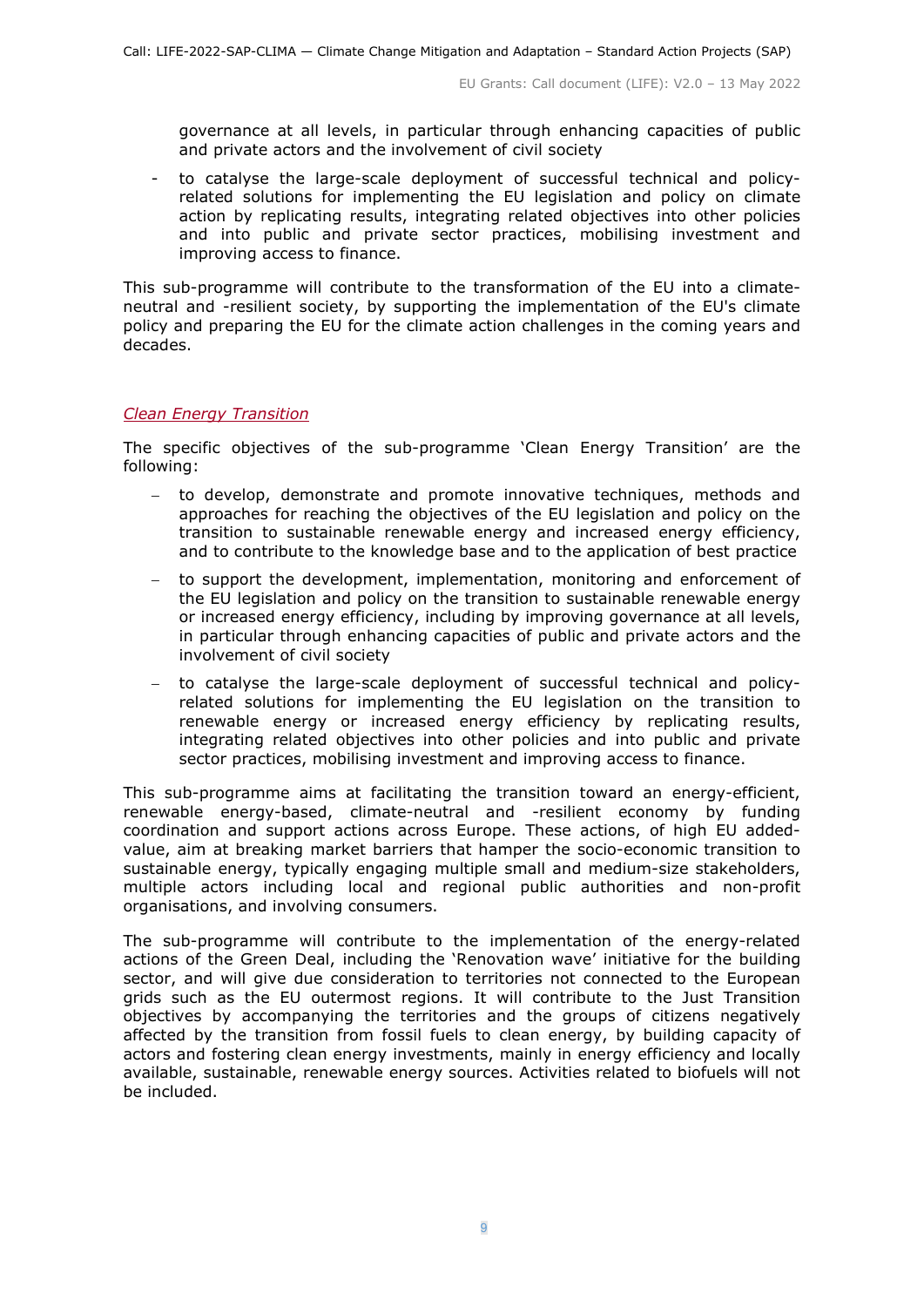## <span id="page-9-0"></span>**2. Type of action — Objectives — Themes and priorities — Activities that can be funded — Expected impact**

#### <span id="page-9-1"></span>*Type of action*

The topics under this call for proposals concern LIFE Standard Action Projects (SAPs).

Standard Action Projects aim to:

− develop, demonstrate and promote innovative techniques, methods and approaches;

'Innovative techniques, methods and approaches' means solutions which are new when compared to the state of the art at Member State and sector level and which are implemented at an operational scale and under conditions that allow the achievement of the impacts set out in the award criterion 'Impact' first paragraph *(see Section 9. Award criteria);*

− contribute to the knowledge base and to the application of best practice;

'Best practice' means solutions, techniques, methods and approaches which are appropriate, cost-effective and state of the art (at Member State and sector level), and which are implemented at an operational scale and under conditions that allow the achievement of the impacts set out in the award criterion 'Impact' first paragraph*;*

− support the development, implementation, monitoring and enforcement of the EU legislation and policy, including by improving governance at all levels, in particular through enhancing capacities of public and private actors and the involvement of civil society;

Projects can be close-to-market (i.e. aim not only at delivering improved environmental solutions, but also at making sure such solutions are widely taken up by society in general and, more particularly, by the economy through an explicit market-oriented approach). In this case, applicants will be required to highlight specific market-related information in their Application Forms *(e.g. planned production capacity, reference market, economic feasibility etc.)*.

## <span id="page-9-2"></span>**LIFE-2022-SAP-CLIMA-CCM - Climate Change Mitigation**

#### <span id="page-9-3"></span>*Objectives*

Projects under the Climate Change Mitigation Priority Area should contribute to the socially just and sustainable transition towards a climate neutral economy by 2050 and to reaching the EU emission reduction target for 2030 of at least 55% compared with 1990 levels.

Union climate policy and legislation to reduce greenhouse gas emissions focuses in particular on:

- renewable energy,
- energy efficiency,
- the emissions trading system,
- energy and greenhouse gas intensive industrial production,
- land use, agriculture and forestry,
- increase of carbon sequestration in ecosystems,
- transport and fuels,
- fluorinated gases and ozone depleting substances,
- carbon capture and use; as well as carbon capture and storage,
- greenhouse gas monitoring and reporting,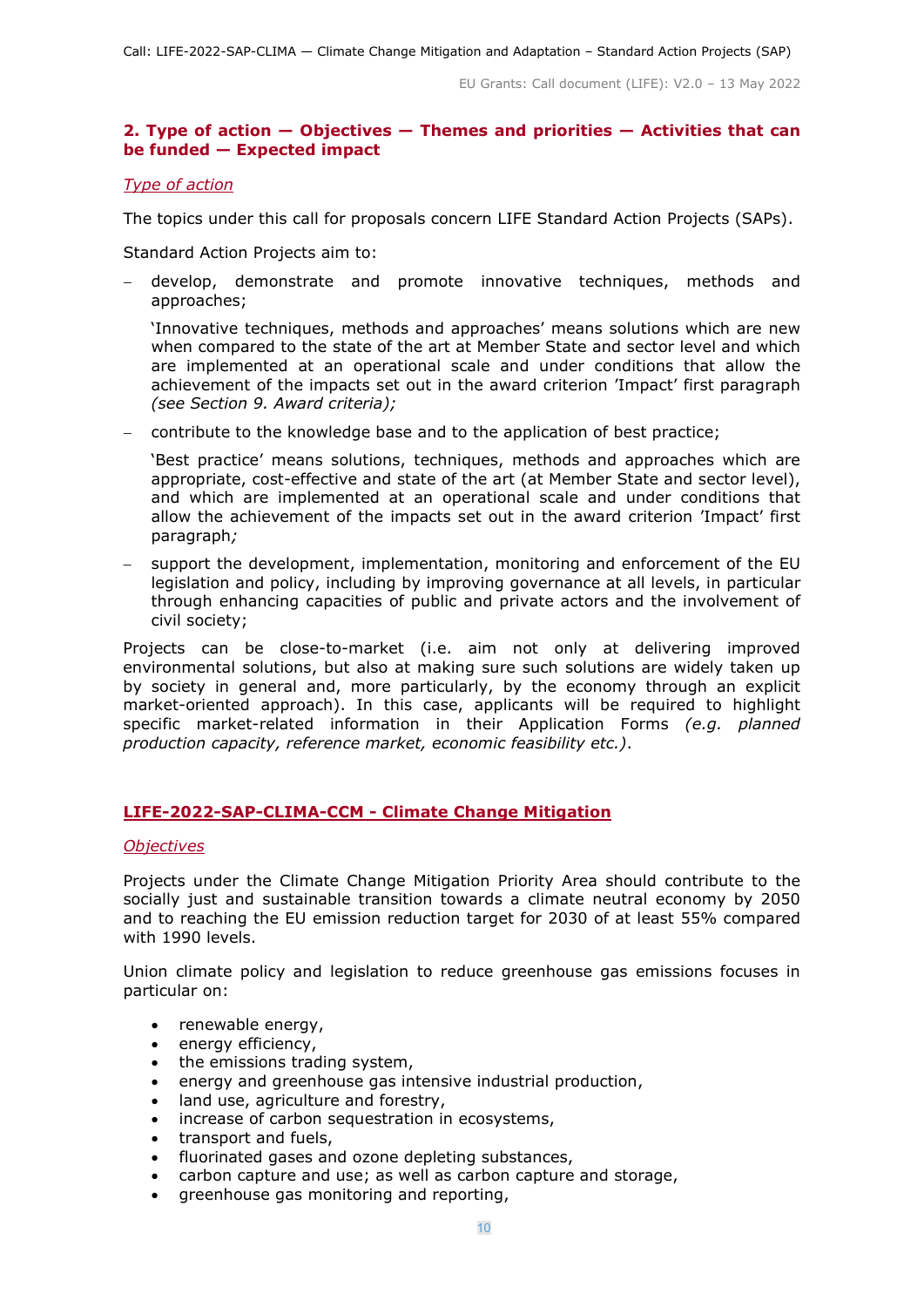- efforts by all sectors of society and economy to reduce greenhouse gas emissions, including public bodies (national, regional and local authorities); private commercial entities; or non-commercial organisations (unions, civil society organisations, educational institutions, consumer groups), and
- behavioural change, also through activities of the European Climate Pact.

## **Areas of intervention:**

#### **1. Actions to reduce greenhouse gas emissions in the sectors not covered by the EU Emissions Trading System, including the reduction of use of fluorinated greenhouse gases and ozone-depleting substances.**

a) Ozone depleting substances (ODS), for instance chlorofluorocarbons (CFCs), are substances that harm the ozone layer and are also powerful greenhouse gases. Regulation (EC) No 1005/2009 (the Ozone Regulation) is among the strictest and most advanced in the world for the protection of the ozone layer: it implements the Montreal Protocol on substances that deplete the ozone layer<sup>6</sup>, but has also a higher level of ambition. Thanks to the Ozone Regulation, the EU phased-out ODS even before the deadlines set by the Protocol. The Commission has proposed a new and more ambitious Ozone Regulation in April 2022. Projects shall support the implementation of the EU policy on ozone layer protection by reducing the use of ODS for applications where they are still allowed, investigating alternatives and the recovery of these chemicals from existing applications, in particular for recycling or reclamation.

LIFE call 2022 encourages, in particular, projects which address:

- **Recovery, recycling and reclamation of ozone depleting substances in foams**. A major source of ODS emissions are insulation foams. ODS emissions occur when buildings using such foams are renovated or demolished and the foams are crushed or shredded (releasing the ODS gas from the foam). In addition, significant emissions occur if relatively intact foams from construction and demolition waste are landfilled without treatment. Demonstration or best practice projects supporting and ensuring an efficient recovery and recycling/reclamation of ODS from insulation foams are sought.
- b) Hydrofluorocarbons (HFCs) and other fluorinated greenhouse gases (F-gases) are gases with high Global Warming Potential (GWP). To prevent their emission it is essential to reduce the use of these gases. This is why Regulation (EU) No 517/2014 on fluorinated greenhouse gases includes a phase-down of the most important F-gases - hydrofluorocarbons (HFCs) - by almost 80% by 2030. In 2016, an agreement was also reached under the Montreal Protocol (the "Kigali Amendment") to phase-down HFCs at global level to mitigate climate change (HFCs are not ozone-depleting). In addition to HFCs, the EU F-gas policy is also targeting emissions from Perfluorocarbons (PFCs) and sulphur hexafluoride (SF6). The Commission has proposed a new and more ambitious Regulation in April 2022 that introduces a steeper phasedown of HFCs and includes more restrictions on the use of F-gases in new equipment. Therefore, in general terms, projects shall help the implementation of the Kigali Amendment and the EU legal framework on reducing the use and emissions of fluorinated greenhouse gases covered by the EU Regulation.

<span id="page-10-0"></span><sup>6</sup> <https://www.unep.org/ozonaction/who-we-are/about-montreal-protocol>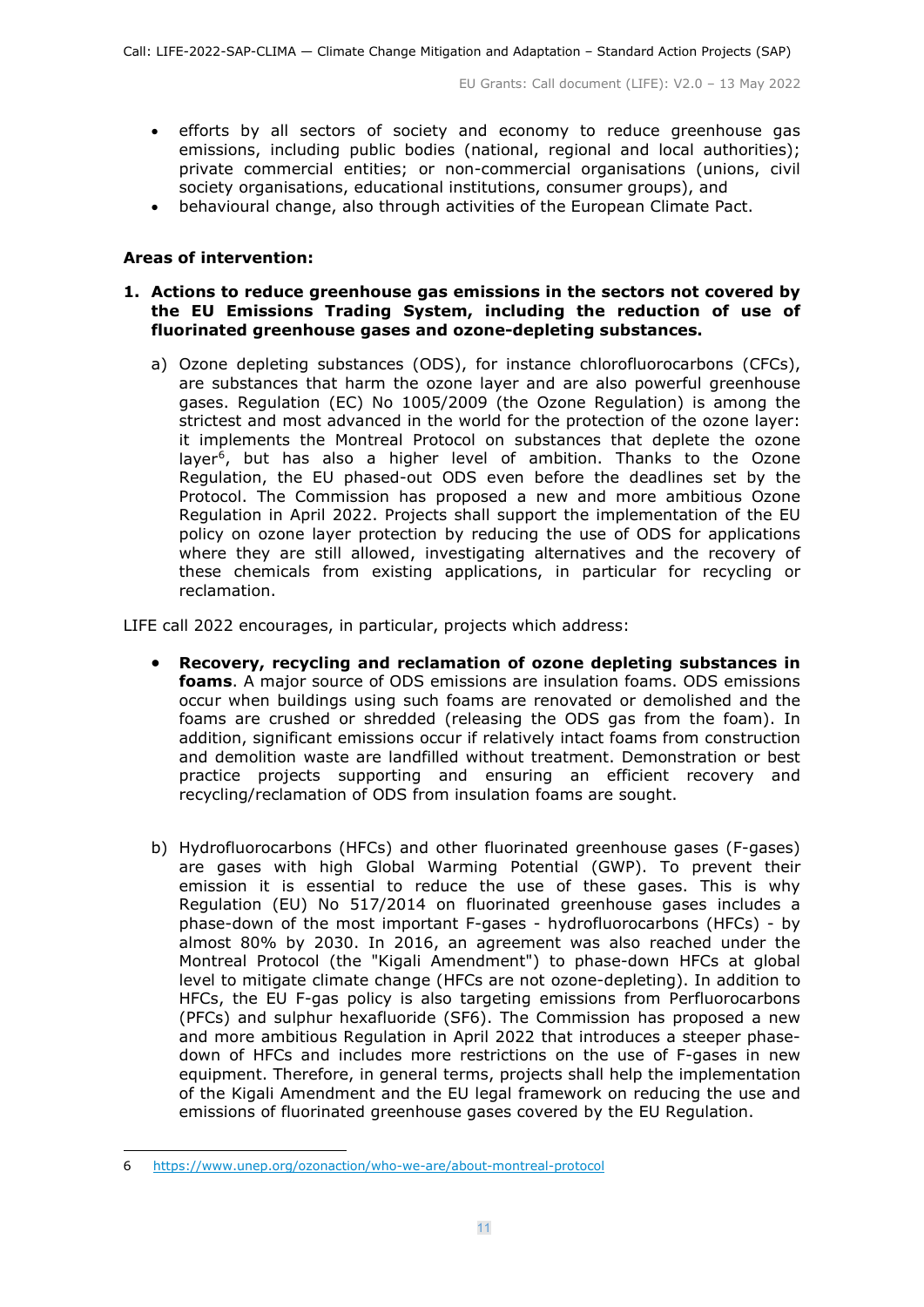Heat pumps are one important application often using, at present, HFCs as refrigerants. Heat pumps constitute a viable option to decarbonise the heating sector and play therefore a key role in the EU's climate and energy policy. To reach the 2030 climate target and climate neutrality by 2050, a high growth rate in the deployment for heat pumps is required in the building sector. In response to the natural gas crisis due to recent geopolitical events, the REPowerEU Communication<sup>[7](#page-11-0)</sup> proposes to advance this rollout for heating applications in the building sector.

LIFE call 2022 encourages, in particular, projects which address:

• **Availability of suitable alternatives to fluorinated gases:** In most HFCusing sectors alternatives are available today. However, in a few application areas, there is an urgent need to innovate further and/or demonstrate the suitability (safety, costs, energy efficiency, fit-for-purpose) of climate-friendly alternatives. Sulphur hexafluoride (SF<sub>6</sub>), nitrogen trifluoride (NF<sub>3</sub>), and perfluorocarbons (PFC), have particularly high climate-warming potentials (up to 25.000 times more than  $CO<sub>2</sub>$ ); therefore, it is a high priority to find suitable alternatives for their uses.

Demonstration, pilot or best practice projects showing the use of low GWP alternatives to fluorinated gases:

- Types and applications of air conditioning and refrigeration equipment, ORCs (Organic Rankine Cycles) or heat pumps that still rely on F-gases; In particular, in the framework of RePowerEU: demonstration projects for medium-sized heat pumps with a capacity higher than 12kW using refrigerants with a GWP below 150.
- Niche applications of products and equipment where alternatives to Fgases are not readily available;
- Improving system design to address flammability/pressure issues to encourage use of natural refrigerants (e.g. hydrocarbons,  $CO<sub>2</sub>$ ) for any kind of F-gas using equipment;
- Types and applications of electrical switchgear that still rely on SF6 or other substances with a high global warming potential;
- Fluorinated greenhouse gases (in particular SF6, NF3 and PFCs) used in manufacturing processes such as in the electronics industry (semiconductors, photovoltaics) and other industrial processes where alternatives to the use of F-gases are not readily available.
- **Recovery, reclamation and recycling of fluorinated greenhouse gases.**  At the end of the life of equipment/products using fluorinated greenhouse gases it is important that these gases are efficiently recovered and preferably recycled or reclaimed for re-use in servicing existing or charging new equipment. Demonstration or best practice projects supporting and ensuring an efficient recovery and reclamation/recycling of these gases, in particular for HFC blends (mixtures), are sought.
- **Removal of barriers posed by standards:** Another important barrier to the use of climate-friendly alternatives to fluorinated gases are standards in the area of refrigeration, air conditioning and heat pumps. A major gap is that relevant information on risk management and minimization approaches for flammable refrigerants, in particular hydrocarbons, are not available to the relevant standard-setting bodies.

<span id="page-11-0"></span><sup>7</sup> COM (2022) 108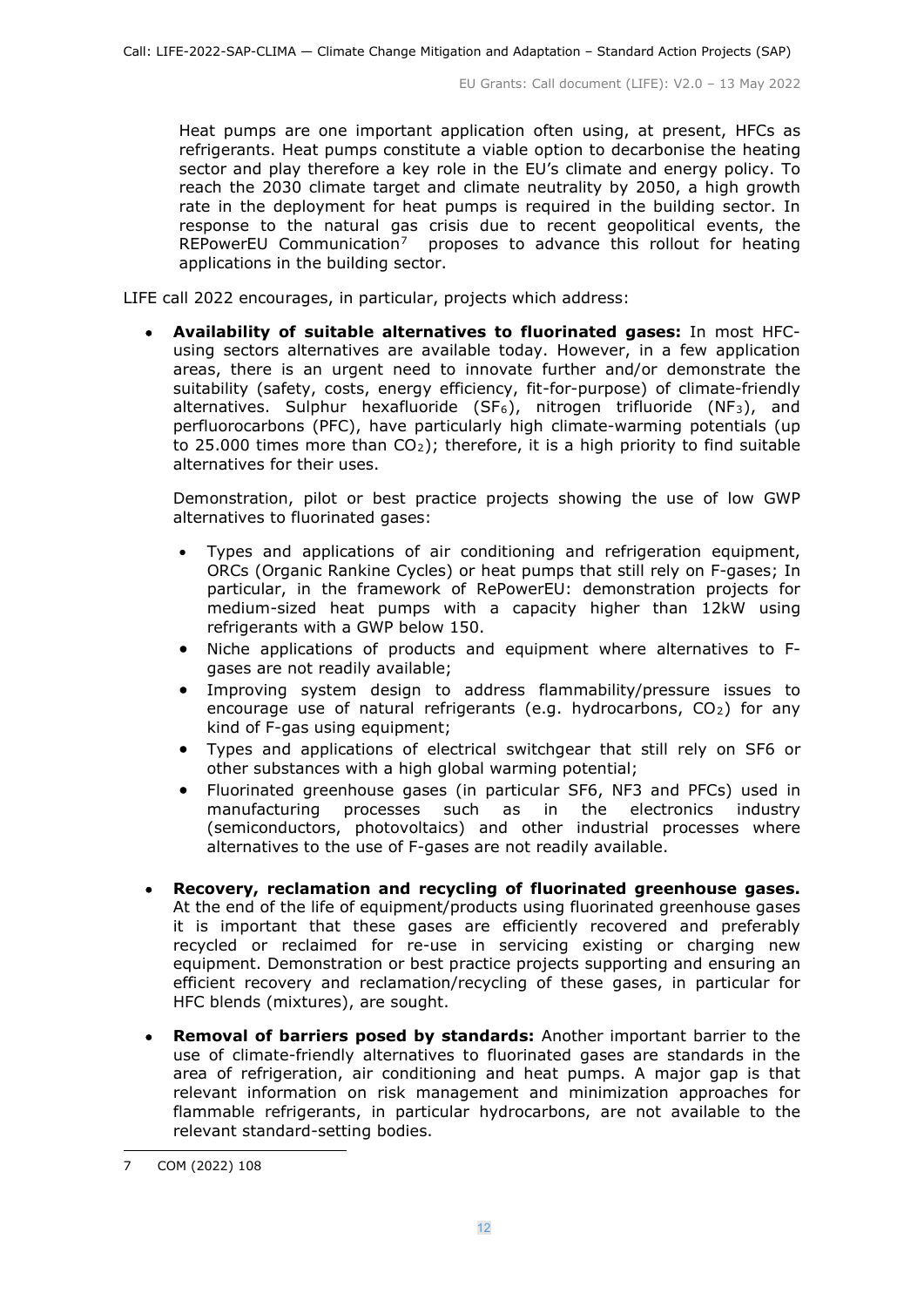Demonstration, pilot or best practice projects should demonstrate how risks of flammable refrigerants, in particular hydrocarbons, are minimized in design, use, servicing and disposal of equipment to maximize refrigerant charge sizes without compromising safety. The minimization of risks should be guided by objective data. The development of additional technical specifications for the installation and operation of flammable alternatives, in particular hydrocarbons, in relevant standards for refrigeration, air conditioning and heat pump technologies, in support of the on-going standard setting process, are particularly requested. This could involve bringing relevant existing information together with new complementary laboratory and field studies in support of standard setting processes and the work of existing standard committees.

c) Actions to support the shift to zero-emission mobility (in road transport)

The LIFE call 2022 encourages in particular projects which address zero-emission mobility $8$  and contribute to the implementation of Sustainable Urban Mobility Plans and specific actions foreseen by the EU Sustainable and Smart Mobility Strategy leading to a substantial decrease (within the scope of the project) of fossil fuels dependency.

All policy levers must be pulled:

1) measures to significantly reduce the current dependence on fossil fuels;

2) decisive action to shift more activity towards more sustainable transport modes and mobility patterns;

3) internalisation of external costs.

For road transport, although it is growing rapidly, the proportion of zero-emission and zero-pollution vehicles in the vehicle fleet is far too low today. Standards on CO2, air pollutant emissions, and public procurement rules will continue to be key policy-drivers in our transition towards zero-emission mobility in road transport and through the increased supply of zero-emission vehicles, will make sustainable mobility more affordable for all.

Zero-emission fleets and services shall be fostered, improving the business case for users, contributing to scale-economies as well as to the creation of an ecosystem, also through the development / reconversion of the component sector.

Preferred projects may address the following non-exhaustive list of topics and include an innovative character:

- Dedicated infrastructure for zero-emission vehicles and mobility, including Fast and superfast recharging points both for light-duty and heavy-duty vehicles with or without energy storage; Please note that the large roll-out of alternative fuel supply infrastructure is already covered by the Alternative Fuels Infrastructure Facility under the Connecting Europe Facility – Transport programme<sup>9</sup>;
- 700 bar hydrogen refuelling facilities, including green hydrogen production;
- Removal of technical barriers endangering the EU single market, as

<span id="page-12-0"></span><sup>8</sup> See definition of 'zero-emission heavy-duty vehicle' and 'low-emission heavy-duty vehicle' on Regulation (EU) 2019/1242 and definition of 'zero- and low-emission vehicle' on Regulation (EU) 2019/631. In particular, purely electric and hydrogen-powered vehicles are considered zero-emission vehicles.

<span id="page-12-1"></span><sup>9</sup> [https://cinea.ec.europa.eu/funding-opportunities/calls-proposals/cef-transport-alternative-fuels](https://cinea.ec.europa.eu/funding-opportunities/calls-proposals/cef-transport-alternative-fuels-%20infrastructure-facility-call-proposal_en)[infrastructure-facility-call-proposal\\_en](https://cinea.ec.europa.eu/funding-opportunities/calls-proposals/cef-transport-alternative-fuels-%20infrastructure-facility-call-proposal_en)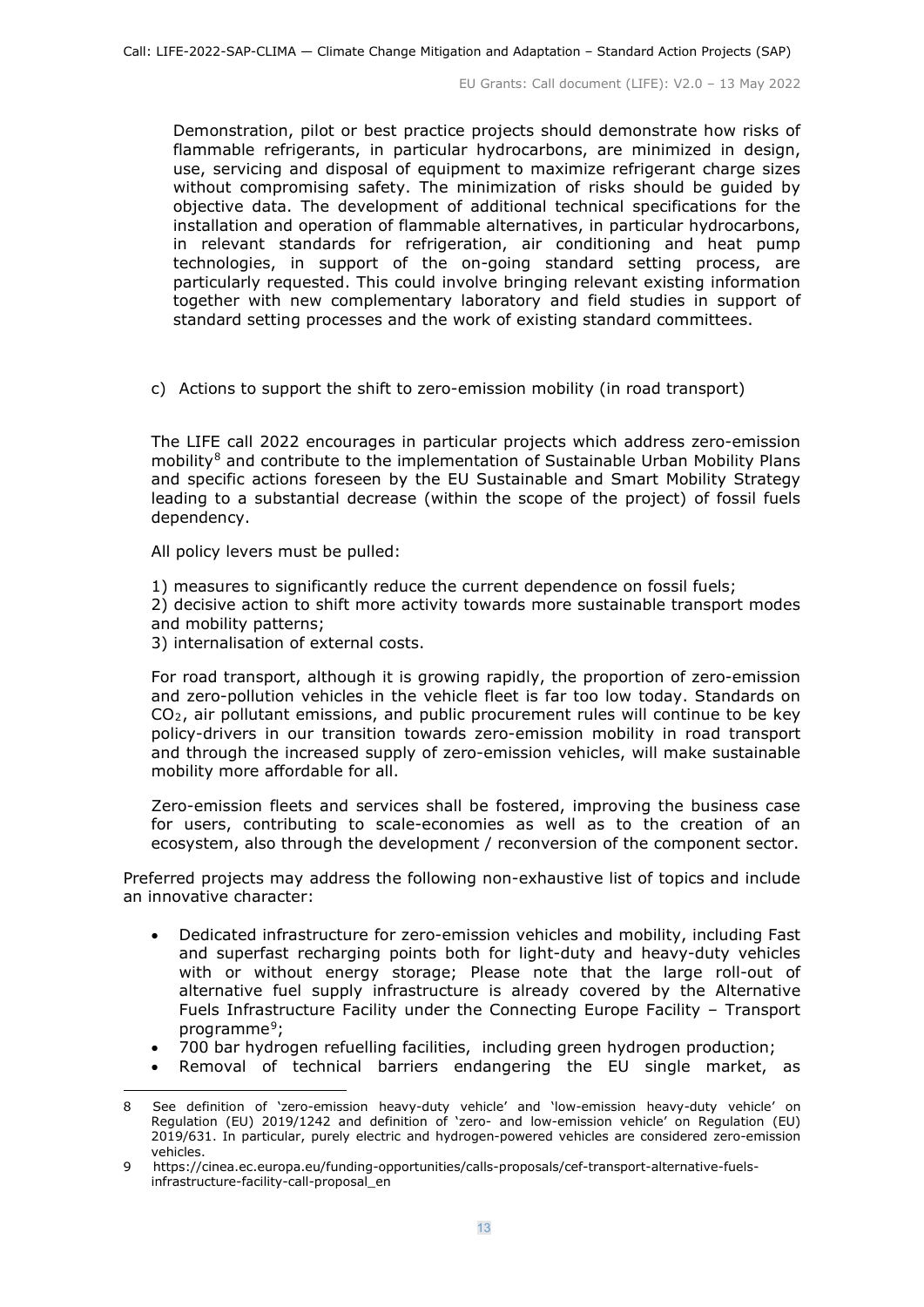requirements of specific technical national conditions;

- Smart recharging solutions, i.e. introducing smart and bidirectional recharging leading to significant reduced investments in energy grids and contributing to energy system integration,
- Proposals reducing significantly the energy intensity of transport and mobility patterns via the provision of new zero-emission services, overcoming models based on private cars ownership;
- Actions exploiting digitalization capabilities to maximize the overall efficiency of the energy system and the intake of locally-generate RES;
- Initiatives creating clear synergies with the energy network and especially the Trans-European Networks of Energy (TEN-E);
- d) Decarbonising non-road transport modes, fostering intermodality and modal shift

Consistently with the EU regulatory framework, all transport modes need to contribute to reducing their greenhouse gas emissions. Long-distance transport modes, including aviation, rail and maritime transport, face the challenge to reduce dependence on fossil fuels and energy sources, along with the continued need to improve efficiency and enhance the reliability of services provided while increasing the flexibility in transport choice.

Existing and forthcoming policy measures in the Fit for 55 package address the transition of all transport modes towards climate neutrality by tackling both supply and demand. Projects in the non-road transport modes and intermodal are encouraged to be flywheels for such policy measures by contributing within their own specific field of intervention to substantially lower dependence on fossil fuels.

Proposals are invited to look at deploying solutions, which represent an improvement with respect to any of the following or their combination: technological innovation; operational aspects; skills and re-skilling needs; organisational structures and business models; information flows.

Technological options reducing the energy needed to perform any given transport service. Examples might include: reducing weight, improving efficiency of propulsion systems, aerodynamic and hydrodynamic characteristics, and sustained recycling rate of energy infrastructure and energy storage facilities.

Operational aspects at hubs (ports and airports). Examples might include: solutions aimed at optimising capacity, based on monitoring and forecasting tools, modular charging systems based on environmental impacts and emissions profiles, incentivising more sustainable and diversified access for passengers, freight and staff.

Intermodal solutions deploying synchromodality concepts solutions at scale to optimise modes and routes through for example mode-free service booking, integrated data sharing, and flexible switching between modes. Projects devoted to interoperable solutions contributing to addressing technical barriers that act as hurdles to the EU single market are of specific interest, as well as projects establishing synergies with the TEN-T and TEN-E networks.

The deployment of low- and zero-carbon transport solutions at scale needs to be accompanied by adequate skilling and re-skilling of the workforce, which should be integral to the proposed projects.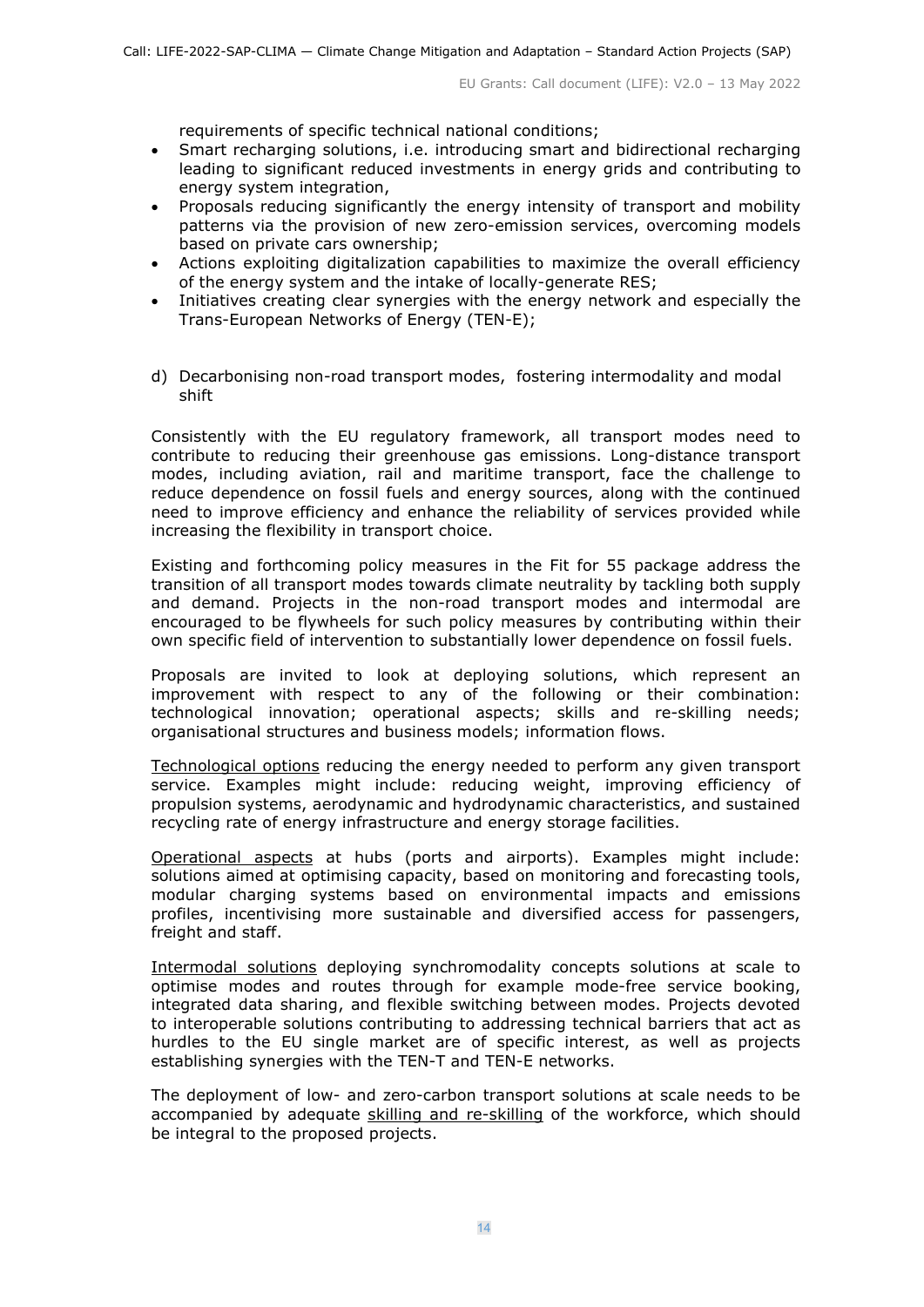#### **2. Actions which enhance the functioning of the Emissions Trading System and which have an impact on energy and greenhouse gas intensive industrial production.**

In order to reach the targets set out in the European Climate  $Law^{10}$ , which established into law the goal set out in the European Green Deal for Europe's economy and society to become climate-neutral by 2050, including the intermediate target of reducing net greenhouse gas emissions by at least 55% by 2030, compared to 1990 levels, significant investments in industrial innovation and demonstration plants are necessary. In this context, LIFE programme supports the development and implementation of advanced low-carbon manufacturing and processing breakthrough solutions, and solutions for the reduction of the use of primary raw materials. These are essential to maintain the competitiveness of EU industries while ensuring the climate objectives are reached.

Proposals shall focus and target **energy-intensive industries (EIIs) and their supply chain** and in particular those industries which may be exposed to a **significant risk of carbon leakage.**

Therefore, **priority will be given to projects focusing on the development and demonstration of innovative and cost-effective technologies and processes**, with the objective of reducing the greenhouse gases (GHG) emission intensity<sup>[11](#page-14-1)</sup> of manufacturing and processing industries. Applicants for this type of projects are invited to consider the following key features:

- **EII proposals should focus on the design, development and implementation of innovative solutions** mainly via demonstration programmes with a long-term impact, including in real industrial environments. Projects should deliver economically viable solutions, processes and technologies, new raw-materials or products that allow a significant reduction in specific GHG emission intensity. Proposals are encouraged to trigger the evolution of Best Available Techniques<sup>12</sup>. Investments should be a step towards climate-neutral operations.
- **Activities are intended to start at not lower than Technology Readiness Level 5 and target at most Technology Readiness 8-9**. Applicants can propose preparatory work, such as development of strategies and pre-feasibility studies on innovative solutions provided that these are used for the development of concrete activities implemented during the project. The activities are expected to be led by industries with support from partners and technology providers.
- Solutions that enhance the recovery, recycling and reuse of waste materials, so as to reduce the use and CO2-intensive processing of primary raw materials in energy intensive industries. Projects that combine work on improved collection and separation with recovery, recycling and reuse of waste materials would be eligible, however projects solely focusing on collection and/or separation of waste streams should apply in the LIFE Circular Economy sub-programme.
- The proposals **may address a variety of technological solutions and processes** with potential widespread applications or combine different technologies and processes across the sectors. Cooperation between industrial

<span id="page-14-1"></span><span id="page-14-0"></span><sup>10</sup> https://eur-lex.europa.eu/legal-content/EN/TXT/?uri=CELEX:32021R1119

<sup>11</sup> Ratio between direct GHG emissions and output units of an activity

<span id="page-14-2"></span><sup>12</sup> The best available techniques are defined in the relevant Best Available Techniques Reference Documents and are in line with the benchmarks set in the Benchmarking Decision. <http://eippcb.jrc.ec.europa.eu/reference>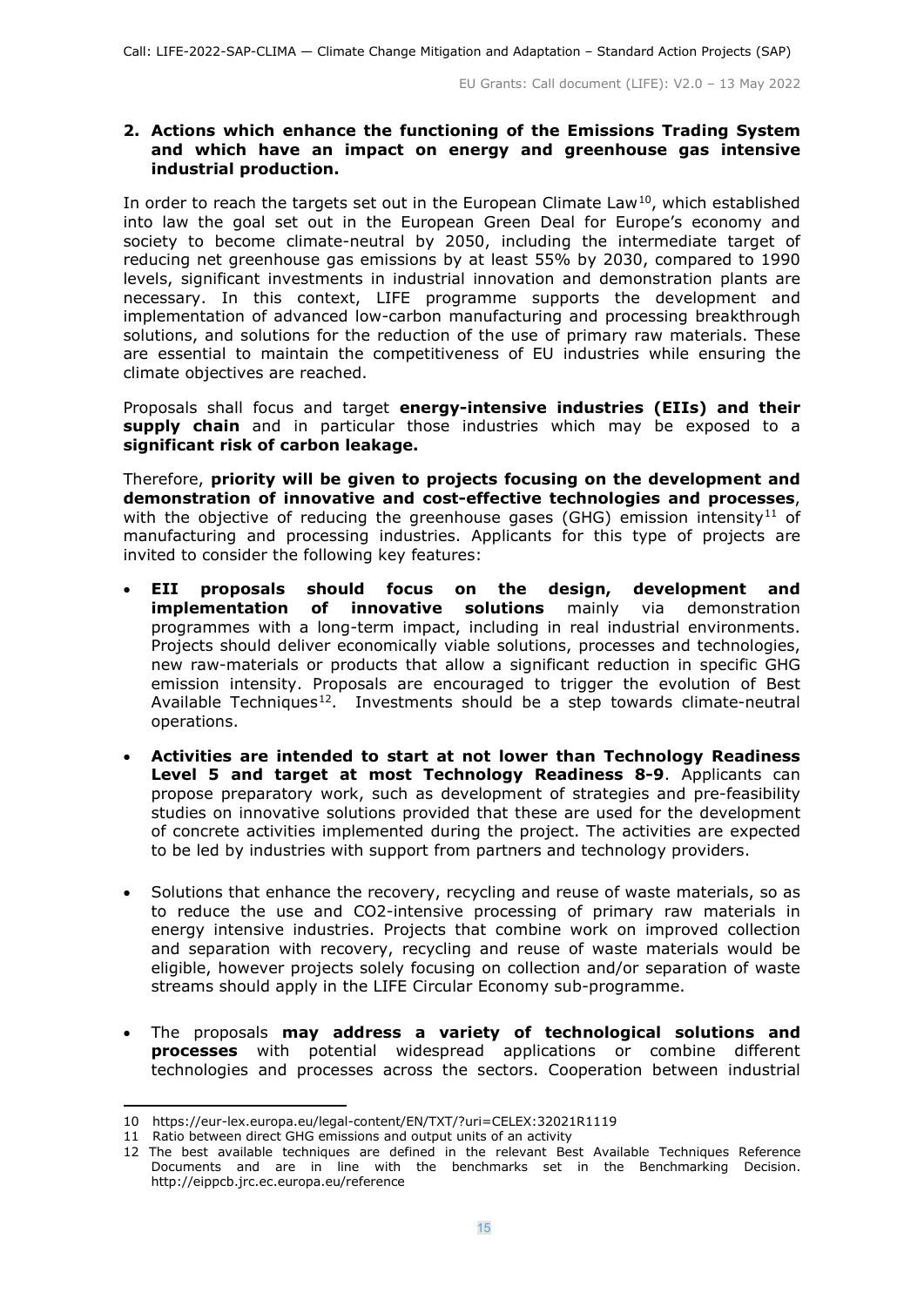sectors is encouraged, and applicants should, whenever possible, seek synergies, including possibilities for funding from relevant national/regional research, innovation or climate programmes and/or cumulative funding.

- Projects are encouraged to promote the transferability of the developed technologies, processes or products within the sector and possibly to other sectors.
- Projects should boost Europe's industrial leadership in advanced manufacturing and processing and foster employment particularly in the small and medium-sized enterprises and open new market opportunities in this field.

#### **3. Increase the generation and use of renewable energy and improvement of energy efficiency (as far as not covered by specific calls under the Clean Energy Transition sub-programme).**

The Climate Change Mitigation topic may cover activities related to energy efficiency and renewable energy, which do not address the specific requirements of the calls defined under the LIFE Clean energy-transition sub-programme.

LIFE call 2022 encourages, in particular, projects which address:

**RePowerEU** - Production of biogas and biomethane from waste and residue streams

Projects contributing to the development of the business case and the demonstration of innovative sustainable biogas and biomethane production that use waste and residue streams. , This can cover both projects depending on anaerobic digestion as well as on gasification of biomass as long as those projects use waste and residue streams and follow the requirements regarding sustainability and greenhouse gas saving criteria of Directive (EU) 2018/2001. Projects will do so for the supply chain from the source of the waste or residue up to the production and use of biogas. Where possible, projects should include the upgrade to biomethane and injection into the gas grid, which would allow for a one on one reduction of natural gas dependency. If this is not possible, the projects should include focus on how the biogas can actually replace the use of other fossil fuels.

Methane is the second most important greenhouse gas contributor to climate change following carbon dioxide (CO2). Reducing methane emissions is therefore essential to achieve the 2030 climate target and climate neutrality by 2050. In its Methane Strategy<sup>[13](#page-15-0)</sup>, the Commission outlines a comprehensive policy framework combining actions across the energy, agriculture and waste sectors, which account for almost the entirety of anthropogenic methane emissions.

#### **4. The development of land and sea management practices which have an impact on emissions and removals of emissions, conservation and enhancement of natural carbon sinks. [14](#page-15-1)**

The land sector has an important role to play towards achieving the EU's ambitious climate mitigation goals. It can contribute by: increasing its capacity to store and sequester carbon, decreasing its emissions, and providing other sectors with

<span id="page-15-0"></span><sup>13</sup> COM(2020) 663 final

<span id="page-15-1"></span><sup>14</sup> The construction of carbon capture and storage infrastructure is considered beyond the scope of the LIFE programme and is supported via other EU Programmes (for example Connecting Europe Facility for CO2 transport pipelines or Innovation Fund).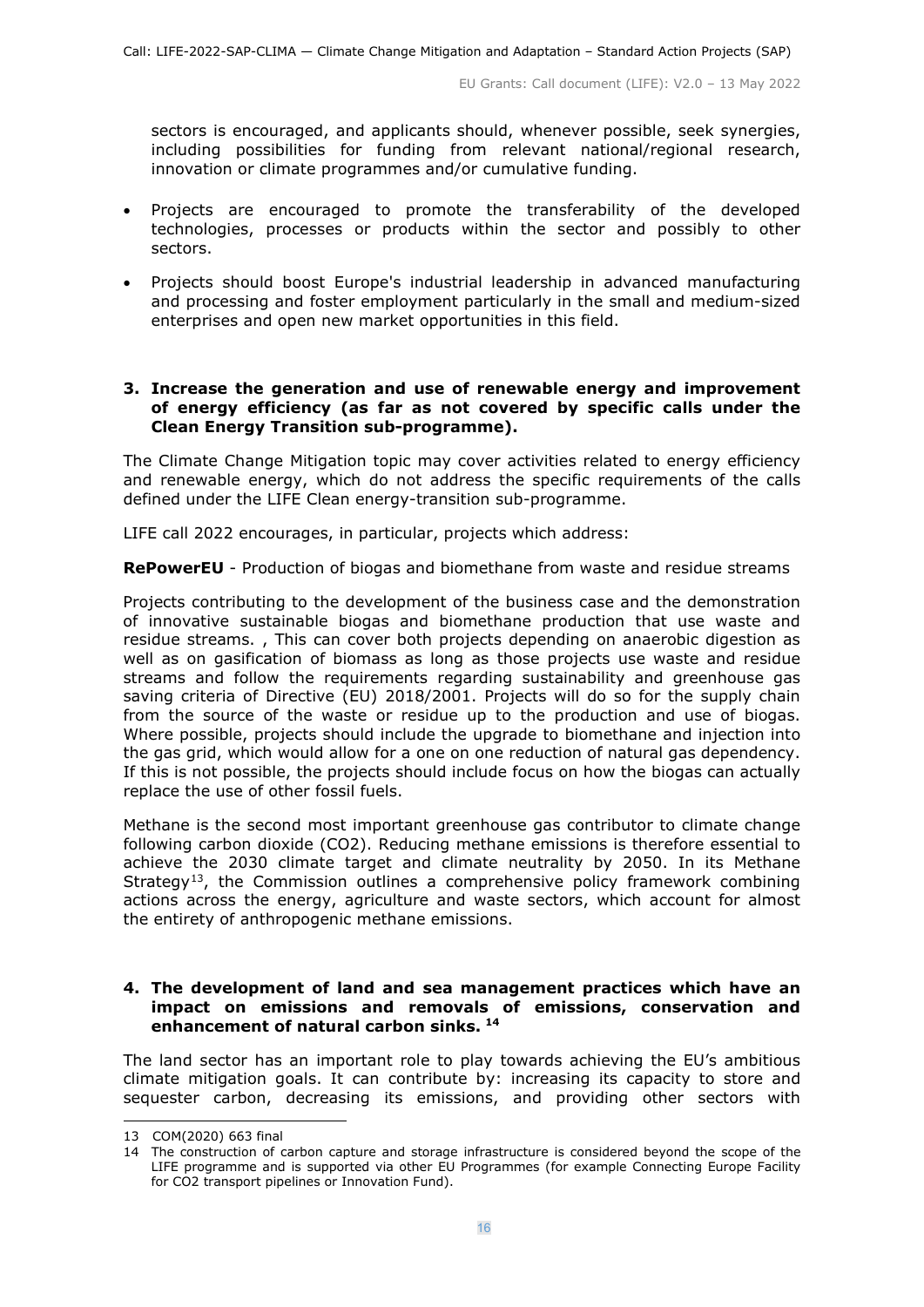renewable and circular bio-based materials that are less GHG-intensive than fossilbased ones. These mitigation objectives must be pursued in synergy with other important land-related objectives, such as climate change adaptation and biodiversity protection.

In the context of the European Green Deal, the Commission has proposed to increase the climate ambition of its main climate policy instruments to make them fit for the EU's new 2030 mitigation target of an at least 55% reduction in net emissions<sup>[15](#page-16-0)</sup>; this revision has included higher national targets under climate legislation that is relevant for the land sector, such as the Effort Sharing Regulation (which covers emissions from agriculture) and the Land Use, Land Use Change and Forestry (LULUCF) Regulation. In addition, the Commission's Communication on Sustainable Carbon Cycles<sup>[16](#page-16-1)</sup> includes an action plan to promote the concept of Carbon Farming, a green business model that rewards land managers for improved land management practices, resulting in carbon sequestration in ecosystems and reducing the release of carbon to the atmosphere. This initiative will be followed, in 2022, by a Commission's proposal for a framework for the certification of carbon removals.

Against this policy background, Standard Action Projects under this area of intervention should be in line with both the EU's higher mitigation ambition and the objective to provide individual actors with financial incentives for land-based carbon sequestration.

The LIFE call 2022 encourages, in particular, projects which address:

- Practices that enhance carbon removals in soils and biomass (e.g. improved forest management, afforestation and forest restoration);
- Practices that protect existing carbon stocks in soils and biomass (e.g. peatland restoration);
- Use of harvested biomass in long-lived products to ensure long-term carbon storage (e.g. production and promotion of wooden construction materials);
- Practices that decrease non- $CO<sub>2</sub>$  emissions from agricultural activities (e.g. sustainable livestock and manure management, precision farming).

To promote a **carbon farming** approach, projects are strongly encouraged to include one or more of the following elements:

- Development and uptake of GHG monitoring tools at the land parcel level to enable robust certification of climate impacts;
- Involvement of public authorities to integrate the information gathered through parcel-level monitoring into spatially-explicit databases at the regional or national level (e.g. GHG inventories, CAP implementation, etc).
- Development of a business model to remunerate individual actors for the result of climate-friendly land management practices (e.g. sales of carbon certificates to local stakeholders or along the value chain), ideally with additional rewards for relevant adaptation or biodiversity co-benefits.

Involvement of Common Agricultural Policy (CAP) managing authorities to ensure upscale of the project's carbon farming methodology in the national CAP Strategic Plans will be an asset.

<span id="page-16-0"></span><sup>15</sup> Stepping up Europe's 2030 climate ambition - Investing in a climate-neutral future for the benefit of our people (COM(2020) 562 final).

<span id="page-16-1"></span><sup>16</sup> COM(2021)800,<https://europa.eu/!6pdNpk>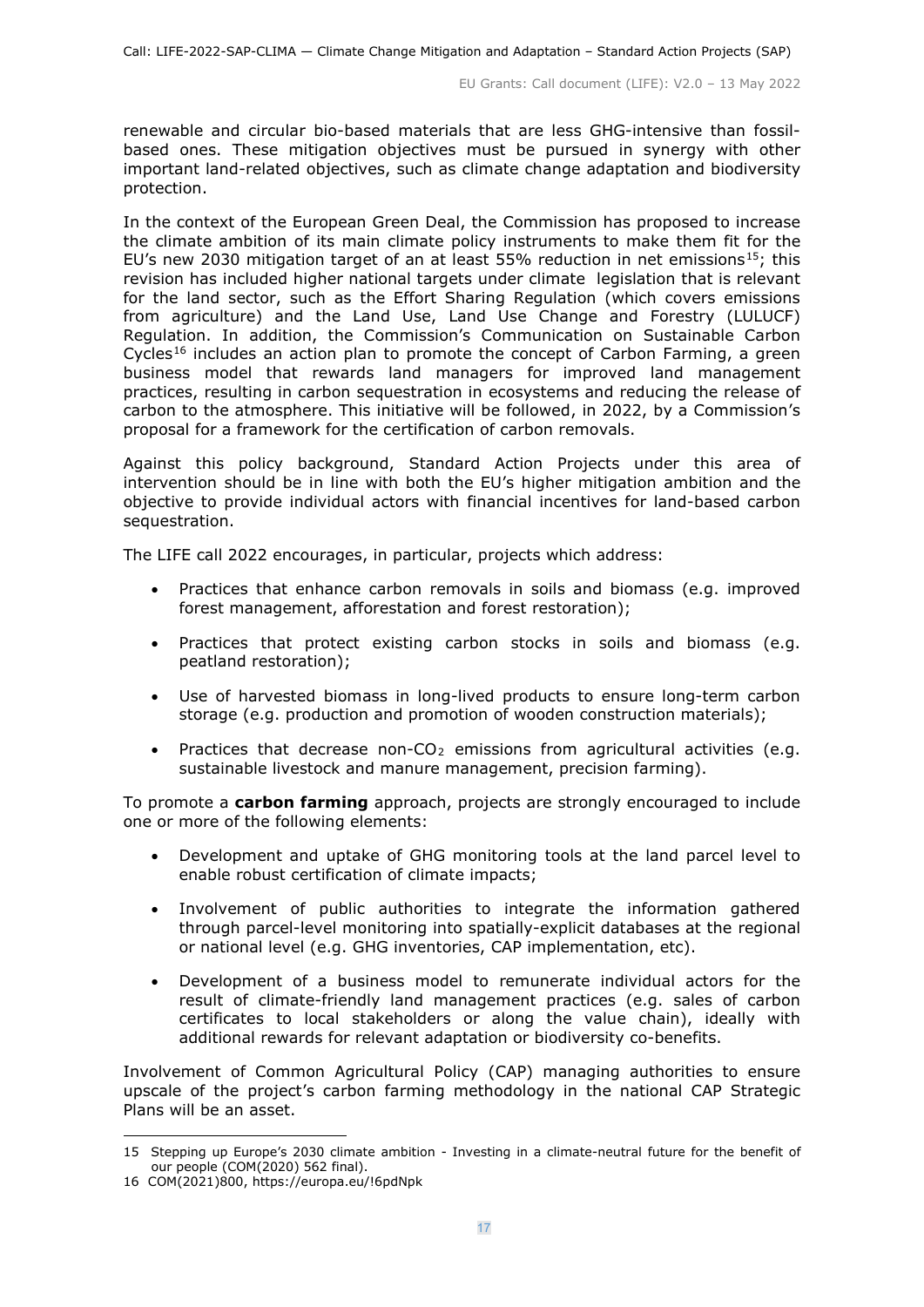#### <span id="page-17-0"></span>*Expected impact*

Applicants are expected to define, calculate, explain and achieve the expected impacts as described in the Award criterion 'Impacts' (see section 9).

All LIFE projects will have to report on their expected outputs and impacts taking into account the LIFE Key Performance indicators (KPIs). These KPIs will contribute to evaluating the impact of the LIFE project on an environmental but also socioeconomic level (e.g. via actions impacting the local economy and population). Please review the indicators in Part C of the eGrant application and complete them with the estimated impact of the project. More detailed information will be requested during the project time.

## <span id="page-17-1"></span>*Funding rate*

Standard Action Projects (SAPs) — Maximum 60% funding rate.

## <span id="page-17-2"></span>**LIFE-2022-SAP-CLIMA-CCA - Climate Change Adaptation**

#### <span id="page-17-3"></span>*Objectives:*

Climate change is having far-reaching effects ranging from unprecedented forest fires, heatwaves, droughts or other extreme events to slow-onset processes like desertification, biodiversity loss, ocean acidification or sea level rise.

Projects under this strand should help to

- ensure continuous progress in enhancing adaptive capacity, strengthening resilience and reducing vulnerability to climate change, as required under with Article 5 of the European Climate Law<sup>[17](#page-17-4)</sup>
- achieve the long-term vision of the **EU Strategy on Adaptation to Climate Change**[18](#page-17-5) that, in 2050, the EU will be a climate-resilient society which is fully adapted to the unavoidable impacts of climate change.

More specifically, projects under this call should support the strategy's objective to:

- **make adaptation smarter** (improving knowledge, managing uncertainty, and informing adaptation actions by robust data and risk assessment tools that are available to all);
- **make adaptation more systemic** (incorporating climate resilience considerations in all relevant policy fields, because climate change has impacts at all levels of society and across all sectors of the economy);
- **make adaptation faster** (developing and rolling out adaptation solutions that allow us to adapt more quickly and comprehensively).

Furthermore, projects should take care to **avoid maladaptation**, i.e. adaptation actions or practices aimed at a group of people and that actually make them more vulnerable to climate change than they were before, now or in the future.

<span id="page-17-4"></span><sup>17</sup> Regulation (EU) 2021/1119 of 30 June 2021 ('European Climate Law').

<span id="page-17-5"></span><sup>17</sup> Regulation (EU) 2021/1119 or Journ 2021 (European Chinate Carr ).<br>18 Forging a climate-resilient Europe - the new EU Strategy on Adaptation to Climate Change (COM/2021/82 final).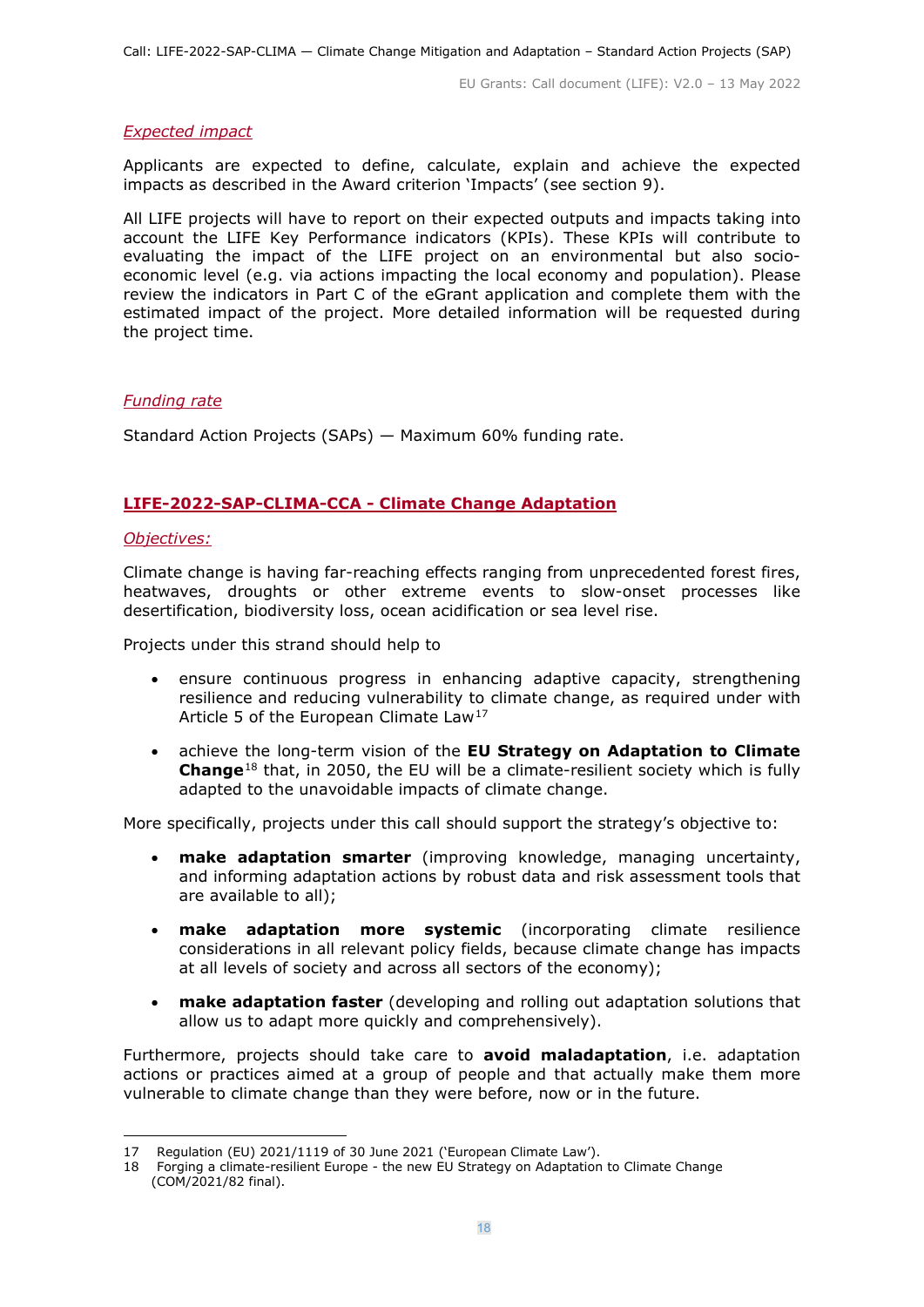In order to contribute to these objectives, projects should demonstrate a **clear and convincing intervention logic** which details:

- the specific **climate risks and vulnerabilities** to be addressed;
- the **suitability of the proposed adaptation options and methods** to minimise the identified risks and vulnerabilities;
- the **implementation** of these options and methods **during the duration of the project[19](#page-18-0)**, and
- the approach for **monitoring and evaluating** the results, including after the duration of the project.

For more guidance on these four steps, applicants are strongly encouraged to consult the **Adaptation Support Tool** provided on the Climate-ADAPT web portal[20](#page-18-1).

Finally, LIFE call 2022 also encourages projects which

- establish synergies with the EU Mission 'Adaptation to Climate Change<sup>'[21](#page-18-2)</sup>, the 2030 Climate Target Plan<sup>22</sup>, the EU Covenant of Mayors<sup>23</sup>, the European Climate Pact<sup>[24](#page-18-5)</sup>, the Biodiversity strategy for 2030<sup>25</sup>, European Disaster Risk Management<sup>[26](#page-18-7)</sup> or other relevant policies and initiatives under the European Green Deal**[27](#page-18-8)**;
- work in partnership with the private sector, cities, city-networks, unions, civil society organisations, educational institutions, and research and innovation organisations;
- mobilise additional adaptation finance and resilience investments.

#### **Areas of intervention:**

#### **1. Adaptation policy development, and adaptation strategies and plans**

Projects addressing this area should help national, regional and local authorities to further develop and improve effective and science-based adaptation policies and strategies. Across policy levels and sectors, LIFE 2022 call encourages in particular projects which

• support cooperation across borders through the EU macro-regional strategies cooperation frameworks<sup>[28](#page-18-9)</sup> and sea-basin and other maritime strategies<sup>[29](#page-18-10)</sup>,

<span id="page-18-0"></span><sup>19</sup> Projects which develop adaptation methods and decision support tools should not just test but also implement them already during the project duration.

<span id="page-18-1"></span><sup>20</sup> <https://climate-adapt.eea.europa.eu/knowledge/tools/adaptation-support-tool>

<span id="page-18-2"></span><sup>21</sup> https://ec.europa.eu/info/research-and-innovation/funding/funding-opportunities/fundingprogrammes-and-open-calls/horizon-europe/eu-missions-horizon-europe/adaptation-climate-changeincluding-societal-transformation\_en

<span id="page-18-3"></span><sup>22</sup> [https://ec.europa.eu/clima/policies/eu-climate-action/2030\\_ctp\\_en](https://ec.europa.eu/clima/policies/eu-climate-action/2030_ctp_en)

<span id="page-18-4"></span><sup>23</sup> <https://www.covenantofmayors.eu/>

<span id="page-18-5"></span><sup>24</sup> [https://ec.europa.eu/clima/policies/eu-climate-action/pact\\_en](https://ec.europa.eu/clima/policies/eu-climate-action/pact_en)

<span id="page-18-6"></span><sup>25</sup> [https://ec.europa.eu/environment/strategy/biodiversity-strategy-2030\\_en](https://ec.europa.eu/environment/strategy/biodiversity-strategy-2030_en)

<span id="page-18-7"></span><sup>26</sup> [https://ec.europa.eu/echo/what/civil-protection/european-disaster-risk-management\\_en](https://ec.europa.eu/echo/what/civil-protection/european-disaster-risk-management_en)

<span id="page-18-8"></span><sup>27</sup> The European Green Deal (COM/2019/640 final)

<span id="page-18-9"></span><sup>28</sup> [https://ec.europa.eu/regional\\_policy/en/policy/cooperation/macro-regional-strategies](https://ec.europa.eu/regional_policy/en/policy/cooperation/macro-regional-strategies)

<span id="page-18-10"></span><sup>29</sup> https://ec.europa.eu/maritimeaffairs/policy/sea basins en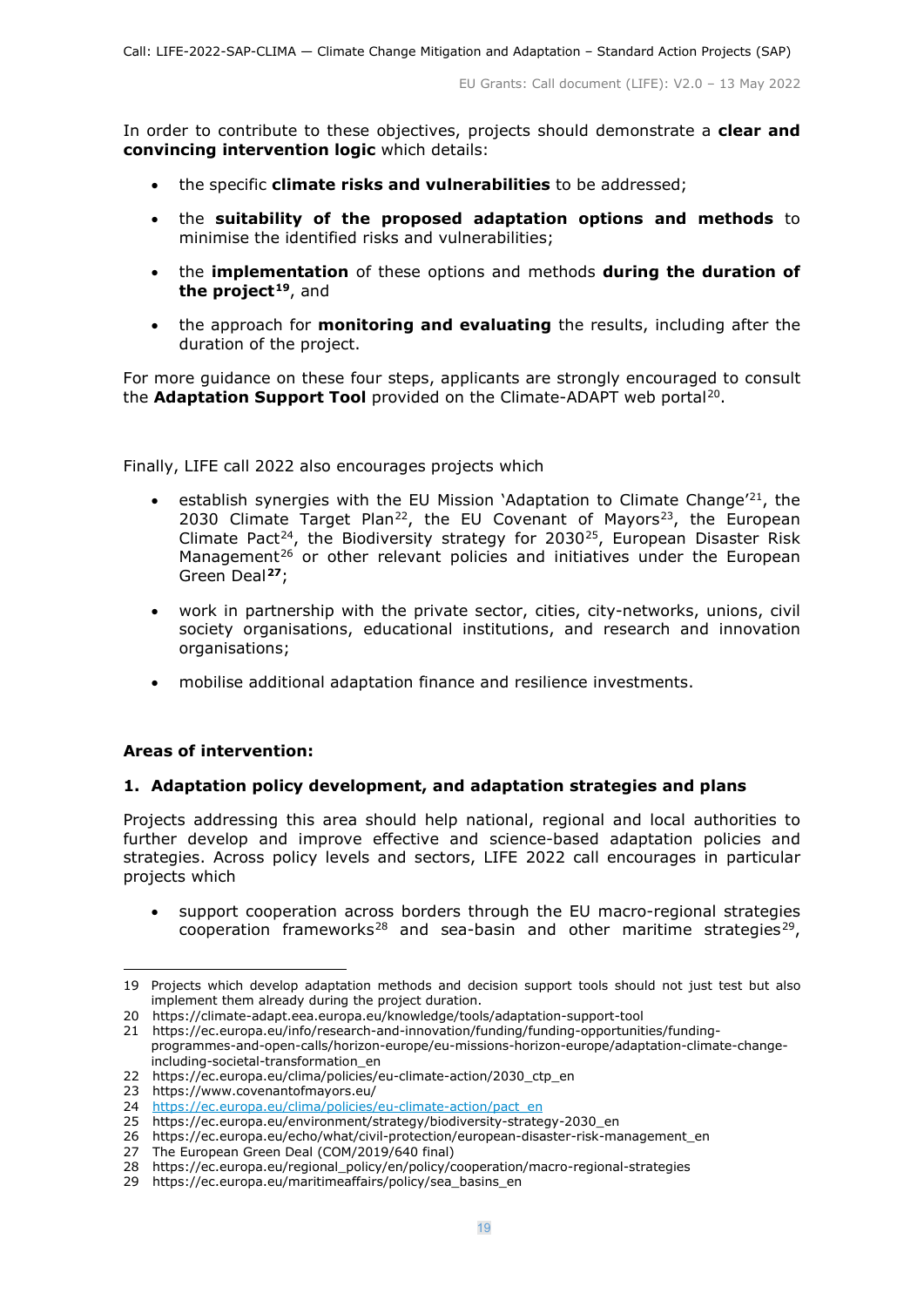Interreg funding programmes, and cooperation and networking opportunities under the Common Agricultural Policy;

- support to the implementation of the national adaptation policy cycle and the revision of national or regional adaptation strategies and plans
- foster the exchange and implementation of best practices and solutions to common adaptation challenges among the outermost regions and with their neighbours;
- strengthen the application of key principles of climate-risk management to ensure policy coherence (climate risks are reflected in regulation and funding; existing risks are reduced by building resilience, prevention and preparedness; manage residual risk).

## **2. State-of-the art tools and solutions for adaptation**

The lack of access to actionable solutions is one of the main barriers to adaptation. Climate resilience decision support systems and rapid response solutions for decisionmakers and adaptation practitioners must become more accessible and rapid to foster their take-up. Monitoring, reporting and evaluation are essential to setting a robust baseline against which to measure progress on adaptation.

The LIFE call 2022 therefore encourages projects that improve, promote, implement and upscale:

- the use of state-of-the-art tools and solutions for adaptation modelling, risk assessment, management and decision support;
- adaptation monitoring, reporting and evaluation;
- ex-ante project assessment tools to better identify co-benefits and positive impacts on the economy of adaptation and prevention projects.

Tools developed should be used during the project implementation.

#### **3. Nature-based solutions in the management of land, forests, coasts and marine areas**

Implementing nature-based solutions on a large scale would increase climate resilience and contribute to multiple Green Deal objectives.

Blue-green infrastructures are multipurpose 'no regret' solutions, which simultaneously provide environmental, social and economic benefits and help build climate resilience. They include the protection and restoration of wetlands, peatlands, coastal and marine ecosystems; the development of urban blue-green infrastructure; or the sustainable management of forests and farmland.

The LIFE call 2022 encourages projects which support the roll out of viable naturebased solutions for adaptation in the management of land, coastal and marine areas, for example projects that:

• develop and implement the necessary assessments, guidance, capacity building, and suitable financial approaches and products;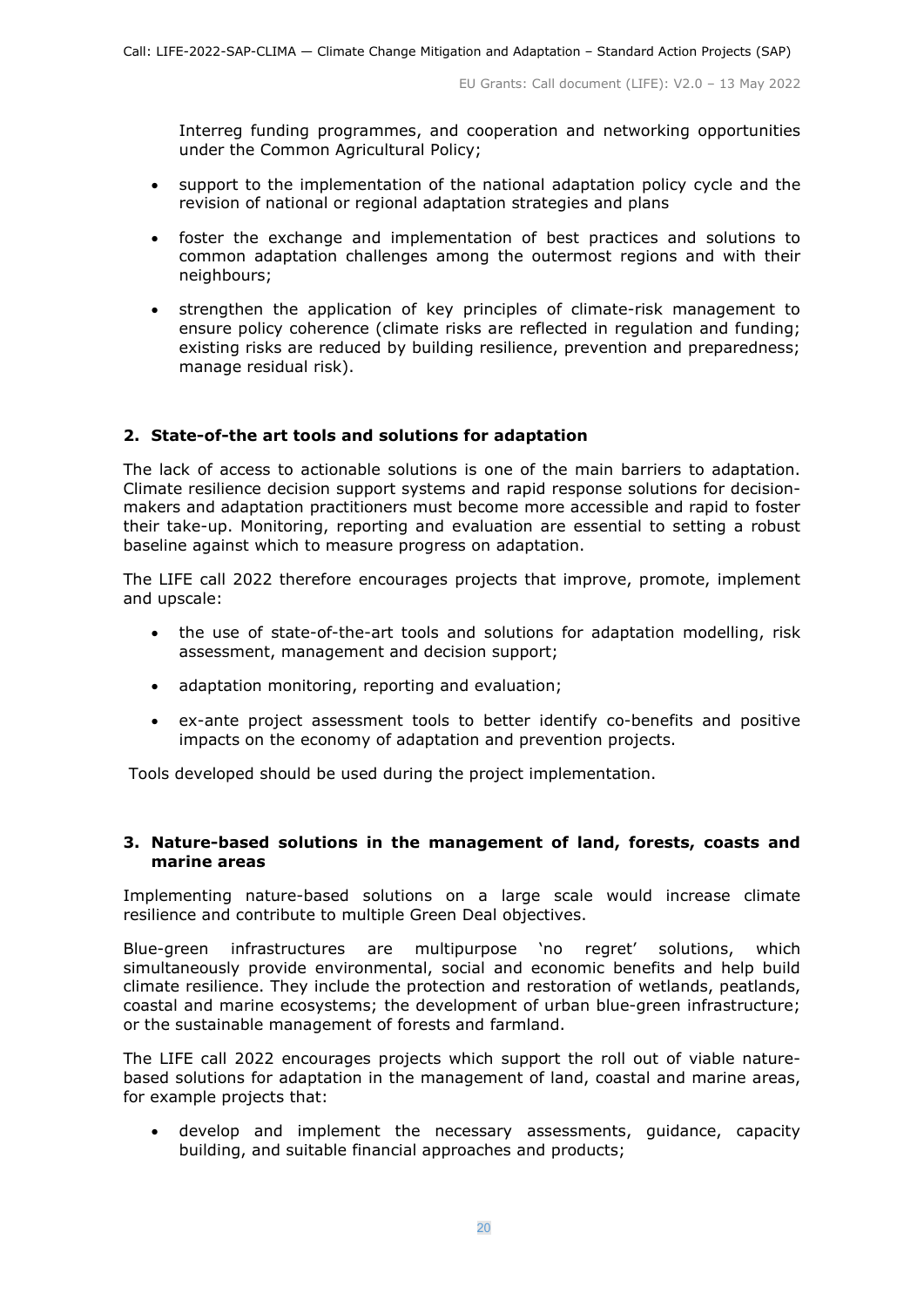- quantify the benefits of nature-based solutions and better communicate them to decision-makers and practitioners at all levels to ensure uptake;
- leverage more investments in nature-based solutions to generate gains for adaptation, mitigation, disaster risk reduction, biodiversity, and health;
- work in synergy with carbon farming approaches which support land-based carbon removals.

## **4. Adapting cities and regions to climate change**

The local level is the bedrock of adaptation, and whilst climate change affects European regions and citizens directly, their exposure and vulnerability to climate impacts is unequal, often worsening pre-existing inequalities and vulnerabilities. This area is therefore all about local and regional projects, fostering local, individual and just resilience.

LIFE 2022 projects addressing this area should pilot, promote and transfer approaches and solutions for adapting cities and regions to climate change, for example projects that:

- enhance resilience in a just and fair way, so that the costs and benefits of climate adaptation are widely and equitably shared;
- support the local uptake of data, digital and smart solutions related to climate adaptation, building on initiatives and instruments such as the European Innovation Partnership on Smart Cities and Communities<sup>[30](#page-20-0)</sup>, the Digital Europe Programme, Horizon Europe, and the Intelligent Cities Challenge<sup>[31](#page-20-1)</sup>;
- support education, training and reskilling initiatives and economic diversification strategies that lead to green jobs;
- work with the Covenant of Mayors and the Education for Climate Coalition.

## **5. Climate-proofing and resilience of infrastructure and buildings**

The built environment like transport and energy networks, or security, telecommunications, health, water and waste management infrastructures, or buildings is characterised by a long life span and high investment and maintenance costs. This sector needs to withstand the current and future climate extremes and global warming effects. The EU Strategy on Adaptation to Climate Change therefore includes specific actions to continue updating the extensive EU climate proofing guidance for new major infrastructure projects $32,33$  $32,33$ , to advance relevant EU-level standardisation work, and to keep preparing Europe's built environment for the impacts of climate change.

Within this context, projects addressing this intervention area should pilot, roll out and promote solutions to climate-proofing and enhancing the resilience of buildings

<span id="page-20-0"></span><sup>30</sup> <https://smart-cities-marketplace.ec.europa.eu/>

<span id="page-20-1"></span><sup>31</sup> <https://www.intelligentcitieschallenge.eu/>

<span id="page-20-2"></span><sup>32</sup> Commission Notice "Technical guidance on the climate proofing of infrastructure in the period 2021- 2027", published in the EU Official Journal, OJ C373, 16.9.21, [https://eur-lex.europa.eu/legal](https://eur-lex.europa.eu/legal-content/EN/TXT/?uri=OJ:C:2021:373:TOC)[content/EN/TXT/?uri=OJ:C:2021:373:TOC](https://eur-lex.europa.eu/legal-content/EN/TXT/?uri=OJ:C:2021:373:TOC)

<span id="page-20-3"></span><sup>33</sup> SWD(2020)330 final [https://ec.europa.eu/echo/news/european-commission-publishes-new-report](https://ec.europa.eu/echo/news/european-commission-publishes-new-report-disaster-risks-eu_en)[disaster-risks-eu\\_en](https://ec.europa.eu/echo/news/european-commission-publishes-new-report-disaster-risks-eu_en)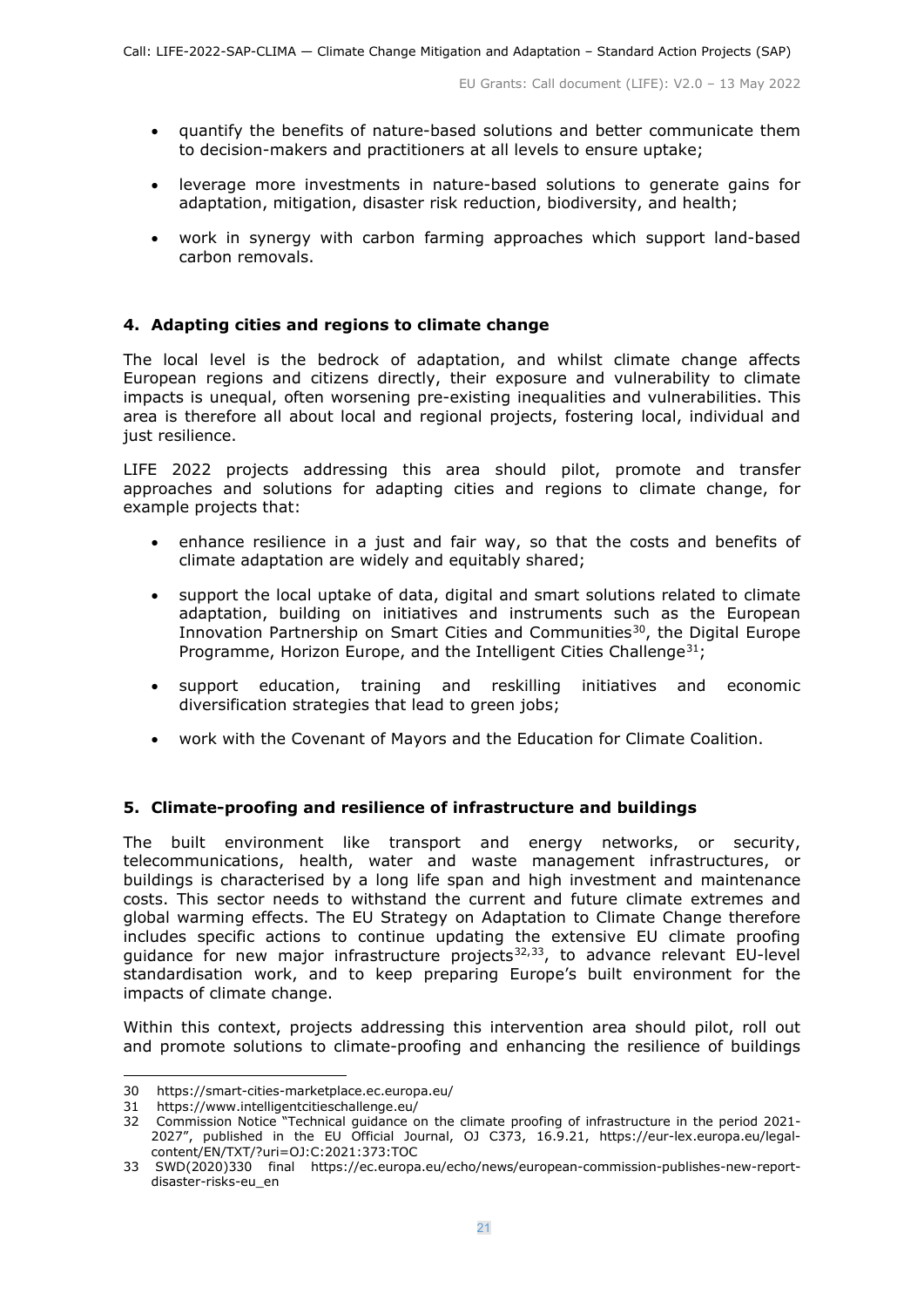and infrastructures, including by using blue-green infrastructure and nature-based solutions.

The LIFE call 2022 encourages projects responding to this objective, and those projects that seek:

- synergies with broader work on disaster risk prevention and reduction;
- integration of climate resilience considerations into the criteria applicable to construction and renovation of buildings and infrastructure, including cooperation with standardisation organisations to climate-proof standards (such as national and regional building codes and national annexes to the Eurocodes series);
- integration of climate risks into the assessment of the climate resilience, under the current and future climate conditions, of the existing built environment, i.e. infrastructure and buildings, etc. – including as regards the integration of climate change in relevant national processes for environmental assessments.[34](#page-21-0)

#### **6. Adaptation solutions for farmers, forest managers, Natura 2000 managers and other land managers**

Climate change will have far-reaching consequences and will increase the risks for agriculture, forest management, and Natura 2000 and other land management, both through the growing frequency and severity of extreme weather events, but also through slow-onset processes like desertification, biodiversity loss, ocean acidification or sea level rise.

Projects addressing this intervention area should therefore help to speed up the rollout of adaptation solutions, which help farmers, forest managers, Natura 2000 managers and other land managers to tackle climate risks and to identify and implement suitable adaptation approaches.

LIFE call 2022 encourages, in particular, projects which:

- incentivise and assist the rollout of nature-based solutions through assessments, guidance, and capacity building;
- encourage and implement adaptive, resilience-enhancing and climate riskreducing afforestation, reforestation, forest restoration and forest management forest management systems, including closer-to-nature forestry approaches;
- encourage the better use of genetic diversity and non-harmful plant genetic resources, including by broadening the supply of suitable high-quality plant reproductive material, and by encouraging collaborative, transnational production and transfer of seeds and planting material through active policies and actions;

<span id="page-21-0"></span><sup>34</sup> The Commission Notice "Technical guidance on the climate proofing of infrastructure in the period 2021-2027" [\(https://eur-lex.europa.eu/legal-content/EN/TXT/?uri=OJ:C:2021:373:TOC\)](https://eur-lex.europa.eu/legal-content/EN/TXT/?uri=OJ:C:2021:373:TOC) provides guidance on how to realise synergies, complementarity, integration and coordination between climate proofing on the one hand, and Strategic Environmental Assessment (SEA) and Environmental Impact Assessment (EIA) on the other hand.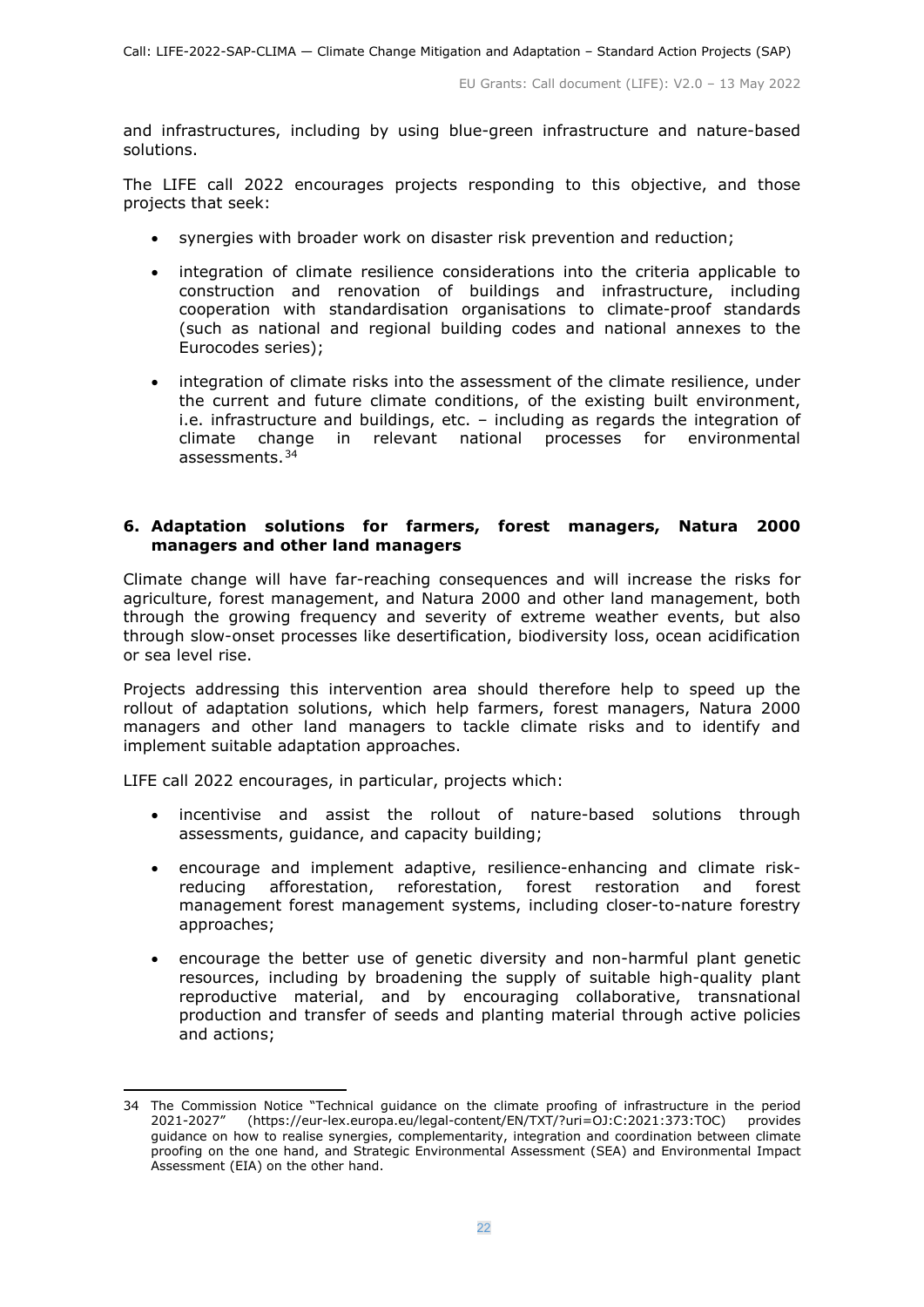- speed and improve the delivery, accessibility and uptake of climate resilience decision support systems and technical advice;
- encourage solutions in enhancing water retention capacity of the landscape, in particular through participatory landscape planning and management;
- promote the transition to water-saving technologies and practices in agriculture through knowledge-based approaches, agro-forestry, high-tech (e.g. precision farming) and nature-based solutions;
- pilot new business models and financial incentives for land-based carbon removals ('carbon farming') which offer climate adaptation co-benefits.

## **7. Water management**

Europe is increasingly facing situations of either too much or not enough water, and climate change exacerbates the challenge of sharing water resources. Ensuring that freshwater is available in a sustainable manner is fundamental for climate resilience. It requires transformational changes in all sectors, and the wider use of nature-based solutions. We also need to reduce water use sharply and to maintain water quality.

Within this context, and in support of the Common Implementation Strategy of the Water Framework and Floods Directives, this intervention area encourages approaches and solutions, which ensure a stable and secure supply of high quality freshwater, prevent droughts, reduce water use, protect and restore wetlands, and prevent floods.

LIFE call 2022 encourages, in particular, projects which:

- ensure climate-resilient, sustainable use and management of water across sectors and borders by improving coordination of thematic plans and other mechanisms, such as water resource allocation and water-permits;
- reduce water use by raising the water-saving performance of products, encouraging water efficiency and savings, and by promoting the wider use of drought management plans as well as sustainable soil management and landuse;
- guarantee a stable and secure supply of drinking water, by encouraging the incorporation of the risks of climate change in risk analyses of water management.

#### **8. Preparedness for extreme weather events**

Whilst the importance of adaptation is increasingly recognised, multiple reports highlight the lack of preparedness. Extreme weather events and their impacts have an almost constant presence in the media, and their increased intensity and frequency due to climate change is a particular concern for the EU outermost regions<sup>35</sup>, which are exposed e.g. to hurricanes. Yet, many European cities must also step up their preparedness e.g. for heatwaves and other climate-related health threats, or for growing damages to buildings and infrastructures.

<span id="page-22-0"></span><sup>35</sup> Canary Islands, La Réunion, Guadeloupe, Martinique, Madeira, French Guiana, Azores, Mayotte, and Saint Martin.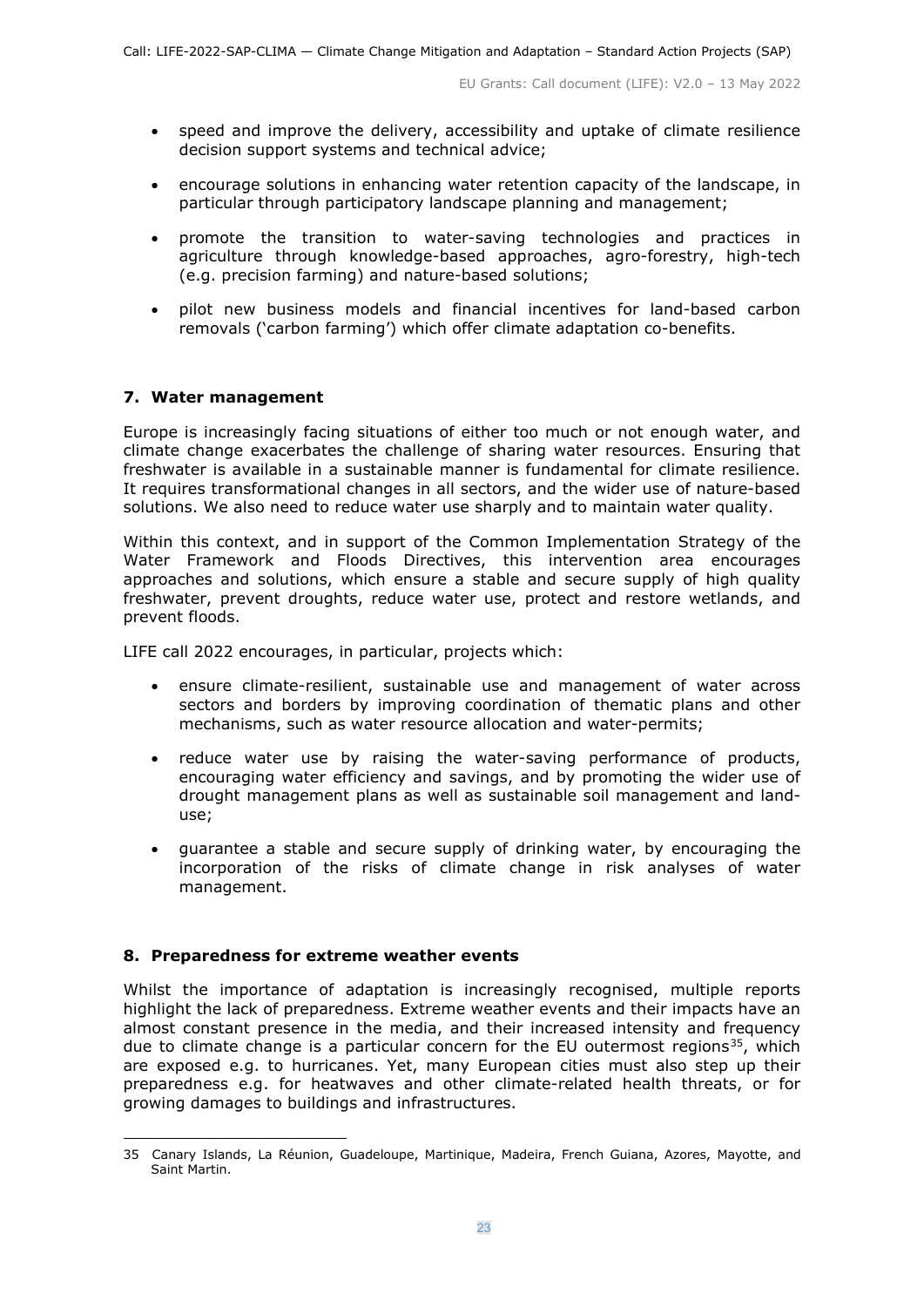The LIFE call 2022 encourages projects, which support preparedness for extreme weather events, notably at a local level and in the outermost regions, and which foster 'no regret' adaptation solutions with multiple co-benefits, like nature-based solutions and disaster risk prevention measures.

## **9. Financial instruments, innovative solutions and public-private collaboration on insurance and loss data**

The share of non-insured economic losses caused by climate-related disasters appears to be widening because of slow adaptation action and more frequent extreme weather events. It is therefore important to examine and promote natural disaster insurance penetration in Member States and to promote national disaster insurance schemes that encourage users to invest in adaptation.

Projects in this area should therefore work to promote financial instruments and innovative solutions to deal with climate-induced risks, and public-private collaboration to reduce the share of uninsured climate-related economic losses (including by improving collection and access to climate-related economic loss data).

LIFE call 2022 encourages, in particular, projects which:

- identify and implement best practices in financial instruments for risk management;
- promote and increase natural disaster insurance penetration;
- strengthen dialogue between insurers, policymakers, local and regional authorities and other stakeholders;
- develop and promote innovative solutions to improve natural disaster insurance accessibility;
- develop and implement solutions to improve data collection in terms of completeness and granularity.

#### <span id="page-23-0"></span>*Expected impact*

Applicants are expected to define, calculate, explain and achieve the expected impacts as described in the Award criterion 'Impacts' (see section 9).

All LIFE projects will have to report on their expected outputs and impacts taking into account the LIFE Key Performance indicators (KPIs). These KPIs will contribute to evaluating the impact of the LIFE project on an environmental but also socioeconomic level (e.g. via actions impacting the local economy and population). Please review the indicators in Part C of the eGrant application and complete them with the estimated impact of the project. More detailed information will be requested during the project time.

#### <span id="page-23-1"></span>*Funding rate*

Standard Action Projects (SAPs) — Maximum 60% funding rate.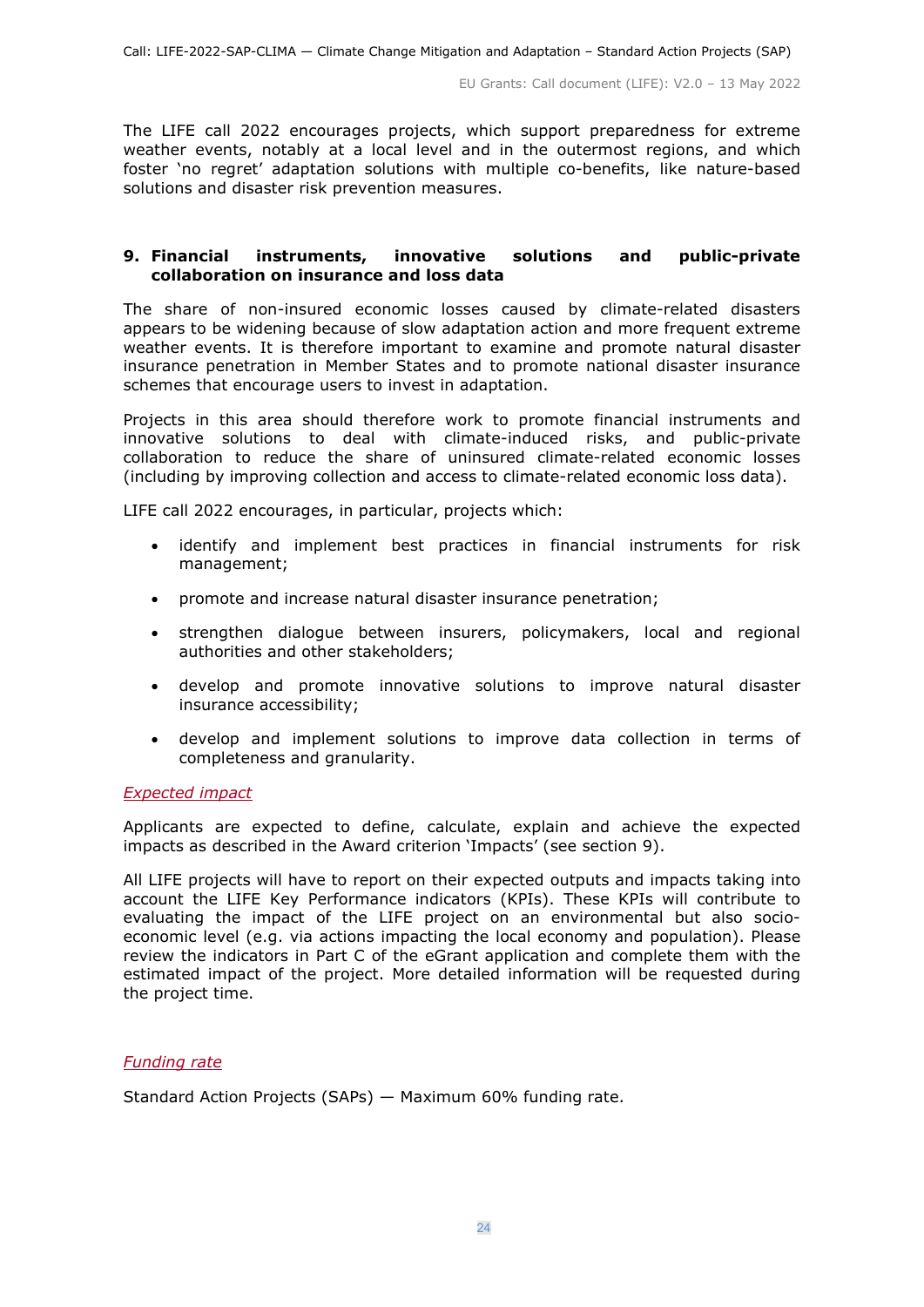#### <span id="page-24-0"></span>**LIFE-2022-SAP-CLIMA-GOV - Climate Governance and Information**

#### <span id="page-24-1"></span>*Objectives:*

LIFE Climate Change Governance and Information supports the development, implementation, monitoring and enforcement of the Union legislation and policy on climate change, contributing to climate change mitigation and/or adaptation. This includes improving governance through enhancing the capacities of public and private actors and the involvement of civil society.

Activities for the sole purpose of raising the awareness of certain groups are deemed insufficient to achieve these objectives, and are therefore not encouraged. Projects which set out to develop tools or studies must include specific and concrete action to implement these tools and studies during the duration of the project.

#### **Areas of intervention:**

#### **1. Support to the operation of the European Climate Pact**

Under this area, when contributing to the European Climate Pact<sup>[36](#page-24-2)</sup>, proposals submitted under the LIFE call 2022 shall define and implement as well as identify existing climate awareness initiatives, strategies and working methods at the local and regional (if relevant also national and EU) level, which:

- they carry out on their own as well as which they mobilise or identify externally as relevant projects (by third parties) to be supported;
- give the local or regional community a voice and space to design new climate actions, share information, generate support for the adoption of climate friendly behaviours and practices (e.g. dialogues and round tables, co-creation initiatives, systemic societal transformation labs, awareness campaigns);
- support societal transformations through bridging environmental, social and economic divides, using innovative ways of working.

Many organisations and initiatives from all parts of society – some already fully established and others only emerging or completely new – are valuable contributors to the Climate Pact and can help to make their local or regional community more climate aware. LIFE call 2022 proposals under this area shall support and build on the enthusiasm, creativity, innovative potential, of these initiatives and mobilise and channel them under the umbrella of the Climate Pact and its pledges.

Proposals must demonstrate significant potential for being able to identify, boost existing or trigger new actions. In doing so, applicants are strongly encouraged to make use of the possibility of financial support to third parties while providing also a clear vision and outline of the work with these third parties. Proposals can give examples of actions and topics they would consider as relevant for inclusion based on their expected results, impact, innovativeness and replicability. The applicants should already be active in, and knowledgeable about climate action.

Areas of intervention could be e.g. tree planting, improving climate resilience of existing plantations, and green spaces; water retention measures in the landscape and green roofs; mobility and switching to climate friendly transport modes; buildings and their climate proofing; climate adaptation and mitigation; involvement of specific groups, including less active segments of the society; communicating climate in a

<span id="page-24-2"></span><sup>36</sup> [https://ec.europa.eu/clima/policies/eu-climate-action/pact\\_en](https://ec.europa.eu/clima/policies/eu-climate-action/pact_en)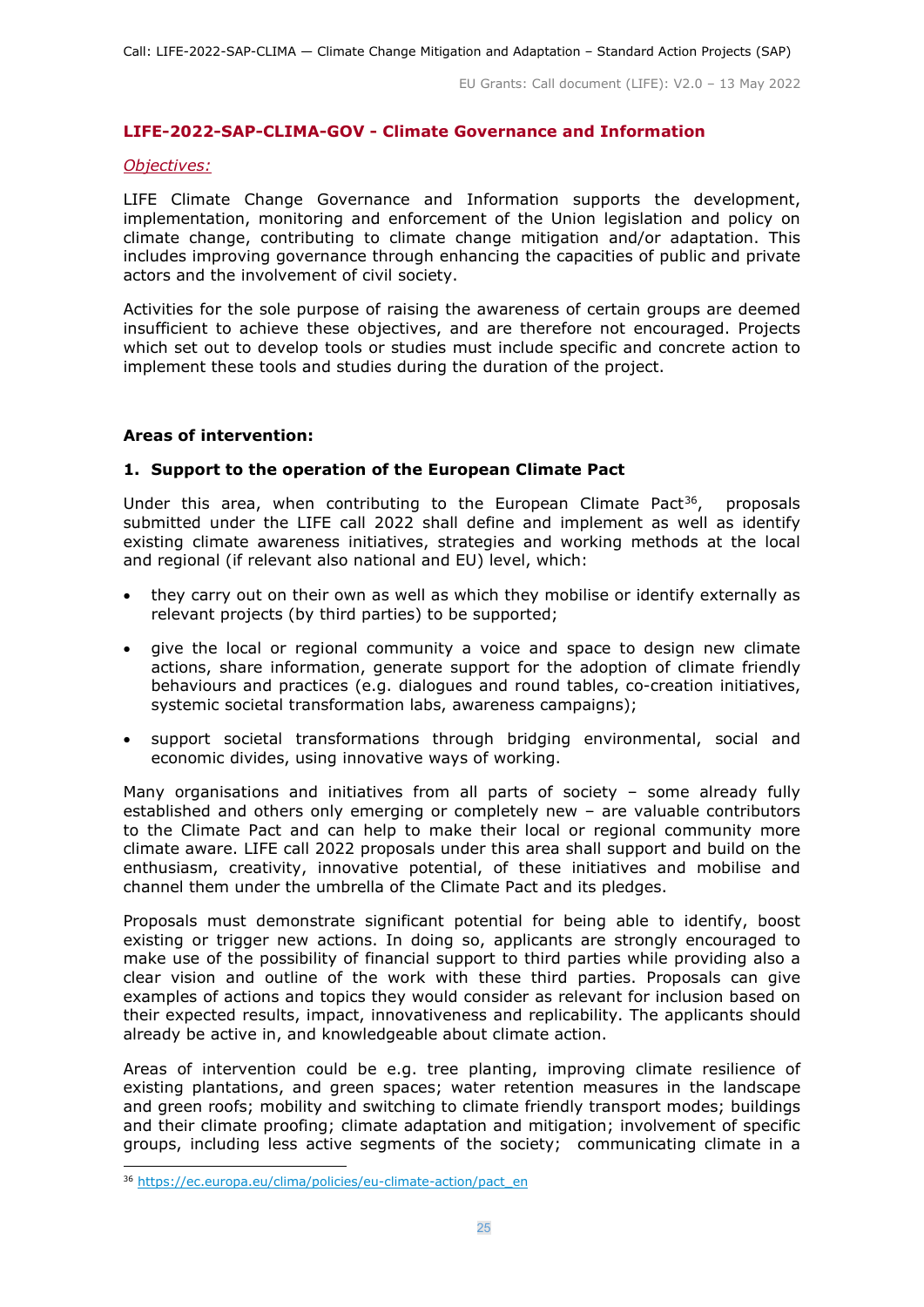creative and innovative way, including gamification and citizen-science; digital tools for accelerating the transition; democracy, finance and new economic models for climate neutrality; education and training.

#### **2. Incentivising behavioural change, mainstream emission reduction and resource and energy efficiency actions**

To implement the agreed national 2030 climate and energy strategies and plans and long-term strategies, promoting 2050 climate neutrality and the new EU strategy on adaptation to climate change there is a need to incentivise behavioural change.

A way to do it is to improve governance at all levels and capacities of public and private actors and the civil society to develop, implement, monitor and enforce EU legislation and policies linked to climate change mitigation and adaptation actions. The increasing complexity of issues calls for wider use of evidence and public participation, innovative policy making and better collaboration across levels and between actors. This will also help promote a whole-of-economy approach and ensure the green transition is fair and leaves no one behind.

LIFE call 2022 encourages, in particular, projects which:

- support innovative governance models, notably at local, regional and national levels, for instance by actively involving people, especially from underrepresented groups, civil society, social partners and other stakeholders in the design, implementation and monitoring of pilot projects and policies promoting behavioural change to reduce emissions and improve resource and energy efficiency;
- help administrations, including local and regional authorities and public services lead the transition to climate neutrality, notably through their use of financial incentives, educational measures and campaigns for consumers, as well as regulatory, budgetary, energy efficiency measures or public procurement;[37](#page-25-0)
- develop and make use of specific curricula and/or short, quality assured and recognised courses/trainings, such as microcredentials, to boost skills linked to innovative and more evidence informed policy design and implementation;
- develop and implement certification schemes for climate and environment professionals, such as for installers and designers of all forms of renewable heating and cooling systems in buildings, industry and agriculture, and for installers of solar photovoltaic systems.

## **3. Awareness-raising activities addressing adaptation and mitigation needs**

The Special Eurobarometer report 513 from 2021 shows that EU citizens are already generally aware of climate change, that they consider it a serious problem, that they agree with the EU climate-neutrality ambition, and that they are already taking personal action and make conscious choices in their daily lives. Some sectors and groups seem, however, still to lack awareness of the inevitability of a certain degree

<span id="page-25-0"></span><sup>37</sup> Sustainable public procurement and budgeting (i.e. the inclusion of sustainability criteria in procurement and budgeting or ex-ante and ex-post evaluations of environmental - including climate impacts of budgetary decisions), greening the tax system by shifting the emphasis from labour and income to environmental and climate considerations, the elimination of subsidies to fossil fuels, the adoption of carbon pricing, and using green criteria for digitalisation and digital tools to formulate coherent and sustainable policy options.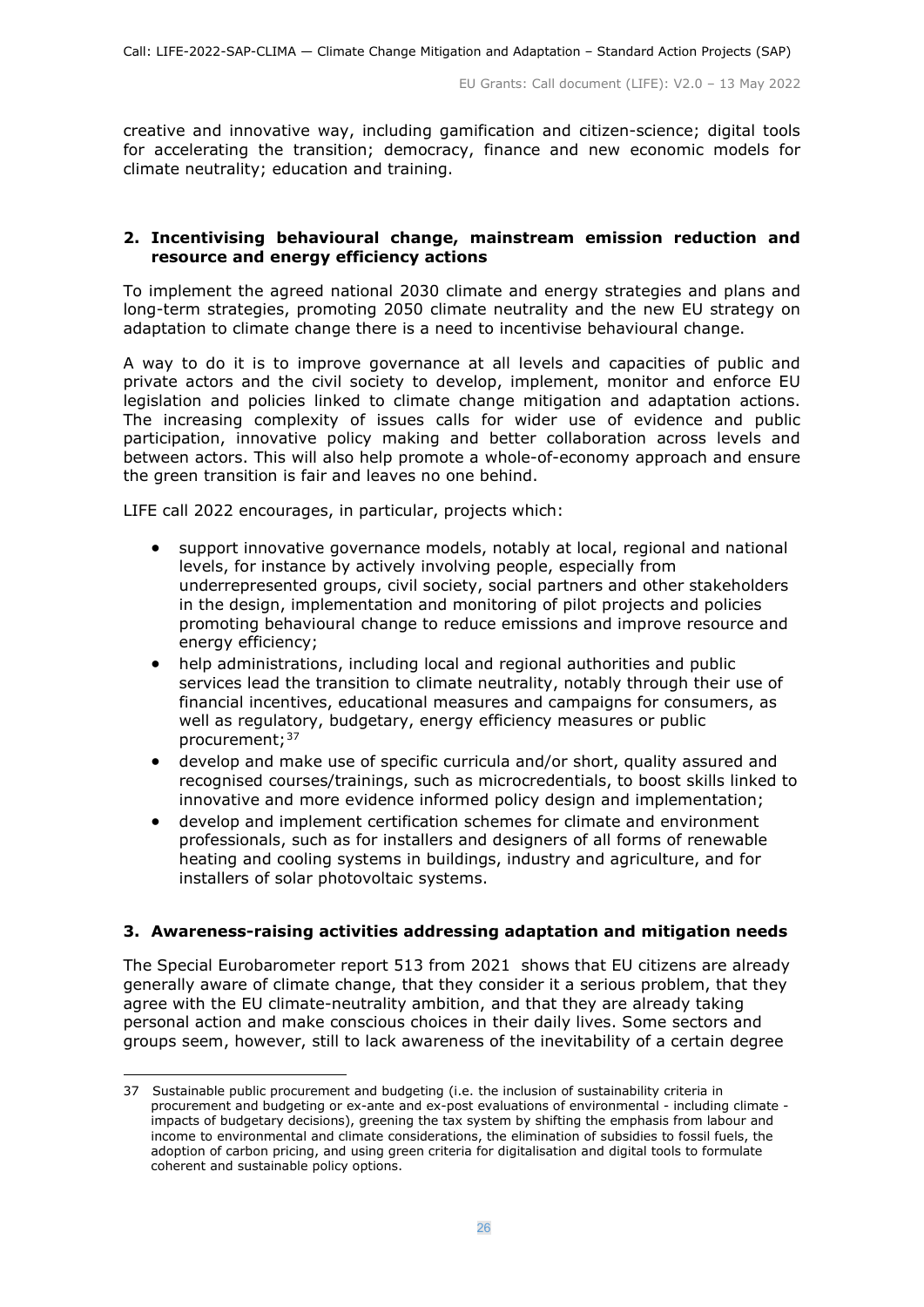of climate change, of their specific vulnerabilities, of cascading impacts and residual risks, of the benefits of early adaptation, or of concrete adaptation options and support tools (like the Climate-ADAPT platform) which they can use. Such awareness is however, an essential first step in the adaptation process and necessary to trigger subsequent action. While citizens generally support climate mitigation, when mitigation projects are implemented close to them, there could be local public opposition forming that may even block new permits and developments. Especially challenging are onshore economic developments such as wind energy, high power voltage lines or carbon capture and storage.

Projects in this area should therefore help overcome a - clearly identified and described - lack of awareness, which hampers progress in adaptation or mitigation, for example by:

- Working with youth, professional communities and networks, commercial media etc. to advance climate awareness and the legitimacy of adaptation or mitigation action;
- advocacy and awareness raising through social media applications in order to influence behaviours and attitudes in support of mitigation and/or adaptation pathways;
- organising awareness raising campaigns which are specifically designed to address the identified gap.

#### **4. Activities linked to the development and implementation of the Sustainable Finance actions**

Driving the integration of climate mitigation and adaptation considerations into the EU financial system. An orderly transition to a climate neutral, resilient economy requires a rapid shift in the capital allocation in the EU. The Commission action plan on financing sustainable growth<sup>[38](#page-26-0)</sup> and the renewed Sustainable Finance Strategy adopted in July 2021<sup>[39](#page-26-1)</sup> outline areas of actions to this end. These take place in the context of broader actions announced in the European Green Deal and, the EU adaptation strategy<sup>40</sup>.

LIFE call 2022 encourages, in particular, projects which:

- further develop metrics and benchmarks, in particular for areas that are not defined in the sustainable finance taxonomy  $acts^{41}$ ;
- improve transparency, accessibility and comparability of data;
- improve transparency, accessibility and comparability of forward-looking analysis, plans and targets, including on scenario analysis on risks and exposures, and corporate investment plans;
- develop and implement measures to increase the use of the new information;
- develop or promote innovative financial solutions that support a just transition; incentivise sustainable consumption and production as well as nature-based climate adaptation solutions.

<sup>38</sup> [https://ec.europa.eu/info/publications/sustainable-finance-renewed-strategy\\_en](https://ec.europa.eu/info/publications/sustainable-finance-renewed-strategy_en)

<span id="page-26-2"></span><span id="page-26-1"></span><span id="page-26-0"></span><sup>39</sup> [https://ec.europa.eu/info/business-economy-euro/banking-and-finance/sustainable-finance\\_en](https://ec.europa.eu/info/business-economy-euro/banking-and-finance/sustainable-finance_en)

<sup>40</sup> [https://ec.europa.eu/clima/sites/clima/files/adaptation/what/docs/eu\\_strategy\\_2021.pdf](https://ec.europa.eu/clima/sites/clima/files/adaptation/what/docs/eu_strategy_2021.pdf)

<span id="page-26-3"></span><sup>41</sup> [https://ec.europa.eu/info/business-economy-euro/banking-and-finance/sustainable-finance/eu](https://ec.europa.eu/info/business-economy-euro/banking-and-finance/sustainable-finance/eu-)taxonomy-sustainable-activities\_en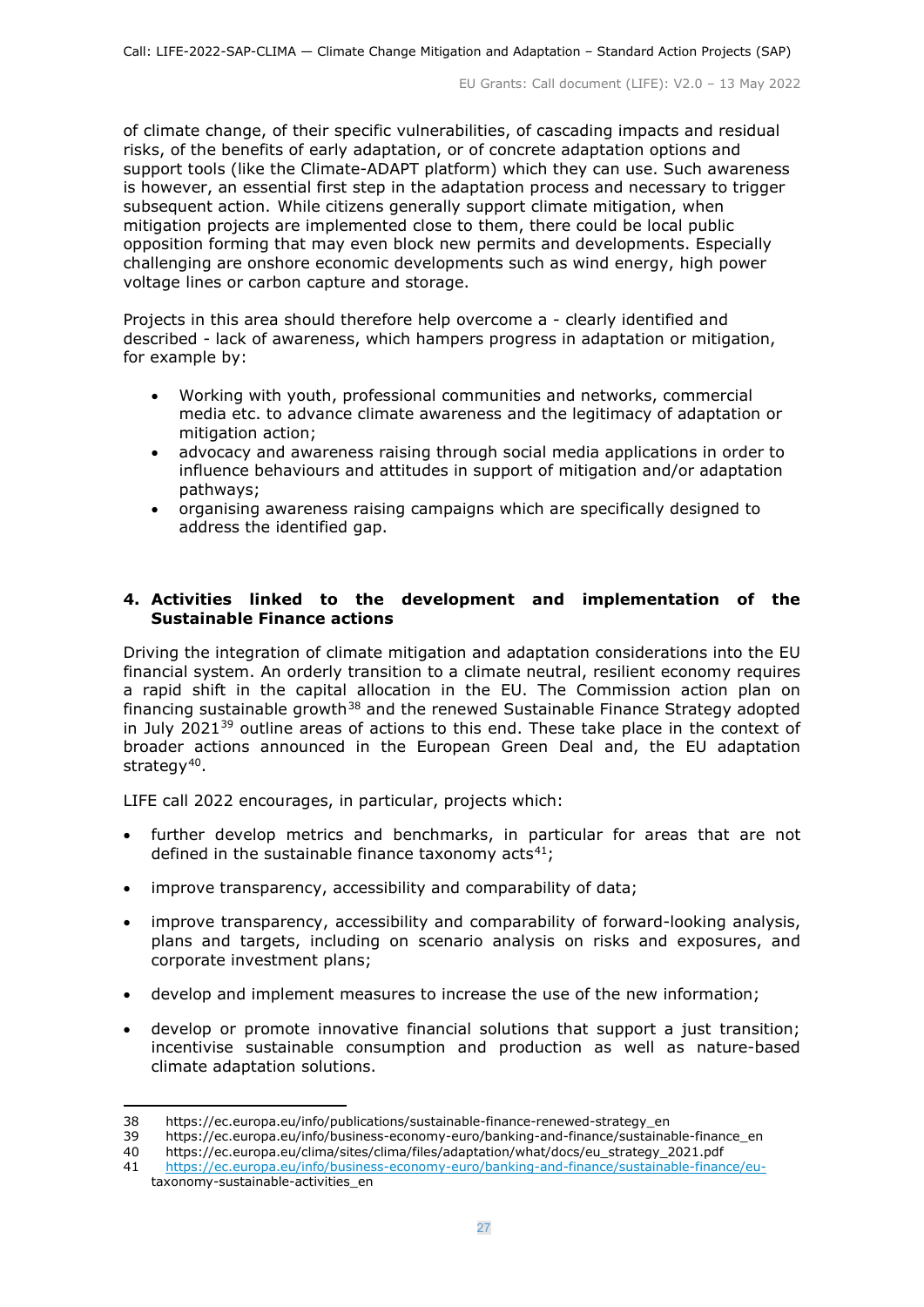## **5. Greenhouse gas emission monitoring and reporting**

The EU and its Member States have committed to greenhouse gas emissions reduction targets. There are legislative and administrative requirements and arrangements in place to monitor and report on progress towards these targets. For this to succeed, seamless cooperation and coordination between national, regional and local authorities, agencies and other actors is essential and can take place through a multitude of different ways in but also across Member States. Furthermore, monitoring and reporting are iterative processes, within which continues improvements are expected.

A specific concern in the area of HFCs is the illegal trade activities that may hamper reaching reduction targets for greenhouse gas emissions reduction targets.

In this regard, there is a need

- to develop and/or implement activities to strengthen national, regional and local capacities to monitor and report on greenhouse gas emissions and control trade, including through developing and mobilising state-of-the art technological, technical and other solutions;
- to develop and/or implement solutions to enhance co-operation and coordination between authorities, involved agencies and other actors on greenhouse gas emissions monitoring and reporting and for HFCs also on illegal trade.

## **6. Implementation/further development of national 2030 climate and energy strategies plans and/or long-term strategies**

The EU and its Member States have climate and energy strategies and plans (e.g. integrated national energy and climate plans) with 2030 and longer-term climate and energy targets. They need to be kept under constant review, including in particular to ensure climate neutrality by 2050.

In this regard, there is need

- to develop activities to implement agreed national 2030 climate and energy strategies and plans and long-term strategies, including with a particular emphasis to promote climate-neutrality by 2050;
- to develop activities to facilitate the upgrading and implementation of existing national strategies and plans, including with a particular emphasis to promote climate-neutrality by 2050;
- to develop and/or implement solutions to enhance co-operation between stakeholders, such as regional and local authorities, civil society organisations, businesses, think tanks and other actors, to implement and develop ambitious, sound, feasible, effective and cost-efficient policies and measures.

#### **7. Development and implementation of greenhouse gas accounting and climate change mitigation in the land use sector**

A key challenge for the land use sector is the collection or estimation of robust emission and removal data from biomass and soils in order to enable transparent monitoring and reporting. In this context, projects are encouraged to test and implement solutions building or strengthening the capacity to: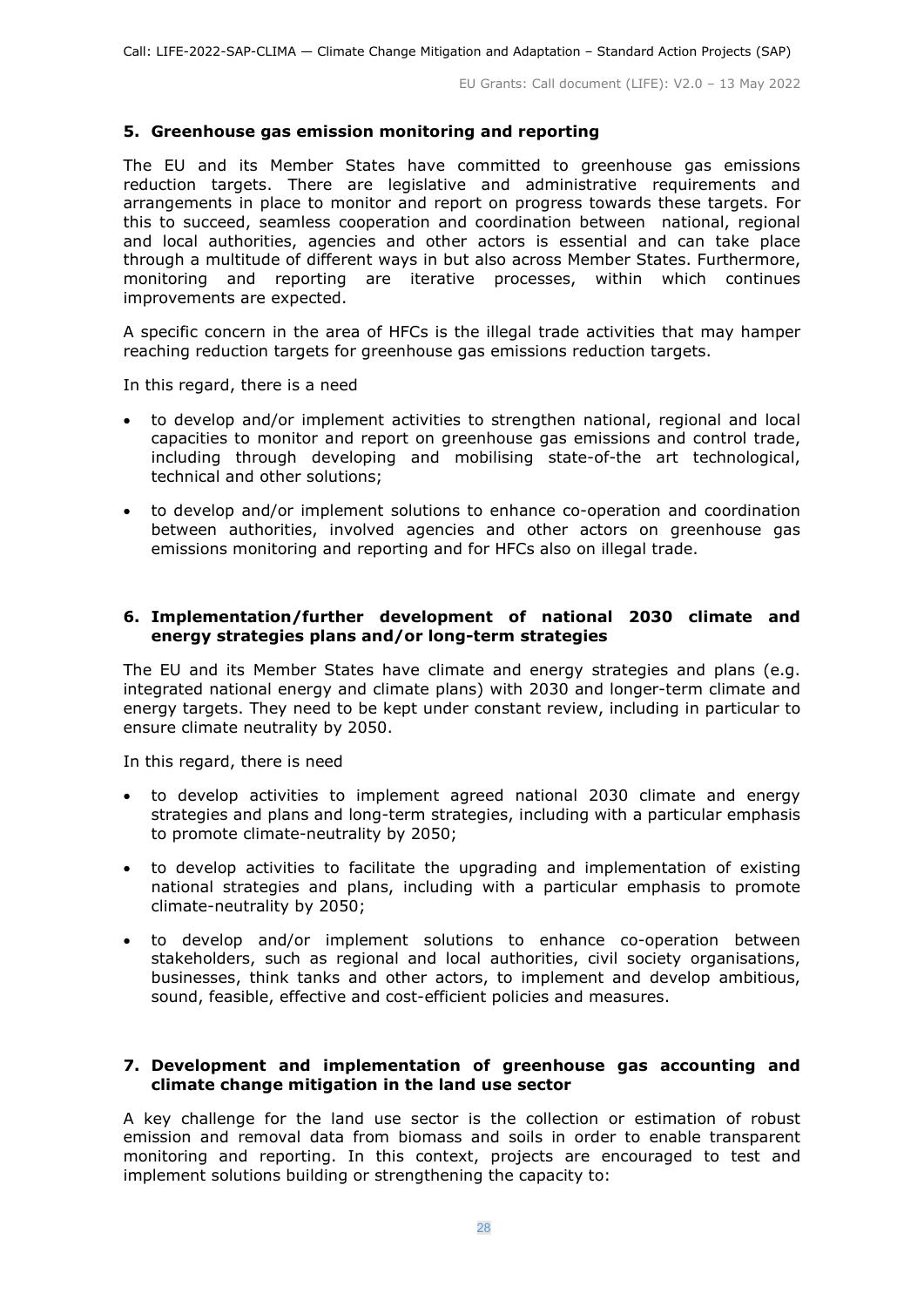- use spatially-explicit geographical data, exploiting existing EU and national data collection systems (such as LUCAS, LPIS/IACS and Copernicus), for the identification and tracking of land use and land use change;
- monitor and estimate carbon fluxes in soils and biomass at local, regional and cross-regional level.

As explained in the Communication on Sustainable Carbon Cycles, the Commission is working on a regulatory framework for the certification of carbon removals, which will be proposed in 2022. This includes the certification of carbon removals in the land sector and of carbon storage in bio-based products (e.g. wood-based construction products). In this context, projects under the LIFE call 2022 are encouraged to:

- design Monitoring, Reporting and Verification (MRV) methodologies for quantifying nature-based carbon removals or carbon-storage in products through various and complementary techniques (improved activity data, direct measurement, and/or modelling approaches);
- set up and test tools and advisory systems to support the uptake of carbon removals certification protocols;
- establish operational linkages between the climate-relevant information collected on the ground and the national greenhouse gas inventories.

#### **8. Assessment of the functioning of the EU ETS**

Enhanced implementation and development of climate policies also requires transparency and accountability. A solid system for tracking progress through enhanced monitoring and reporting is therefore important, as well as a robust evaluation of the effects of climate policies considering the international dimension of carbon markets. An essential element is the assessment of the functioning of the EU ETS, its impacts and interaction with energy and other policy instruments and the related development of easily accessible information and data with a view to further develop robust carbon pricing policies and disseminate European experience in this regard.

Under the LIFE 2022 call, proposals focusing on the work area of building broader and stronger international networks of experts and ensure wider dissemination of knowledge on building political support for carbon markets and further technical aspects, such as emissions inventories, projections, monitoring and evaluation of policies and measures, are particularly needed.

#### **9. Building capacity, raising awareness among end-users and the equipment distribution chain of fluorinated greenhouse gases**

In relation to Regulation (EU) No 517/2014 on fluorinated greenhouse gases, activities increasing the uptake of **training of personnel to service** equipment using climate-friendly alternatives (e.g. ammonia, CO<sub>2</sub>, hydrocarbons, water) are important. It is especially important to address the existing geographic imbalances in the availability of training and to address the existing shortcomings in the provision of practical "hands-on" training to technicians as regards the installation and servicing of equipment using climate-friendly alternatives. A wider and longer impact could be achieved by train-the-trainer programmes.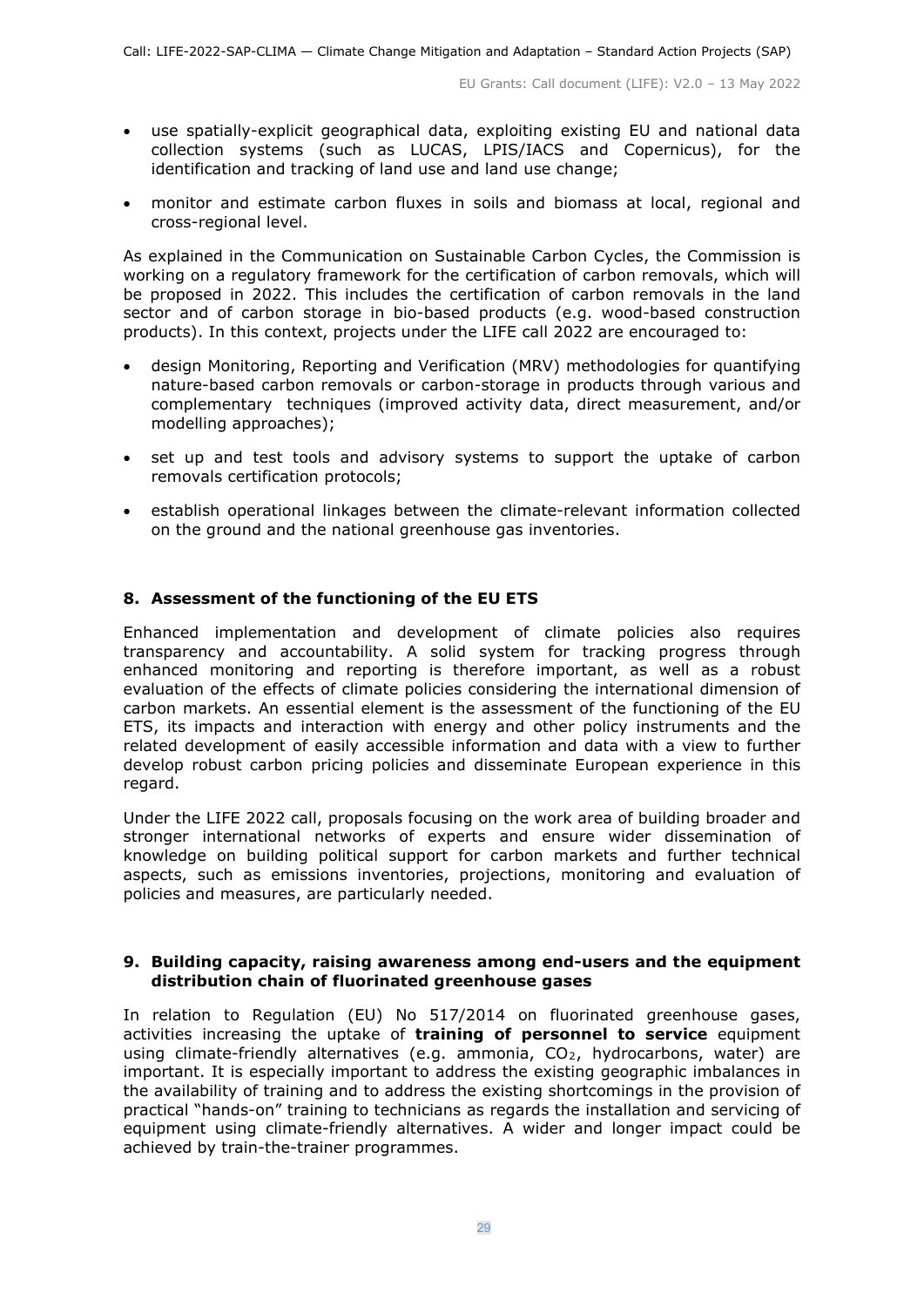Under the LIFE call 2022, projects could also address building capacities, raising awareness among **end-users and the equipment distribution chain**.

Awareness campaigns among end-users and the equipment distribution chain (e.g. wholesalers, supermarkets, large building operators) could promote the training need and facilitate an exchange of best practices.

#### **10. Climate policy monitoring, assessment and ex-post evaluation**

The EU and its Member States have climate policies and measures to reach the 2030 and longer-term climate targets. Some policies have proved to be more successful than others in reducing greenhouse gas emissions and promoting adaptation to climate change. It is key to monitor how these policies are developed, implemented and reviewed at national, regional and local levels, including through their assessment and ex-post evaluation. Lessons need to be learnt and disseminated on successful policies and their underlying characteristics and implementation modalities.

In this regard, there is need

- to develop and/or implement activities promoting robust monitoring, assessment and ex-post evaluation of climate policies and measures at national, regional and local levels;
- to develop and/or implement activities promoting comparative assessment of different policies and measures at national, regional and local levels in terms of their effectiveness and efficiency in contributing to climate action goals and the identification of best practices for divulgation and possible replication in different sectors or different territories;
- to develop and/or implement activities to enhance co-operation between stakeholders (such as regional and local authorities, civil society organisations, businesses, think tanks and other actors) to promote robust monitoring, assessment and ex-post evaluation of climate policies and measures at national, regional and local levels.

#### <span id="page-29-0"></span>*Expected impact*

Applicants are expected to define, calculate, explain and achieve the expected impacts as described in the Award criterion 'Impacts' (see section 9).

All LIFE projects will have to report on their expected outputs and impacts taking into account the LIFE Key Performance indicators (KPIs). These KPIs will contribute to evaluating the impact of the LIFE project on an environmental but also socioeconomic level (e.g. via actions impacting the local economy and population). Please review the indicators in Part C of the eGrant application and complete them with the estimated impact of the project. More detailed information will be requested during the project time.

#### <span id="page-29-1"></span>*Funding rate*

Standard Action Projects (SAPs) — Maximum 60% funding rate.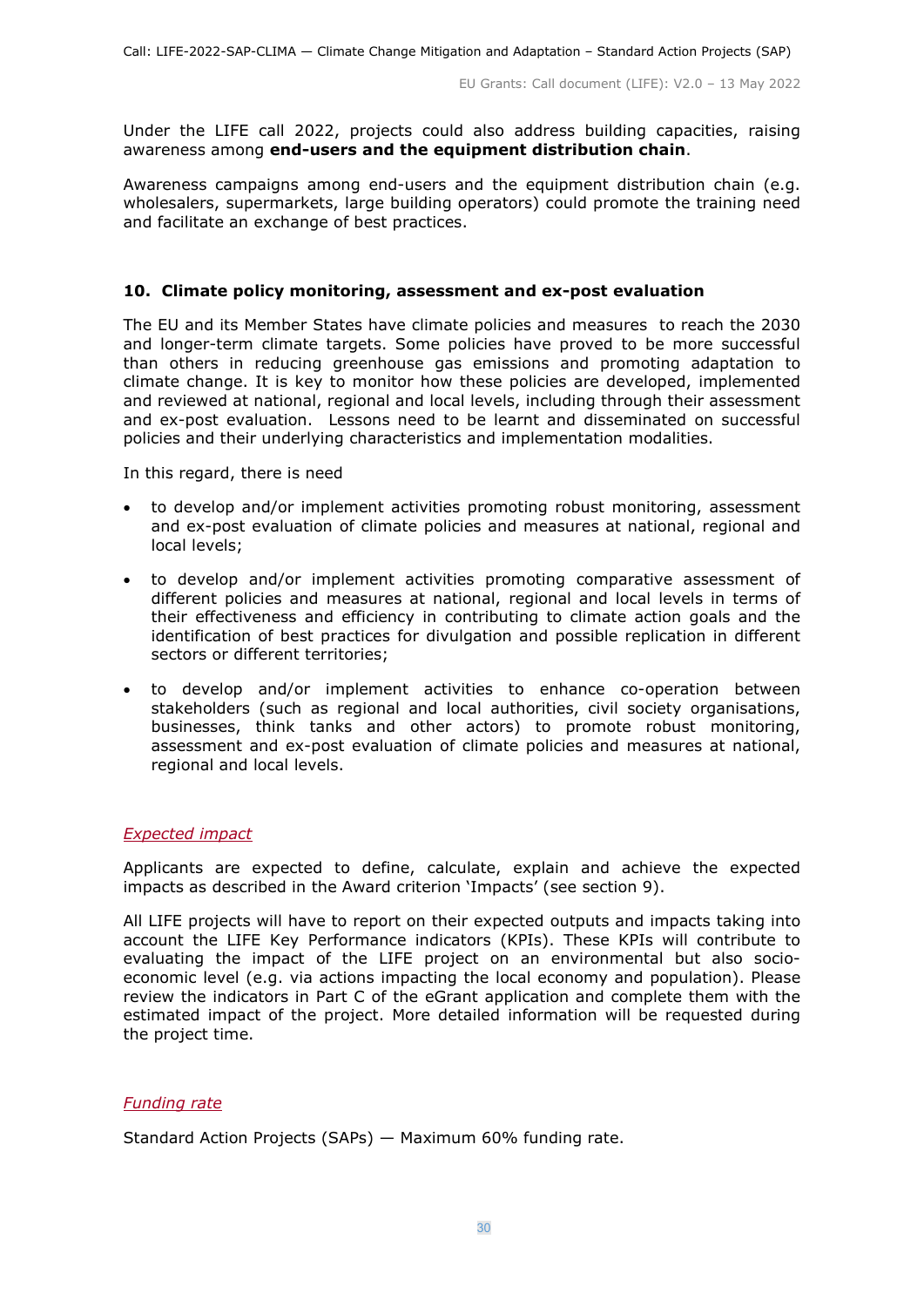## <span id="page-30-0"></span>**3. Available budget**

The indicative available call budget is **EUR 65,900,000**.

Indicative budget information per topic can be found in the table below.

| <b>Topic</b>                                                           | <b>Topic budget</b>      | <b>Indicative range</b><br>of project<br>budgets | <b>Estimated number of</b><br>projects to be funded |
|------------------------------------------------------------------------|--------------------------|--------------------------------------------------|-----------------------------------------------------|
| LIFE-2022-SAP-<br>CLIMA-CCM - Climate<br>Change Mitigation             | <b>EUR</b><br>29,000,000 | <b>EUR 1-5 MIn</b>                               | 14 projects                                         |
| LIFE-2022-SAP-<br>CLIMA-CCA - Climate<br>Change Adaptation             | <b>EUR</b><br>29,000,000 | <b>EUR 1-5 MIn</b>                               | 14 projects                                         |
| LIFE-2022-SAP-<br>CLIMA-GOV - Climate<br>Governance and<br>Information | <b>EUR</b><br>7,900,000  | <b>EUR 0.7-2 Mln</b>                             | 5 projects                                          |

We reserve the right not to award all available funds or to redistribute them between the call priorities, depending on the proposals received and the results of the evaluation.

#### <span id="page-30-1"></span>**4. Timetable and deadlines**

| <b>Timetable and deadlines (indicative)</b> |                                                |  |  |  |
|---------------------------------------------|------------------------------------------------|--|--|--|
| Call opening:                               | 17 May 2022                                    |  |  |  |
| Deadline for submission:                    | 4 October 2022 17:00:00 CET<br>(Brussels time) |  |  |  |
| Information on evaluation results:          | February 2023                                  |  |  |  |
| GA signature:                               | May $-$ June 2023                              |  |  |  |

## <span id="page-30-2"></span>**5. Admissibility and documents**

Proposals must be submitted before the **call deadline** *(see timetable section 4)*.

Proposals must be submitted **electronically** via the Funding & Tenders Portal Electronic Submission System (accessible via the Topic page in the Search Funding & [Tenders](https://ec.europa.eu/info/funding-tenders/opportunities/portal/screen/opportunities/topic-search;freeTextSearchKeyword=;typeCodes=0,1;statusCodes=31094501,31094502,31094503;programCode=null;programDivisionCode=null;focusAreaCode=null;crossCuttingPriorityCode=null;callCode=Default;sortQuery=openingDate;orderBy=asc;onlyTenders=false;topicListKey=topicSearchTablePageState) section. Paper submissions are NOT possible.

Proposals (including annexes and supporting documents) must be submitted using the forms provided *inside* the Submission System (**A** NOT the documents available on the Topic page  $-$  they are only for information).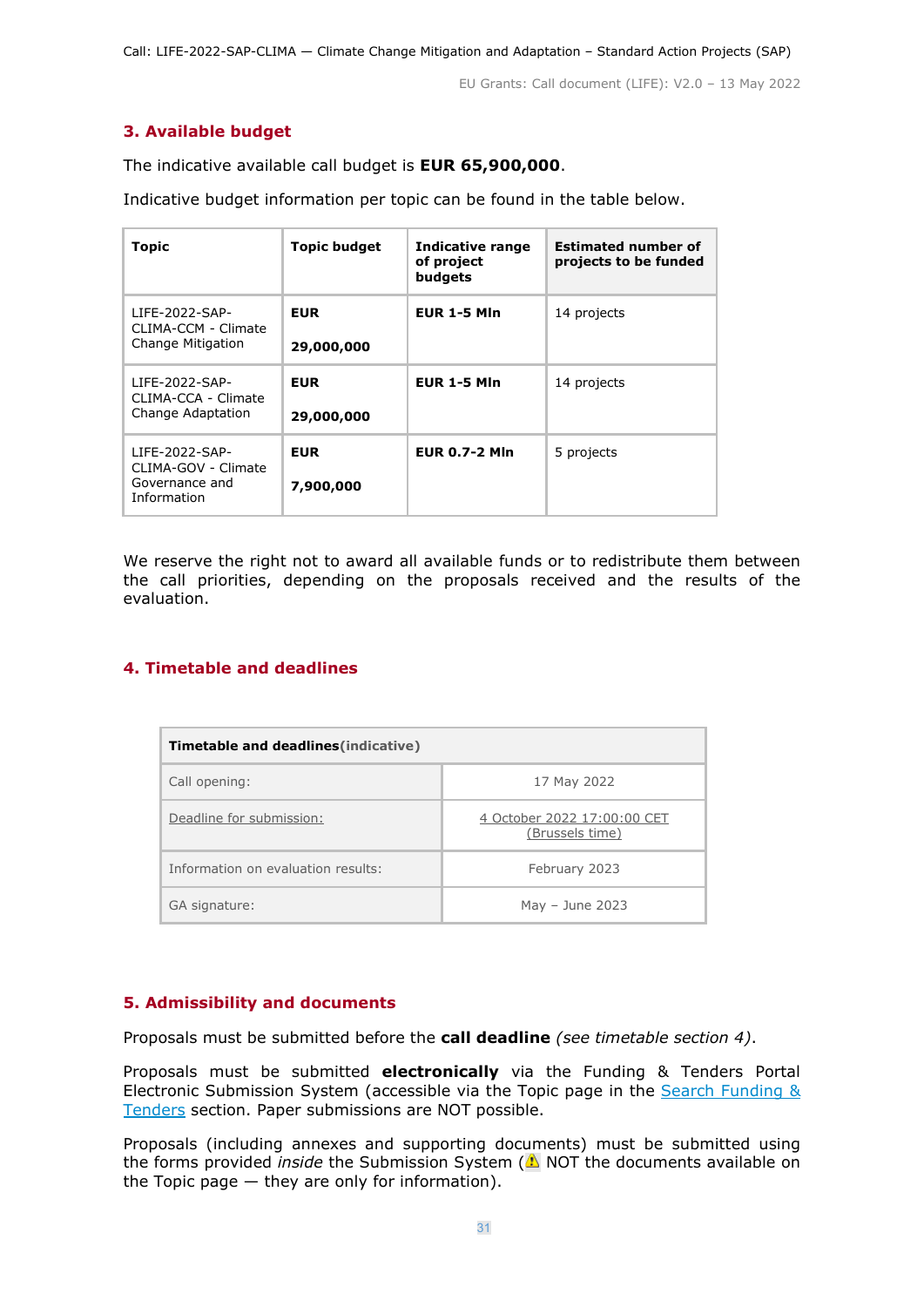**Please note that not using the correct template may lead to the inadmissibility of** your proposal.

**Project acronym** — Your project acronym must include the word **LIFE**.

Proposals must be **complete** and contain all the requested information and all required annexes and supporting documents:

Application Form Part A  $-$  contains administrative information about the participants (future coordinator, beneficiaries and affiliated entities) and the summarised budget for the project *(to be filled in directly online)*

In order to ensure a proper evaluation of your project, please click on the "?" sign appearing in each screen and carefully check the instructions to correctly fill the different sections.

- − Application Form Part B contains the technical description of the project *(to be downloaded from the Portal Submission System, completed and then assembled and re-uploaded)*
- − Part C *(to be filled in directly online)* containing additional project data
- − **mandatory annexes and supporting documents** (*templates available to be downloaded from the Portal Submission System, completed, assembled and re-uploaded*):
	- − detailed budget table *(mandatory excel template available in the Submission System*
	- participant information (including previous projects, if any)
- − **Non mandatory annexes (but crucial to complement Application Form Part B when applicable)**
	- − Letters of support (no specific template available)
	- − Co-financing declarations (template available in the Submission System): compulsory if external co-financing is foreseen
	- − Maps (template available in the Submission System)
	- − Description of sites (*template available in the Submission System)*
	- − Description of species and habitats (N/A)
	- − Annual activity report (N/A)
	- − Other annexes (for example: Lifecycle analysis, Business plans etc.)

Please note that the amounts entered into the summarised budget table (filled in directly online) must correspond to the amounts calculated in the detailed budget table. In case of discrepancies, the amounts in the online summarised budget table will prevail.

At proposal submission, you will have to confirm that you have the **mandate to act** for all applicants. Moreover you will have to confirm that the information in the application is correct and complete and that the participants comply with the conditions for receiving EU funding (especially eligibility, financial and operational capacity, exclusion, etc). Before signing the grant, each beneficiary and affiliated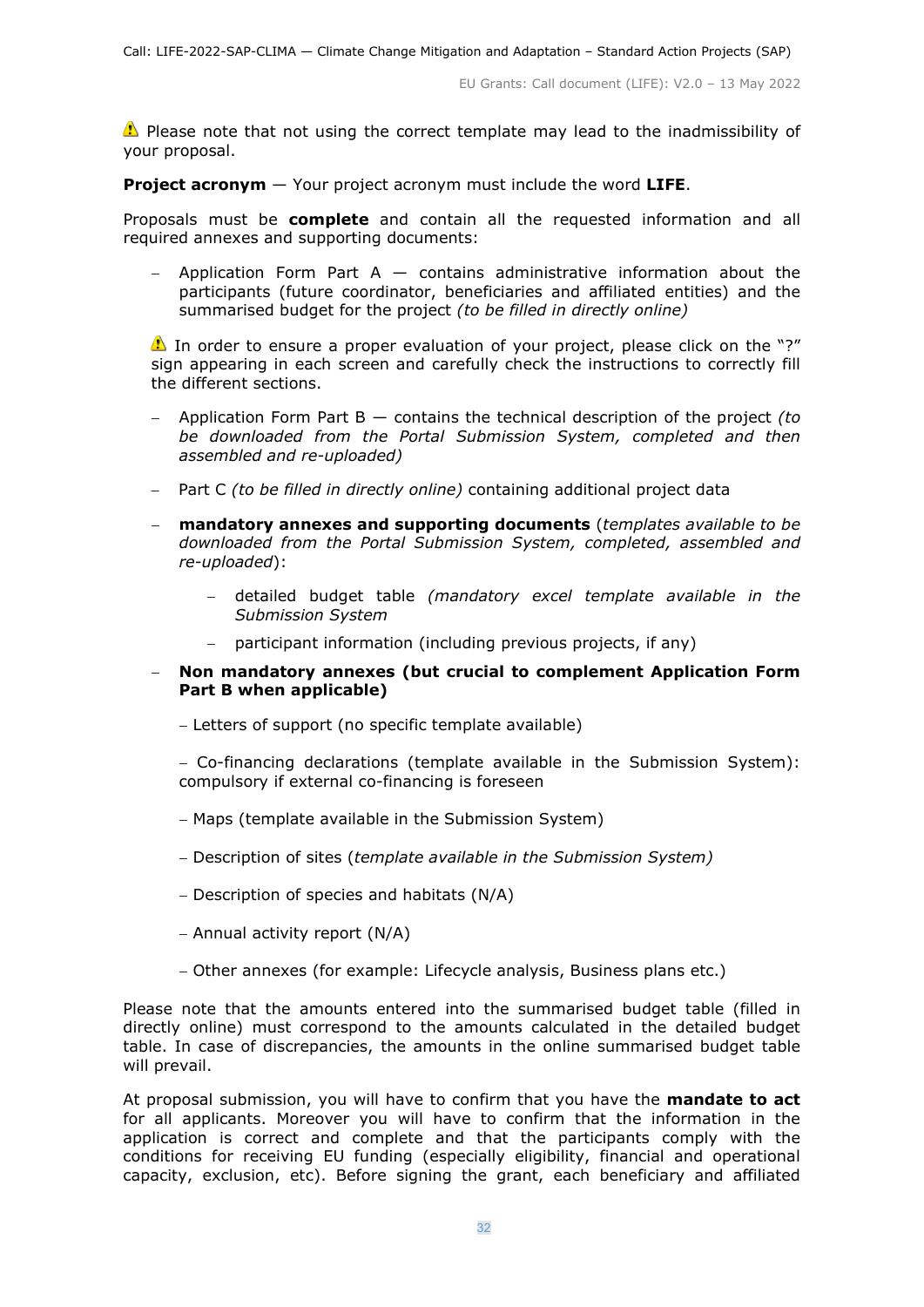entity will have to confirm this again by signing a declaration of honour (DoH). Proposals without full support will be rejected.

Your application must be **readable**, **accessible and printable**.

Proposals are limited to maximum **120 pages** (Part B). Evaluators will not consider any additional pages.

You may be asked at a later stage for further documents *(for legal entity validation, financial capacity check, bank account validation, etc)*.

**O** For more information about the submission process (including IT aspects), consult the [Online Manual.](https://ec.europa.eu/info/funding-tenders/opportunities/docs/2021-2027/common/guidance/om_en.pdf)

#### <span id="page-32-0"></span>**6. Eligibility**

#### <span id="page-32-1"></span>*Eligible participants (eligible countries)*

In order to be eligible, the applicants (beneficiaries and affiliated entities) must:

- − be legal entities (public or private bodies)
- − be established in one of the eligible countries, i.e.:
	- − EU Member States (including overseas countries and territories (OCTs))
	- − non-EU countries:
		- − listed EEA countries and countries associated to the LIFE Programme or countries which are in ongoing negotiations for an association agreement and where the agreement enters into force before grant signature [\(participating countries\)](https://ec.europa.eu/info/funding-tenders/opportunities/docs/2021-2027/life/guidance/list-3rd-country-participation_life_en.pdf)<sup>[42](#page-32-2)</sup>
- − the coordinator must be established in an eligible country

Beneficiaries and affiliated entities must register in the [Participant Register](https://ec.europa.eu/info/funding-tenders/opportunities/portal/screen/how-to-participate/participant-register)  $-$  before submitting the proposal  $-$  and will have to be validated by the Central Validation Service (REA Validation). For the validation, they will be requested to upload documents showing legal status and origin.

Other entities may participate in other consortium roles, such as associated partners, subcontractors, third parties giving in-kind contributions, etc. *(see section 13)*.

#### *Specific cases*

Exceptional funding — Entities from other countries (not listed above) are exceptionally eligible, if the granting authority considers their participation essential for the implementation of the action *(see work programme).*

Natural persons — Natural persons are NOT eligible (with the exception of selfemployed persons, i.e. sole traders, where the company does not have legal personality separate from that of the natural person).

International organisations — International organisations are eligible. The rules on eligible countries do not apply to them.

<span id="page-32-2"></span><sup>42</sup> Applicants from countries which requested to be associated to the LIFE Programme may participate in this call for proposals. However, no grant agreement will be signed if the related association agreement is not entered into force by the finalisation of the evaluation process.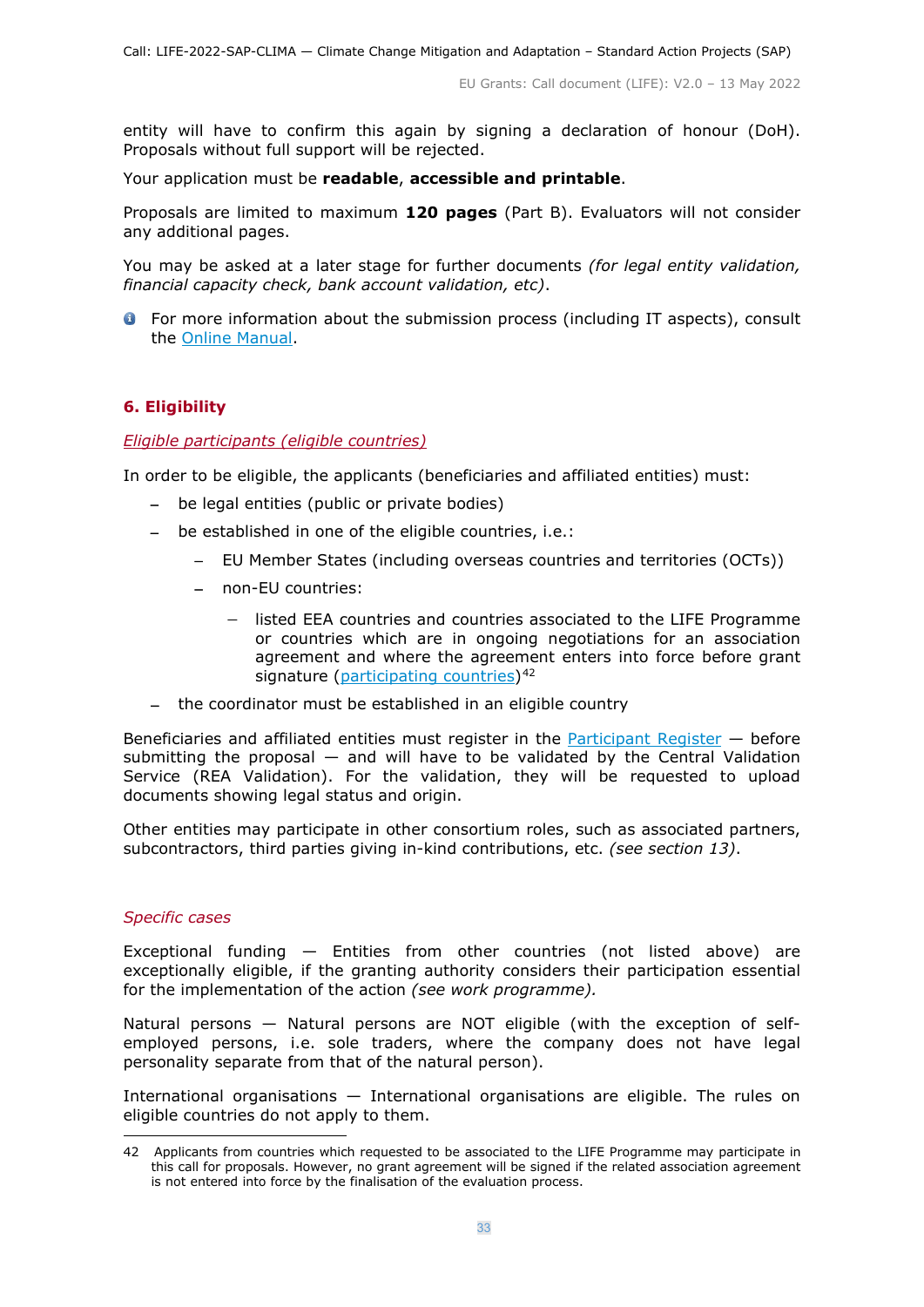Entities without legal personality  $-$  Entities which do not have legal personality under their national law may exceptionally participate, provided that their representatives have the capacity to undertake legal obligations on their behalf, and offer guarantees for the protection of the EU financial interests equivalent to that offered by legal persons[43](#page-33-2).

EU bodies — EU bodies (with the exception of the European Commission Joint Research Centre) can NOT be part of the consortium.

Associations and interest groupings — Entities composed of members may participate as 'sole beneficiaries' or 'beneficiaries without legal personality'<sup>44</sup>.  $\triangle$  Please note that if the action will be implemented by the members, they should also participate (either as beneficiaries or as affiliated entities, otherwise their costs will NOT be eligible).

Countries currently negotiating association agreements — Beneficiaries from countries with ongoing negotiations *(see above)* may participate in the call and can sign grants if the negotiations are concluded before grant signature (with retroactive effect, if provided in the agreement).

EU restrictive measures — Special rules apply for certain entities *(e.g. entities subject to [EU restrictive measures](http://www.sanctionsmap.eu/) under Article 29 of the Treaty on the European Union (TEU) and Article 215 of the Treaty on the Functioning of the EU (TFEU)[45](#page-33-4) and entities covered by Commission Guidelines No [2013/C 205/05](http://eur-lex.europa.eu/LexUriServ/LexUriServ.do?uri=OJ:C:2013:205:FULL:EN:PDF)[46\)](#page-33-5)*. Such entities are not eligible to participate in any capacity, including as beneficiaries, affiliated entities, associated partners, subcontractors or recipients of financial support to third parties (if any).

For more information, *see [Rules for Legal Entity Validation, LEAR Appointment and](https://ec.europa.eu/info/funding-tenders/opportunities/docs/2021-2027/common/guidance/rules-lev-lear-fca_en.pdf)  [Financial Capacity Assessment](https://ec.europa.eu/info/funding-tenders/opportunities/docs/2021-2027/common/guidance/rules-lev-lear-fca_en.pdf)*.

#### <span id="page-33-0"></span>*Consortium composition*

N/A

#### <span id="page-33-1"></span>*Eligible activities*

Eligible activities are the ones set out in section 2 above.

Projects must comply with EU policy interests and priorities *(such as environment, social, security, industrial and trade policy, etc.)*.

Financial support to third parties is allowed in LIFE-2022-SAP-CLIMA-CCM - Climate Change Mitigation, LIFE-2022-SAP-CLIMA-CCA - Climate Change Adaptation and LIFE-2022-SAP-CLIMA-GOV - Climate Governance and Information for grants and prizes under the following conditions:

− the calls must be open, published widely and conform to EU standards concerning transparency, equal treatment, conflict of interest and confidentiality.

Financial support to third parties will be accepted in projects which aim to assist

<span id="page-33-2"></span><sup>43</sup> See Article 197(2)(c) EU Financial Regulation [2018/1046.](https://eur-lex.europa.eu/legal-content/EN/ALL/?uri=CELEX:32018R1046&qid=1535046024012)

<sup>44</sup> For the definitions, see Articles  $187(2)$  and  $197(2)(c)$  EU Financial Regulation [2018/1046.](https://eur-lex.europa.eu/legal-content/EN/ALL/?uri=CELEX:32018R1046&qid=1535046024012)

<span id="page-33-4"></span><span id="page-33-3"></span><sup>45</sup> Please note that the EU Official Journal contains the official list and, in case of conflict, its content prevails over that of the [EU Sanctions Map.](http://www.sanctionsmap.eu/)

<span id="page-33-5"></span><sup>46</sup> Commission guidelines No [2013/C 205/05](http://eur-lex.europa.eu/LexUriServ/LexUriServ.do?uri=OJ:C:2013:205:FULL:EN:PDF) on the eligibility of Israeli entities and their activities in the territories occupied by Israel since June 1967 for grants, prizes and financial instruments funded by the EU from 2014 onwards (OJEU C 205 of 19.07.2013, pp. 9-11).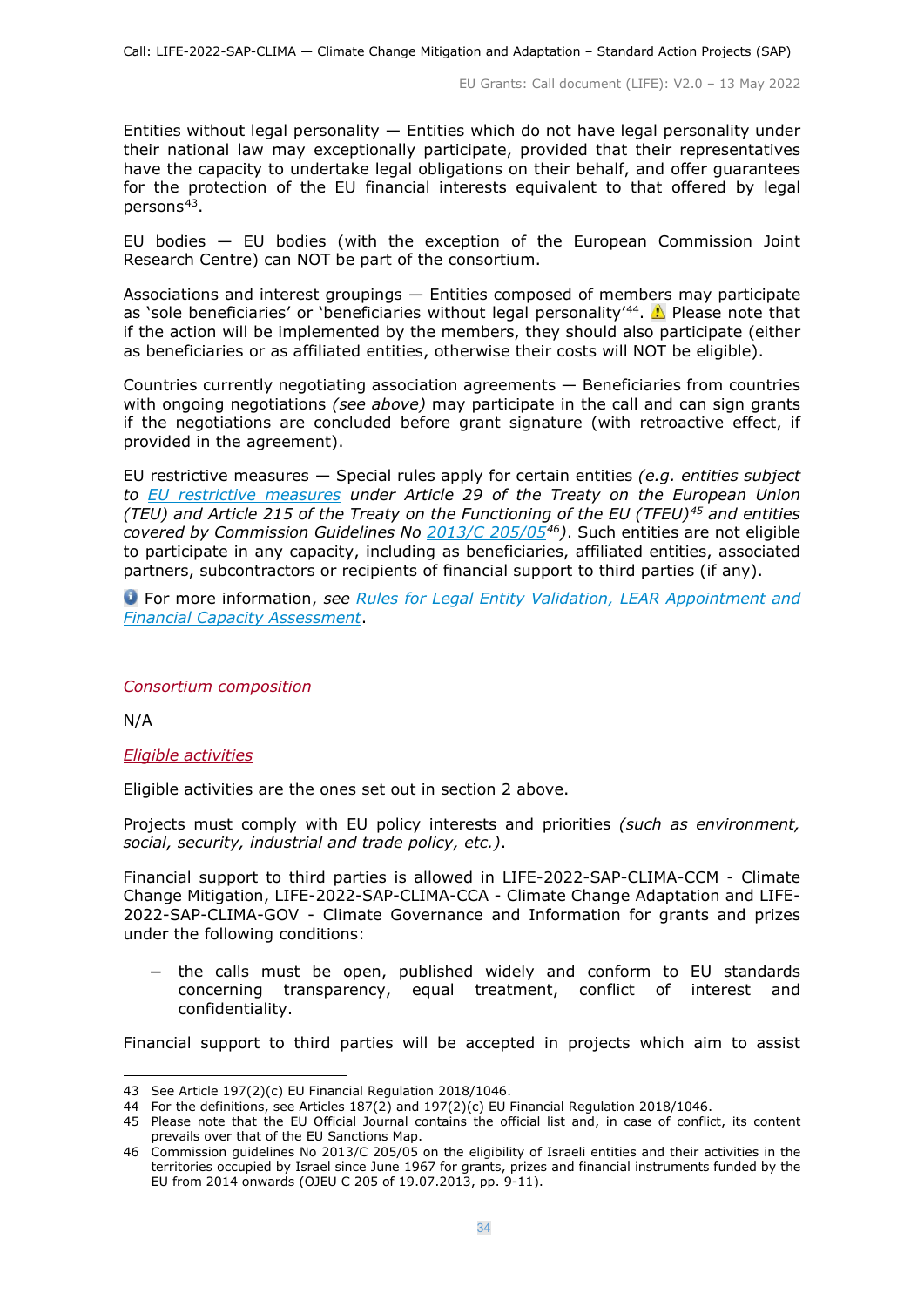entities outside the project partnership *(e.g. non-profit organisations, local authorities or citizens groups)* in the implementation or development of local initiatives that will contribute to the project's objectives.

Your project application must clearly specify why financial support to third parties is needed, how it will be managed and provide a list of the different types of activities for which a third party may receive financial support. The proposal must also clearly describe the results to be obtained.

#### <span id="page-34-0"></span>*Geographic location (target countries)*

Proposals must relate to activities taking place in the eligible countries *(see above)*. Activities outside the eligible countries are exceptional and must be necessary to achieve EU (or non-EU eligible countries) environmental and climate objectives and ensure the effectiveness of interventions carried within the eligible countries. The objectives of non-EU countries cannot be in contrast with those of the EU.

## <span id="page-34-1"></span>**7. Financial and operational capacity and exclusion**

#### <span id="page-34-2"></span>*Financial capacity*

Applicants must have **stable and sufficient resources** to successfully implement the projects and contribute their share. Organisations participating in several projects must have sufficient capacity to implement all these projects.

The financial capacity check will be carried out on the basis of the documents you will be requested to upload in the [Participant Register](https://ec.europa.eu/info/funding-tenders/opportunities/portal/screen/how-to-participate/participant-register) during grant preparation *(e.g. profit and loss account and balance sheet, business plan, audit report produced by an approved external auditor, certifying the accounts for the last closed financial year, etc.)*. The analysis will be based on neutral financial indicators, but will also take into account other aspects, such as dependency on EU funding and deficit and revenue in previous years.

The check will normally be done for all coordinators except:

- − public bodies (entities established as public body under national law, including local, regional or national authorities) or international organisations
- − if the project requested grant amount is not more than EUR 60 000.

If needed, it may also be done for affiliated entities.

If we consider that your financial capacity is not satisfactory, we may require:

- − further information
- − an enhanced financial responsibility regime, i.e. joint and several responsibility for all beneficiaries or joint and several liability of affiliated entities *(see below, section 10)*
- − prefinancing paid in instalments
- − (one or more) prefinancing guarantees *(see below, section 10)*

or

- − propose no prefinancing
- − request that you are replaced or, if needed, reject the entire proposal.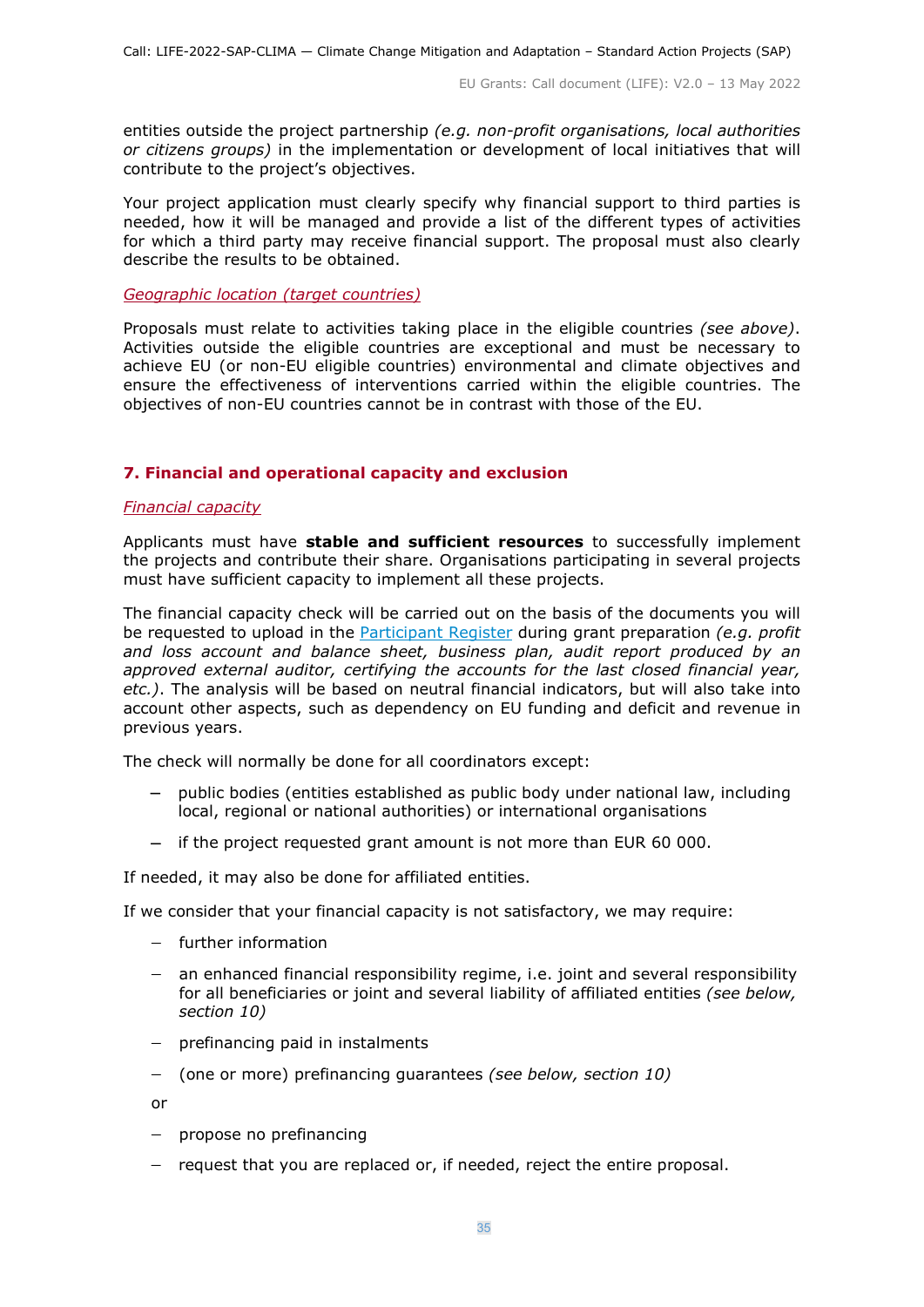For more information, *see Rules for [Legal Entity Validation, LEAR Appointment and](https://ec.europa.eu/info/funding-tenders/opportunities/docs/2021-2027/common/guidance/rules-lev-lear-fca_en.pdf)  [Financial Capacity Assessment](https://ec.europa.eu/info/funding-tenders/opportunities/docs/2021-2027/common/guidance/rules-lev-lear-fca_en.pdf)*.

#### <span id="page-35-0"></span>*Operational capacity*

Applicants must have the **know-how, qualifications** and **resources** to successfully implement the projects and contribute their share (including sufficient experience in projects of comparable size and nature).

This capacity will be assessed together with the 'Resources' award criterion, on the basis of the competence and experience of the applicants and their project teams, including operational resources (human, technical and other) or, exceptionally, the measures proposed to obtain it by the time the task implementation starts.

If the evaluation of the award criterion is positive, the applicants are considered to have sufficient operational capacity.

Applicants will have to show their capacity via the following:

- − general profiles (qualifications and experiences) of the staff responsible for managing and implementing the project
- − description of the consortium participants (and previous projects, if any)

Additional supporting documents may be requested, if needed to confirm the operational capacity of any applicant.

#### <span id="page-35-1"></span>*Exclusion*

Applicants which are subject to an **EU exclusion decision** or in one of the following **exclusion situations** that bar them from receiving EU funding can NOT participate<sup>47</sup>:

- bankruptcy, winding up, affairs administered by the courts, arrangement with creditors, suspended business activities or other similar procedures (including procedures for persons with unlimited liability for the applicant's debts)
- in breach of social security or tax obligations (including if done by persons with unlimited liability for the applicant's debts)
- quilty of grave professional misconduct<sup>[48](#page-35-3)</sup> (including if done by persons having powers of representation, decision-making or control, beneficial owners or persons who are essential for the award/implementation of the grant
- − committed fraud, corruption, links to a criminal organisation, money laundering, terrorism-related crimes (including terrorism financing), child labour or human trafficking (including if done by persons having powers of representation, decision-making or control, beneficial owners or persons who are essential for the award/implementation of the grant)
- shown significant deficiencies in complying with main obligations under an EU procurement contract, grant agreement, prize, expert contract, or similar (including if done by persons having powers of representation,

<span id="page-35-2"></span><sup>47</sup> See Articles 136 and 141 of EU Financial Regulation [2018/1046.](https://eur-lex.europa.eu/legal-content/EN/ALL/?uri=CELEX:32018R1046&qid=1535046024012)

<span id="page-35-3"></span><sup>48</sup> Professional misconduct includes: violation of ethical standards of the profession, wrongful conduct with impact on professional credibility, false declarations/misrepresentation of information, participation in a cartel or other agreement distorting competition, violation of IPR, attempting to influence decision-making processes or obtain confidential information from public authorities to gain advantage.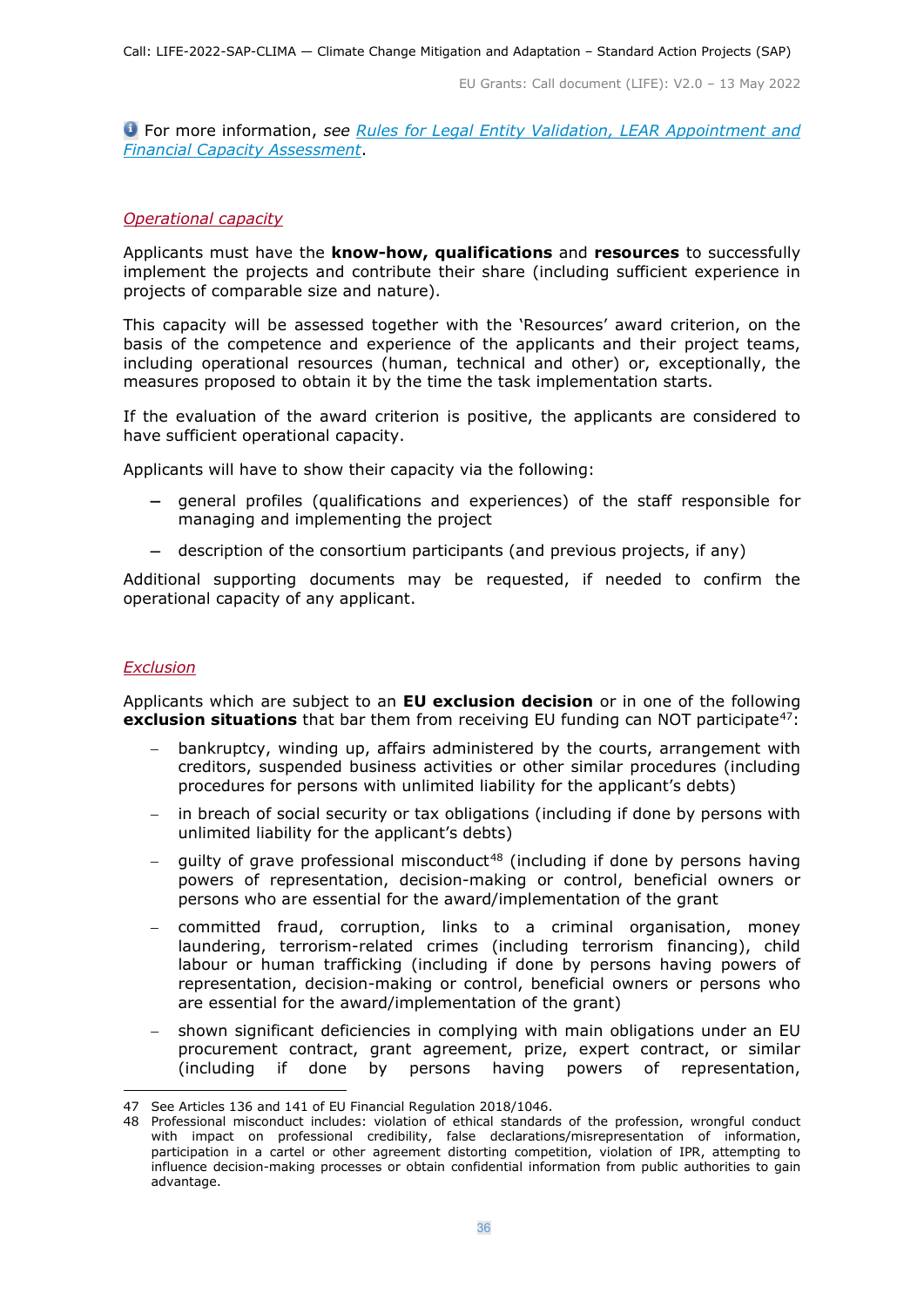decision-making or control, beneficial owners or persons who are essential for the award/implementation of the grant)

- − guilty of irregularities within the meaning of Article 1(2) of Regulation No [2988/95](http://eur-lex.europa.eu/legal-content/EN/ALL/?uri=CELEX:31995R2988&qid=1501598622514) (including if done by persons having powers of representation, decision-making or control, beneficial owners or persons who are essential for the award/implementation of the grant)
- − created under a different jurisdiction with the intent to circumvent fiscal, social or other legal obligations in the country of origin or created another entity with this purpose (including if done by persons having powers of representation, decision-making or control, beneficial owners or persons who are essential for the award/implementation of the grant).

Applicants will also be refused if it turns out that $49$ :

- − during the award procedure they misrepresented information required as a condition for participating or failed to supply that information
- − they were previously involved in the preparation of the call and this entails a distortion of competition that cannot be remedied otherwise (conflict of interest).

#### <span id="page-36-0"></span>**8. Evaluation and award procedure**

The proposals will have to follow the **standard submission and evaluation procedure** (one-stage submission + one-step evaluation).

An **evaluation committee** (assisted by independent outside experts) will assess all applications. Proposals will first be checked for formal requirements (admissibility, and eligibility, *see sections 5 and 6*). Proposals found admissible and eligible will be evaluated (for each topic) against the operational capacity and award criteria *(see sections 7 and 9)* and then ranked according to their scores.

For proposals with the same score (within a topic or budget envelope) a **priority order** will be determined according to the following approach:

Successively for every group of *ex aequo* proposals, starting with the highest scored group, and continuing in descending order, the ex aequo proposals will be prioritised according to the scores they have been awarded for the award criterion 'Impact'. If these scores are equal, priority will be based on their scores for the criterion 'Relevance', then 'Quality', then 'Resources'.

All proposals will be informed about the evaluation result (**evaluation result letter**). Successful proposals will be invited for grant preparation; the other ones will be put on the reserve list or rejected. Proposals that are below the budget threshold (i.e. passed, but not ranked high enough to receive funding) will be awarded a **Seal of Excellence[50](#page-36-2)**.

<span id="page-36-1"></span><sup>49</sup> See Article 141 EU Financial Regulation [2018/1046.](https://eur-lex.europa.eu/legal-content/EN/ALL/?uri=CELEX:32018R1046&qid=1535046024012)

<span id="page-36-2"></span><sup>50</sup> Seal of Excellence is a certification awarded to candidates that apply for LIFE funding and are assessed to meet the relevant evaluation criteria as defined in the call text, but cannot be funded due to lack of budget. The projects which have been awarded the Seal of Excellence could be supported by the European Regional Development Fund, the European Social Fund+ or the European Agricultural Fund for Rural Development, under the same conditions as they would have been financed under the LIFE programme. It is only awarded to those applicants who agree to share the data about their proposal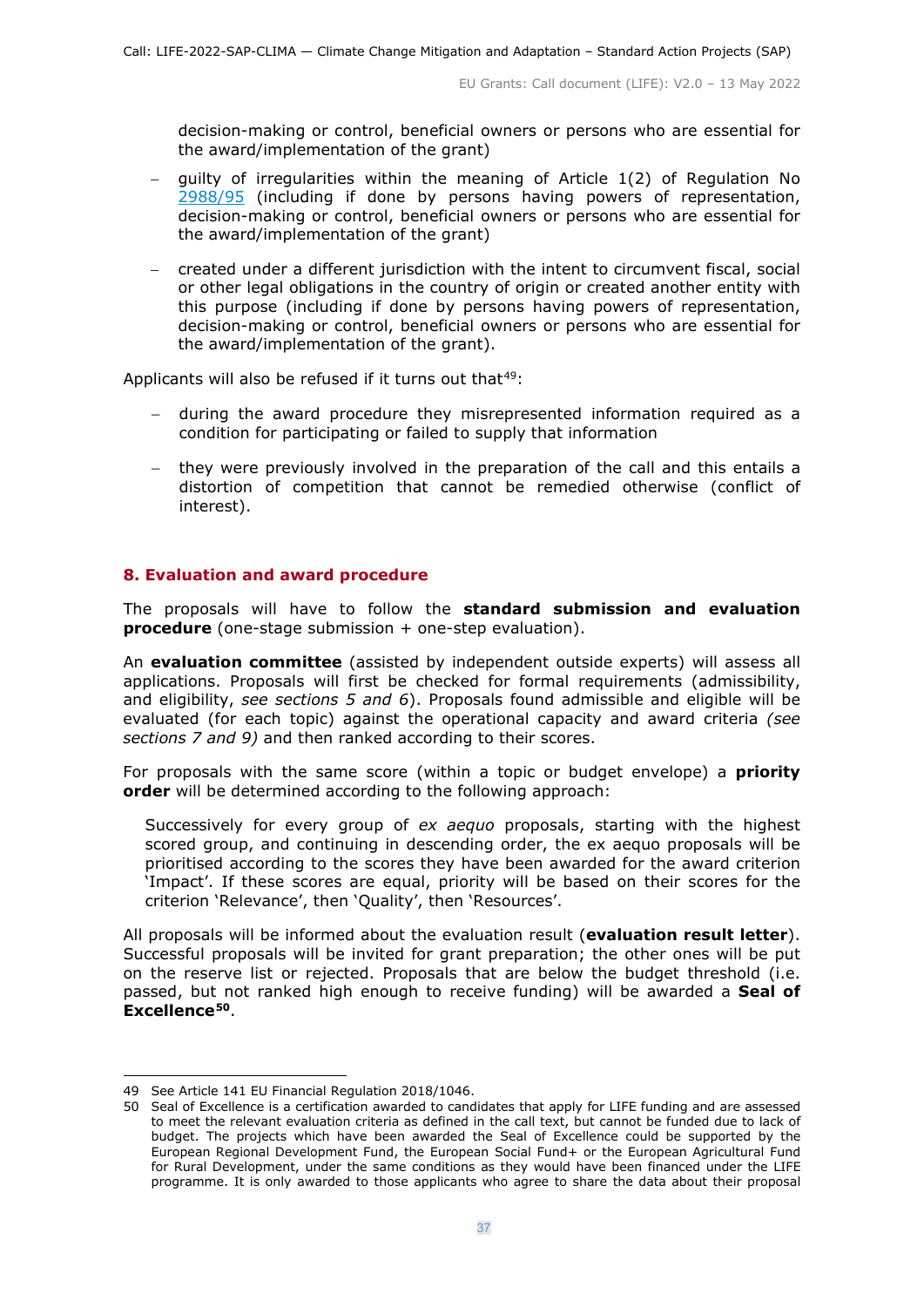$\triangle$  No commitment for funding  $-$  Invitation to grant preparation does NOT constitute a formal commitment for funding. We will still need to make various legal checks before grant award: *legal entity validation, financial capacity, exclusion check, etc*.

**Grant preparation** will involve a dialogue in order to fine-tune technical or financial aspects of the project and may require extra information from your side. It may also include adjustments to the proposal to address recommendations of the evaluation committee or other concerns. Compliance will be a pre-condition for signing the grant.

If you believe that the evaluation procedure was flawed, you can submit a **complaint** (following the deadlines and procedures set out in the evaluation result letter). Please note that notifications which have not been opened within 10 days after sending are considered to have been accessed and that deadlines will be counted from opening/access *(see also [Funding & Tenders Portal Terms and Conditions\)](https://ec.europa.eu/info/funding-tenders/opportunities/docs/2021-2027/common/ftp/tc_en.pdf)*. Please also be aware that for complaints submitted electronically, there may be character limitations.

## <span id="page-37-0"></span>**9. Award criteria**

The **award criteria** for this call are as follows:

- **1. Relevance** (0-20 points)
	- Relevance of the contribution to one or several of the specific objectives of the LIFE Programme and the targeted sub-programme
	- − Extent to which the proposal is in line with the description included in the call for proposals, including, where relevant, its specific priorities
	- − Concept and methodology: soundness of the overall intervention logic
	- Extent to which the proposal offers co-benefits and promotes synergies with other policy areas relevant for achieving environment and climate policy objectives

#### **2. Impact** (0-20 points)

- Ambition and credibility of impacts expected during and/or after the project due to the activities, including ensuring that no substantial harm is done to the other specific objectives of the LIFE Programme
- Sustainability of the project results after the end of the project
- − Quality of the measures for the exploitation of project results
- − Potential for the project results to be replicated in the same or other sectors or places, or to be up-scaled by public or private actors or through mobilising larger investments or financial resources (catalytic potential)

#### **3. Quality** (0-20 points)

- − Clarity, relevance and feasibility of the work plan
- Identification and mobilisation of the relevant stakeholders

<sup>(</sup>basic information on the proposal, the call and the applicant) with other alternative funding bodies, which may decide to fund the project.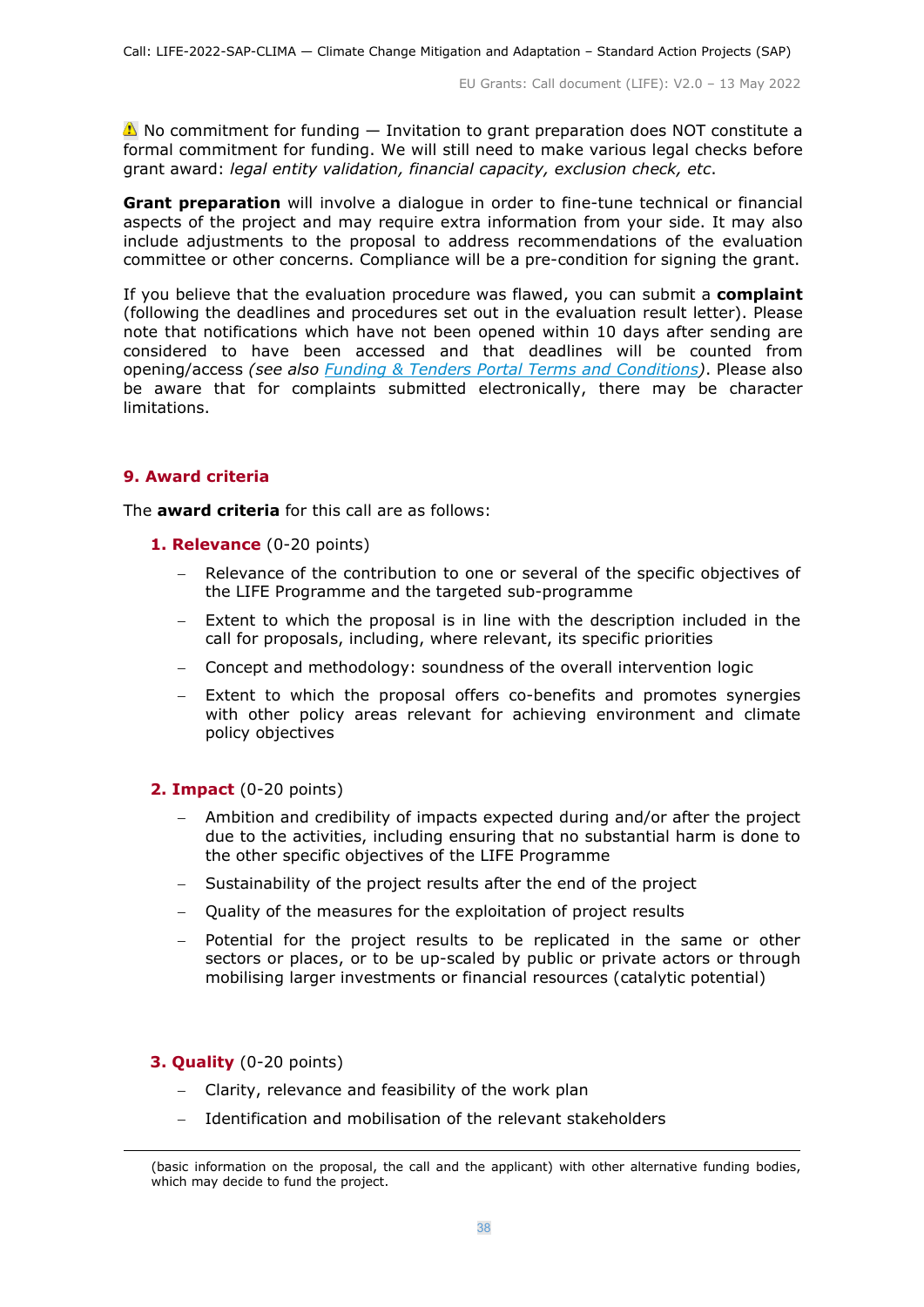- − Appropriate geographic focus of the activities
- − Quality of the plan to monitor and report impacts
- − Appropriateness and quality of the measures to communicate and disseminate the project and its results to different target groups
- **4. Resources** (0-20 points)
	- − Composition of the project team in terms of expertise, skills and responsibilities and appropriateness of the management structure
	- − Appropriateness of the budget and resources and their consistency with the work plan
	- − Transparency of the budget, i.e. the cost items should be sufficiently described
	- − Extent to which the project environmental impact is considered and mitigated, including through the use of green procurement. The use of recognised methods for the calculation of the project environmental footprint *(e.g. PEF or OEF methods or similar ones such as PEFCRs/ OEFSRs)* or environmental management systems *(e.g. EMAS)* would be an asset
	- − Value for money of the proposal

## **Bonus points:**

- Bonus 1: The proposal offers exceptional synergies and promotes significant co-benefits between LIFE sub-programmes. (2 points).
- − Bonus 2: The proposal is primarily implemented in the Outermost Regions. Where specific regional features are relevant to the needs addressed in the call for proposals, *e.g. islands for waste, coal-intensive regions for clean energy, etc.,* the bonus could be extended to other geographical areas with specific needs and vulnerabilities (2 points).
- − Bonus 3: The proposal substantially builds on or up-scales the results of other EU funded projects. (2 points).
- − Bonus 4: The proposal offers an exceptional catalytic potential. (2 points).
- − Bonus 5: The proposal envisages a transnational cooperation among Member States essential to guarantee the achievement of the project objectives. (2 points).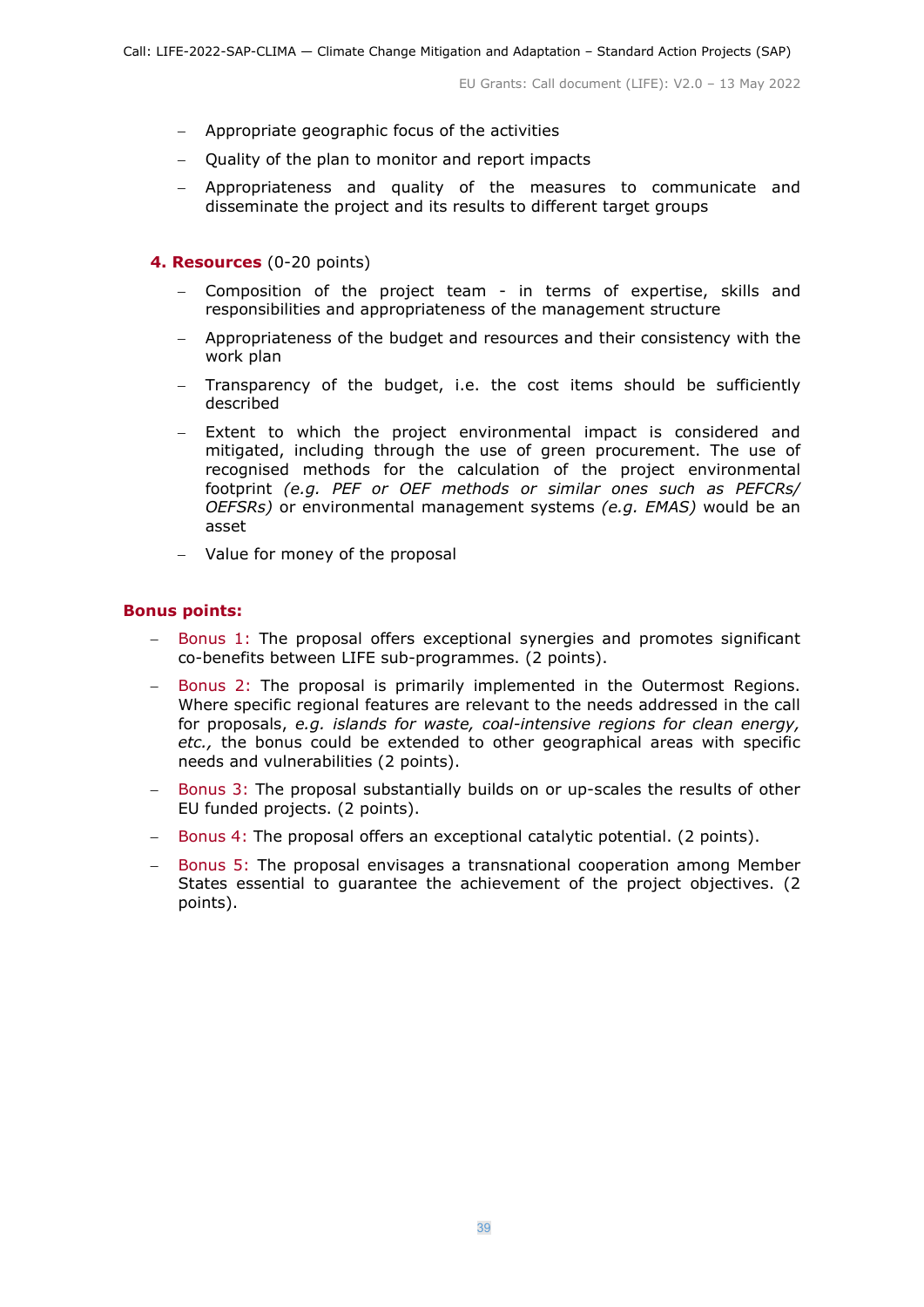#### Call: LIFE-2022-SAP-CLIMA — Climate Change Mitigation and Adaptation – Standard Action Projects (SAP)

EU Grants: Call document (LIFE): V2.0 – 13 May 2022

| <b>Award criteria</b>                         | <b>Minimum</b><br>pass score | <b>Maximum</b><br>score | Weighting    |
|-----------------------------------------------|------------------------------|-------------------------|--------------|
| Relevance                                     | 10                           | 20                      | $\mathbf{1}$ |
| Impact                                        | 10                           | 20                      | 1.5          |
| Quality                                       | 10                           | 20                      | $\mathbf{1}$ |
| Resources                                     | 10                           | 20                      | $1\,$        |
| Overall weighted (pass) score (without bonus) | 55                           | 90                      | N/A          |
| Bonus 1                                       | N/A                          | $\overline{2}$          | $\mathbf{1}$ |
| Bonus <sub>2</sub>                            | N/A                          | $\overline{2}$          | $\mathbf{1}$ |
| Bonus 3                                       | N/A                          | $\overline{2}$          | $\mathbf{1}$ |
| Bonus 4                                       | N/A                          | $\overline{2}$          | $\mathbf{1}$ |
| Bonus 5                                       | N/A                          | $\overline{2}$          | $\mathbf{1}$ |
| Overall weighted (pass) scores (with bonus)   | 55                           | 100                     | N/A          |

Maximum points: **100** points.

Individual thresholds per criterion: **10** points.

Overall threshold: **55** points (after weighting).

Proposals that pass the individual thresholds **AND** the overall threshold will be considered for funding — within the limits of the available call budget. Other proposals will be rejected.

#### <span id="page-39-0"></span>**10. Legal and financial set-up of the Grant Agreements**

If you pass evaluation, your project will be invited for grant preparation, where you will be asked to prepare the Grant Agreement together with the EU Project Officer.

This Grant Agreement will set the framework for your grant and its terms and conditions, in particular concerning deliverables, reporting and payments.

The Model Grant Agreement that will be used (and all other relevant templates and guidance documents) can be found on [Portal Reference Documents.](https://ec.europa.eu/info/funding-tenders/opportunities/portal/screen/how-to-participate/reference-documents)

<span id="page-39-1"></span>*Starting date and project duration*

The project starting date and duration will be fixed in the Grant Agreement *(Data Sheet, point 1)*. Normally the starting date will be after grant signature. Retroactive application can be granted exceptionally for duly justified reasons  $-$  but never earlier than the proposal submission date. The typical duration of the project is **2 to 5 years**.

Maximum project duration: **10 years**.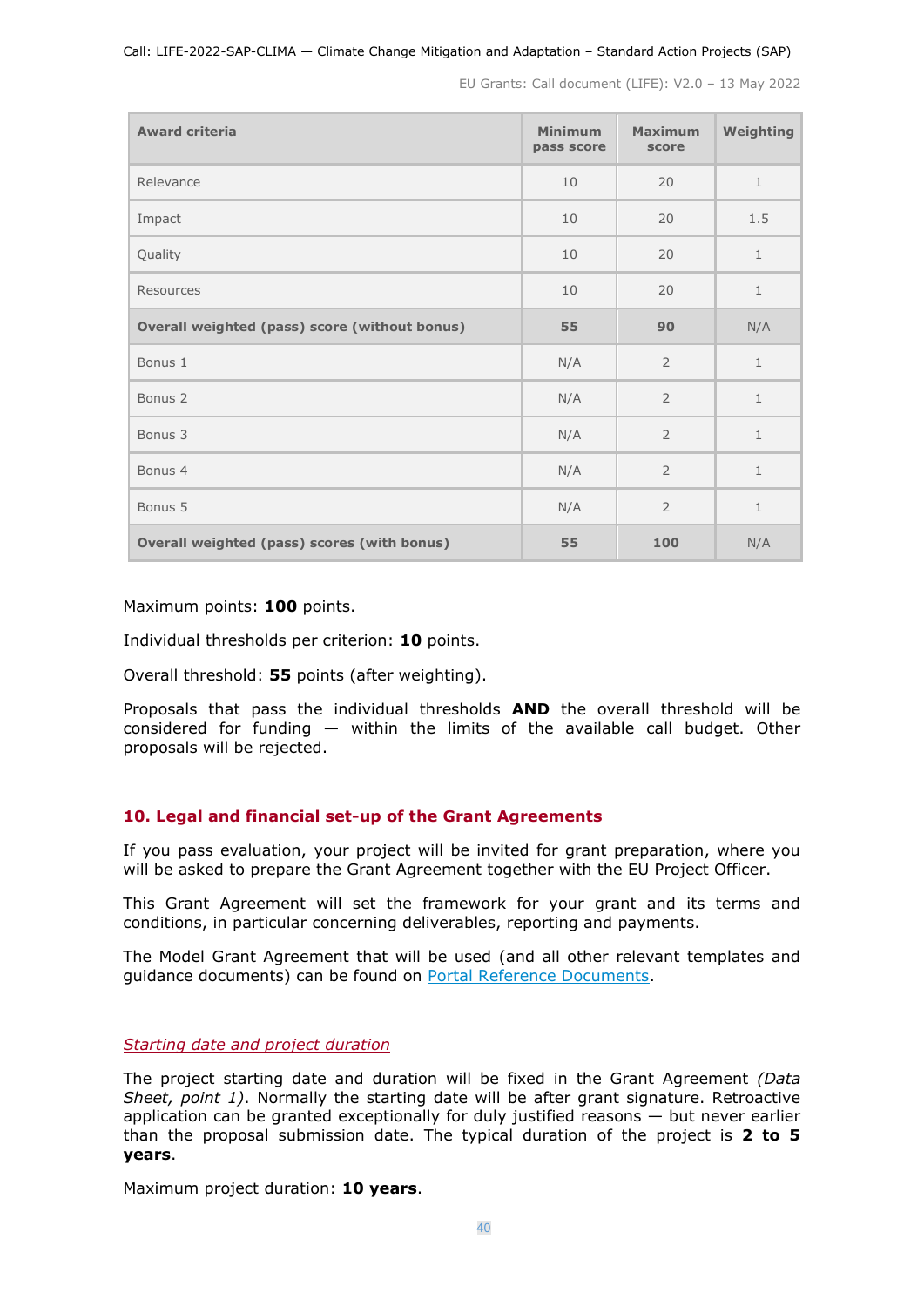#### <span id="page-40-0"></span>*Milestones and deliverables*

The milestones and deliverables for each project will be managed through the Portal Grant Management System and will be reflected in Annex 1 of the Grant Agreement.

#### <span id="page-40-1"></span>*Form of grant, funding rate and maximum grant amount*

The grant parameters *(maximum grant amount, funding rate, total eligible costs, etc.)* will be fixed in the Grant Agreement *(Data Sheet, point 3 and art 5)*.

Project budget (maximum grant amount): *see section 3 above*. The grant awarded may be lower than the amount requested.

The grant will be a budget-based mixed actual cost grant (actual costs, with unit cost and flat-rate elements). This means that it will reimburse ONLY certain types of costs (eligible costs) and costs that were *actually* incurred for your project (NOT the *budgeted* costs). For unit costs and flat-rates, you can charge the amounts calculated as explained in the Grant Agreement *(see art 6 and Annex 2 and 2a)*.

The costs will be reimbursed at the funding rate fixed in the Grant Agreement (maximum **60%**).

Grants may NOT produce a profit (i.e. surplus of revenues + EU grant over costs). For-profit organisations must declare their revenues and, if there is a profit, we will deduct it from the final grant amount *(see art 22.3)*.

Moreover, please be aware that the final grant amount may be reduced in case of non-compliance with the Grant Agreement *(e.g. improper implementation, breach of obligations, etc)*.

<span id="page-40-2"></span>*Budget categories and cost eligibility rules*

The budget categories and cost eligibility rules are fixed in the Grant Agreement *(Data Sheet, point 3, art 6 and Annex 2)*.

*Budget categories for this call:*

- − A. Personnel costs
	- − A.1 Employees
	- − A.2 Natural persons under direct contract
	- − A.3 Seconded persons
	- − A.4 SME owners and natural person beneficiaries
	- − A.5 Volunteers
- − B. Subcontracting costs
- − C. Purchase costs
	- − C.1 Travel and subsistence
	- − C.2 Equipment
	- − C.3 Other goods, works and services
- D. Other cost categories
	- − D.1 Financial support to third parties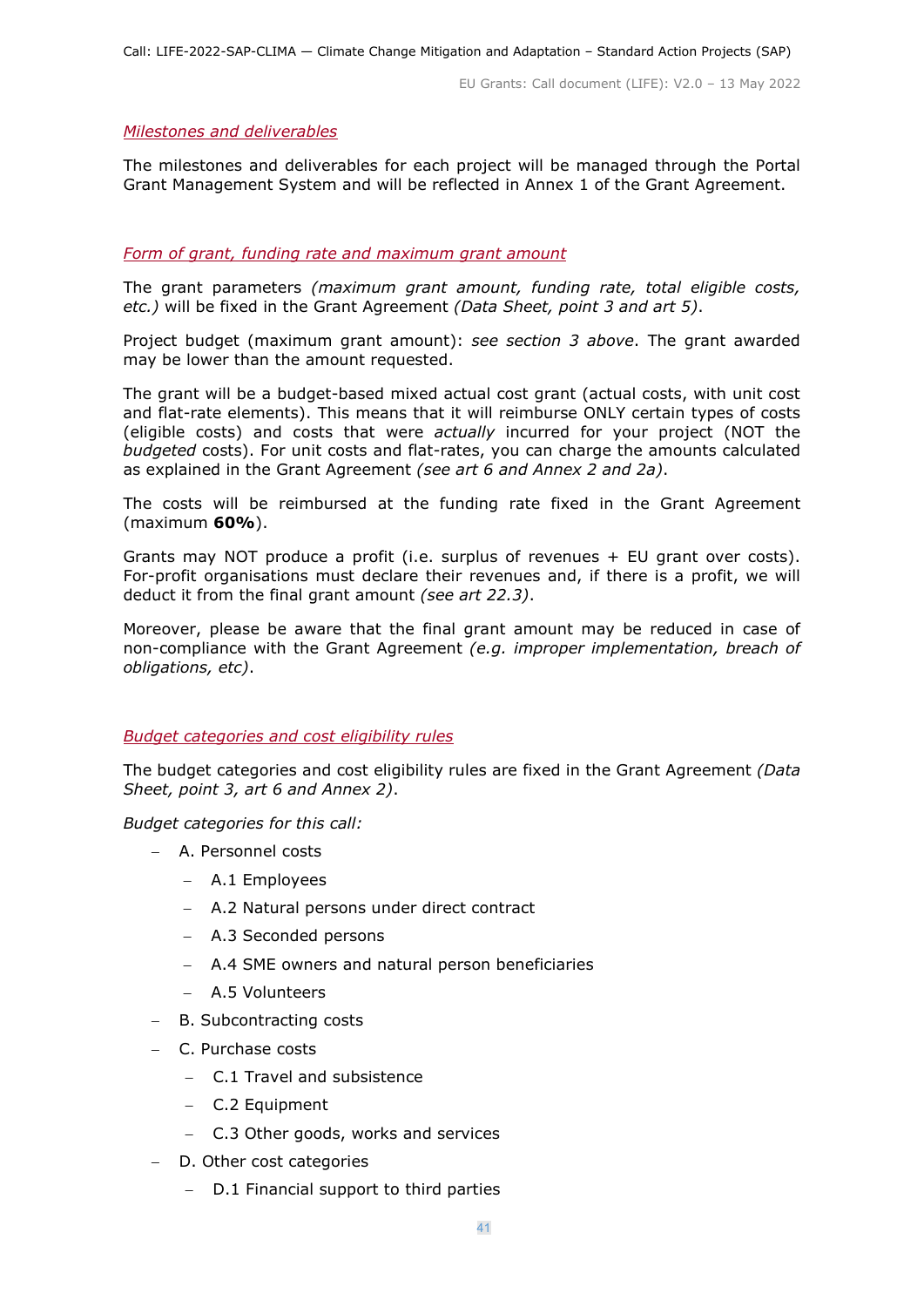- − D.2 Land purchase
- − E. Indirect costs

*Specific cost eligibility conditions for this call:* 

- − personnel costs:
	- − SME owner/natural person unit cost<sup>[51](#page-41-0)</sup>: Yes
	- − volunteers unit cost<sup>[52](#page-41-1)</sup>: Yes (without indirect costs)
- − travel and subsistence unit cost<sup>[53](#page-41-2)</sup>: No (only actual costs)
- − equipment costs: full cost + depreciation for listed equipment (under the special conditions set out in the Grant Agreement (art 6.2.C.2) and linked to special durability clause (use and maintain for 5 years after end or action; annex 5))
- − other cost categories:
	- − costs for financial support to third parties: allowed for grants and prizes; maximum total amount for financial support to third parties **EUR 100.000**; maximum amount per third party **EUR 20.000**.
- land purchase costs: subject to the conditions specified in Art. 6.2 D.2 Eligible and ineligible costs and contributions of the LIFE General Model Grant Agreement. The applicant must address each of these conditions in his proposal, explaining how each one is met or will be met during the project. Such conditions refer, for example, to the contribution to the integrity of the Natura 2000 network, to the guarantee that in the long term the land will be used consistently with the specific objectives of the LIFE Programme, to the fact that land purchase is the only or most cost-effective way of achieving the desired conservation outcome etc.
- − indirect cost flat-rate: **7%** of the eligible direct costs (categories A-D, except volunteers costs and exempted specific cost categories (land purchase), if any)
- − VAT: non-deductible VAT is eligible (but please note that since 2013 VAT paid by beneficiaries that are public bodies acting as public authority is NOT eligible)
- − other:
	- in-kind contributions for free are allowed, but cost-neutral, i.e. they cannot be declared as cost
	- kick off meeting: costs for kick-off meeting organised by the granting authority are eligible (travel costs for maximum 2 persons, return ticket to Brussels and accommodation for one night) only if the meeting takes place after the project starting date set out in the Grant Agreement; the starting date can be changed through an amendment, if needed

<span id="page-41-0"></span><sup>51</sup> Commission [Decision](https://ec.europa.eu/info/funding-tenders/opportunities/docs/2021-2027/common/guidance/unit-cost-decision-sme-owners-natural-persons_en.pdf) of 20 October 2020 authorising the use of unit costs for the personnel costs of the owners of small and medium-sized enterprises and beneficiaries that are natural persons not receiving a salary for the work carried out by themselves under an action or work programme (C(2020)7715).

<span id="page-41-1"></span><sup>52</sup> Commission [Decision](https://ec.europa.eu/info/funding-tenders/opportunities/docs/2021-2027/common/guidance/unit-cost-decision-volunteers_en.pdf) of 10 April 2019 authorising the use of unit costs for declaring personnel costs for the work carried out by volunteers under an action or a work programme (C(2019)2646).

<span id="page-41-2"></span><sup>53</sup> Commission [Decision](https://ec.europa.eu/info/funding-tenders/opportunities/docs/2021-2027/common/guidance/unit-cost-decision-travel_en.pdf) of 12 January 2021 authorising the use of unit costs for travel, accommodation and subsistence costs under an action or work programme under the 2021-2027 multi-annual financial framework (C(2021)35).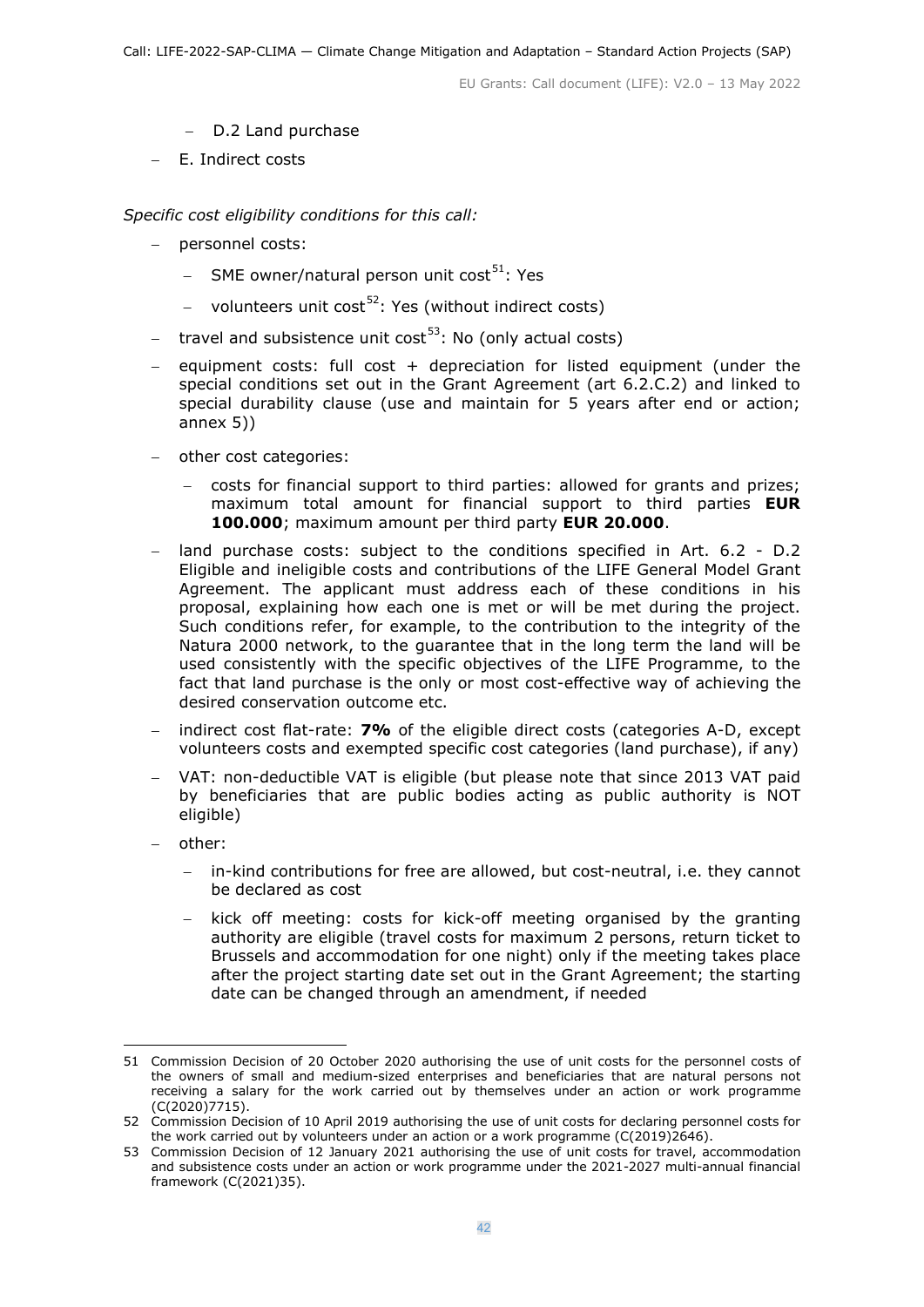- − project websites: communication costs for presenting the project on the participants' websites or social media accounts are eligible; costs for *separate* project websites are not eligible
- − common information and dissemination activities: foresee resources to increase synergies between, and the visibility of LIFE and EU supported actions
- − other ineligible costs: No

 $\triangle$  Volunteers costs  $-$  Volunteers costs are not a classic cost category. There are no costs because volunteers work for free, but they may nonetheless be added to the budget in the form of a prefixed unit cost (per volunteer) and thus allow you to benefit from the volunteers' work for the grant (by increasing the amount of reimbursement up to 100% of the normal costs, i.e. cost categories other than volunteers). More information is available in the AGA — [Annotated Grant Agreement,](https://ec.europa.eu/info/funding-tenders/opportunities/docs/2021-2027/common/guidance/aga_en.pdf)  [art 6.2.A.5.](https://ec.europa.eu/info/funding-tenders/opportunities/docs/2021-2027/common/guidance/aga_en.pdf)

#### <span id="page-42-0"></span>*Reporting and payment arrangements*

The reporting and payment arrangements are fixed in the Grant Agreement *(Data Sheet, point 4 and art 21 and 22)*.

After grant signature, you will normally receive a **prefinancing** to start working on the project (float of normally **30%** of the maximum grant amount; exceptionally less or no prefinancing). The prefinancing will be paid 30 days from entry into force/financial guarantee (if required) — whichever is the latest*.*

There will be one or more **additional prefinancing payments** linked to a prefinancing report.

In addition, for longer or more complex projects, you may be expected to submit one or more progress reports not linked to payments.

**Payment of the balance**: At the end of the project, we will calculate your final grant amount. If the total of earlier payments is higher than the final grant amount, we will ask you (your coordinator) to pay back the difference (recovery).

All payments will be made to the coordinator.

 $\triangle$  Please be aware that payments will be automatically lowered if one of your consortium members has outstanding debts towards the EU (granting authority or other EU bodies). Such debts will be offset by us  $-$  in line with the conditions set out in the Grant Agreement *(see art 22)*.

Please also note that you are responsible for keeping records on all the work done and the costs declared.

#### <span id="page-42-1"></span>*Prefinancing guarantees*

If a prefinancing guarantee is required, it will be fixed in the Grant Agreement *(Data Sheet, point 4)*. The amount will be set during grant preparation and it will normally be equal or lower than the prefinancing for your grant.

The guarantee should be in euro and issued by an approved bank/financial institution established in an EU Member State. If you are established in a non-EU country and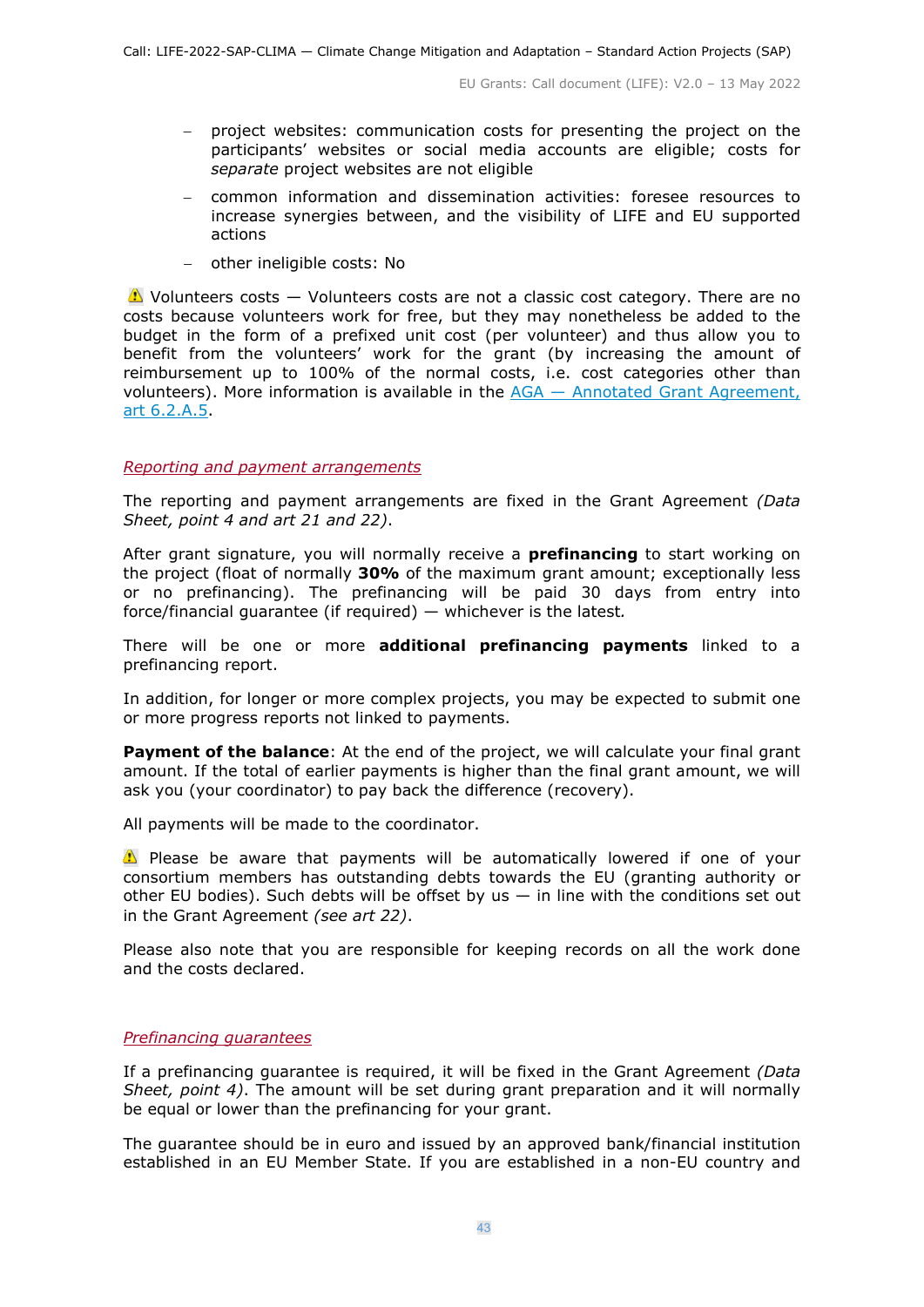would like to provide a guarantee from a bank/financial institution in your country, please contact us (this may be exceptionally accepted, if it offers equivalent security).

Amounts blocked in bank accounts will NOT be accepted as financial guarantees.

Prefinancing guarantees are formally NOT linked to individual consortium members, which means that you are free to organise how to provide the guarantee amount *(by one or several beneficiaries, for the overall amount or several guarantees for partial amounts, by the beneficiary concerned or by another beneficiary, etc)*. It is however important that the requested amount is covered and that the guarantee(s) are sent to us in time to make the prefinancing (scanned copy via Portal AND original by post).

If agreed with us, the bank guarantee may be replaced by a guarantee from a third party.

The guarantee will be released at the end of the grant, in accordance with the conditions laid down in the Grant Agreement.

#### <span id="page-43-0"></span>*Certificates*

Depending on the type of action, size of grant amount and type of beneficiaries, you may be requested to submit different certificates. The types, schedules and thresholds for each certificate are fixed in the Grant Agreement *(Data Sheet, point 4 and art 24)*.

#### <span id="page-43-1"></span>*Liability regime for recoveries*

The liability regime for recoveries will be fixed in the Grant Agreement *(Data Sheet point 4.4 and art 22).*

For beneficiaries, it is one of the following:

- − limited joint and several liability with individual ceilings *each beneficiary up*  to their maximum grant amount
- − unconditional joint and several liability *each beneficiary up to the maximum grant amount for the action*

or

− individual financial responsibility — *each beneficiary only for their own debts*.

In addition, the granting authority may require joint and several liability of affiliated entities (with their beneficiary).

<span id="page-43-2"></span>*Provisions concerning the project implementation*

IPR rules: *see Model Grant Agreement (art 16 and Annex 5):*

− rights of use on results: Yes

Communication, dissemination and visibility of funding: *see Model Grant Agreement (art 17 and Annex 5):*

- − communication and dissemination plan: Yes
- − additional communication and dissemination activities: Yes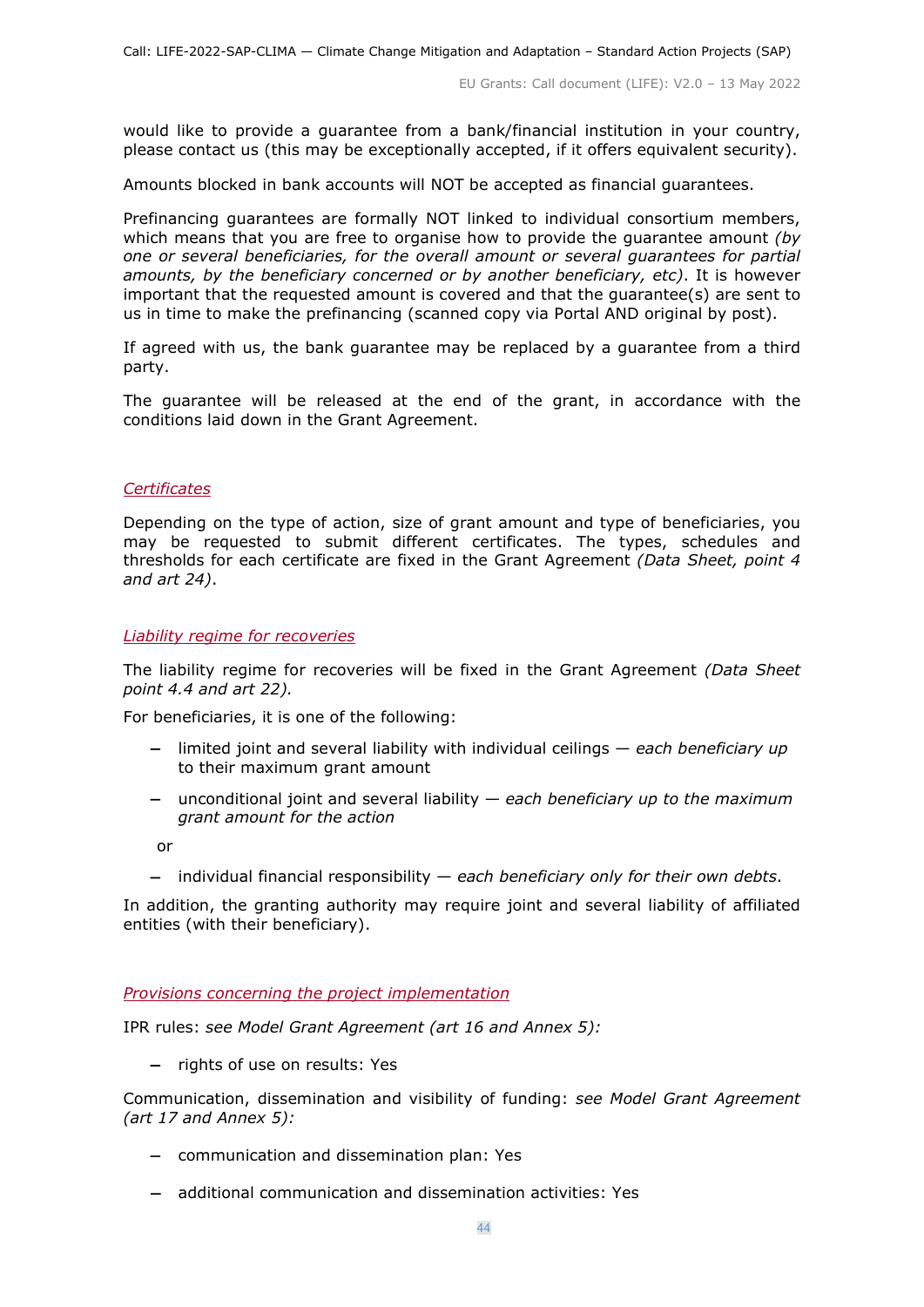− special logos: Yes

Specific rules for carrying out the action: *see Model Grant Agreement (art 18 and Annex 5):*

- − durability: Yes
- − specific rules for blending operations: No

−

<span id="page-44-0"></span>*Other specificities*

N/A

#### <span id="page-44-1"></span>*Non-compliance and breach of contract*

The Grant Agreement (chapter 5) provides for the measures we may take in case of breach of contract (and other non-compliance issues).

For more information, *see [AGA —](https://ec.europa.eu/info/funding-tenders/opportunities/docs/2021-2027/common/guidance/aga_en.pdf) [Annotated Grant Agreement](https://ec.europa.eu/info/funding-tenders/opportunities/docs/2021-2027/common/guidance/aga_en.pdf)*.

#### <span id="page-44-2"></span>**11. How to submit an application**

All proposals must be submitted directly online via the Funding & Tenders Portal Electronic Submission System. Paper applications are NOT accepted.

Submission is a **2-step process**:

#### a) **create a user account and register your organisation**

To use the Submission System (the only way to apply), all participants need to create [an EU Login user account.](https://webgate.ec.europa.eu/cas/eim/external/register.cgi)

Once you have an EULogin account, you can [register your organisation](https://ec.europa.eu/info/funding-tenders/opportunities/portal/screen/how-to-participate/participant-register) in the Participant Register. When your registration is finalised, you will receive a 9-digit participant identification code (PIC).

#### b) **submit the proposal**

Access the Electronic Submission System via the Topic page in the [Search Funding &](https://ec.europa.eu/info/funding-tenders/opportunities/portal/screen/opportunities/topic-search;freeTextSearchKeyword=;typeCodes=0,1;statusCodes=31094501,31094502,31094503;programCode=null;programDivisionCode=null;focusAreaCode=null;crossCuttingPriorityCode=null;callCode=Default;sortQuery=openingDate;orderBy=asc;onlyTenders=false;topicListKey=topicSearchTablePageState)  [Tenders](https://ec.europa.eu/info/funding-tenders/opportunities/portal/screen/opportunities/topic-search;freeTextSearchKeyword=;typeCodes=0,1;statusCodes=31094501,31094502,31094503;programCode=null;programDivisionCode=null;focusAreaCode=null;crossCuttingPriorityCode=null;callCode=Default;sortQuery=openingDate;orderBy=asc;onlyTenders=false;topicListKey=topicSearchTablePageState) section (or, for calls sent by invitation to submit a proposal, through the link provided in the invitation letter).

Submit your proposal in 4 parts, as follows:

- Part A includes administrative information about the applicant organisations (future coordinator, beneficiaries, affiliated entities and associated partners) and the summarised budget for the proposal. Fill it in directly online;
- Part B (description of the action) covers the technical content of the proposal. Download the mandatory word template from the Submission System, fill it in and upload it as a PDF file;
- − Part C containing additional project data and to be filled in directly online;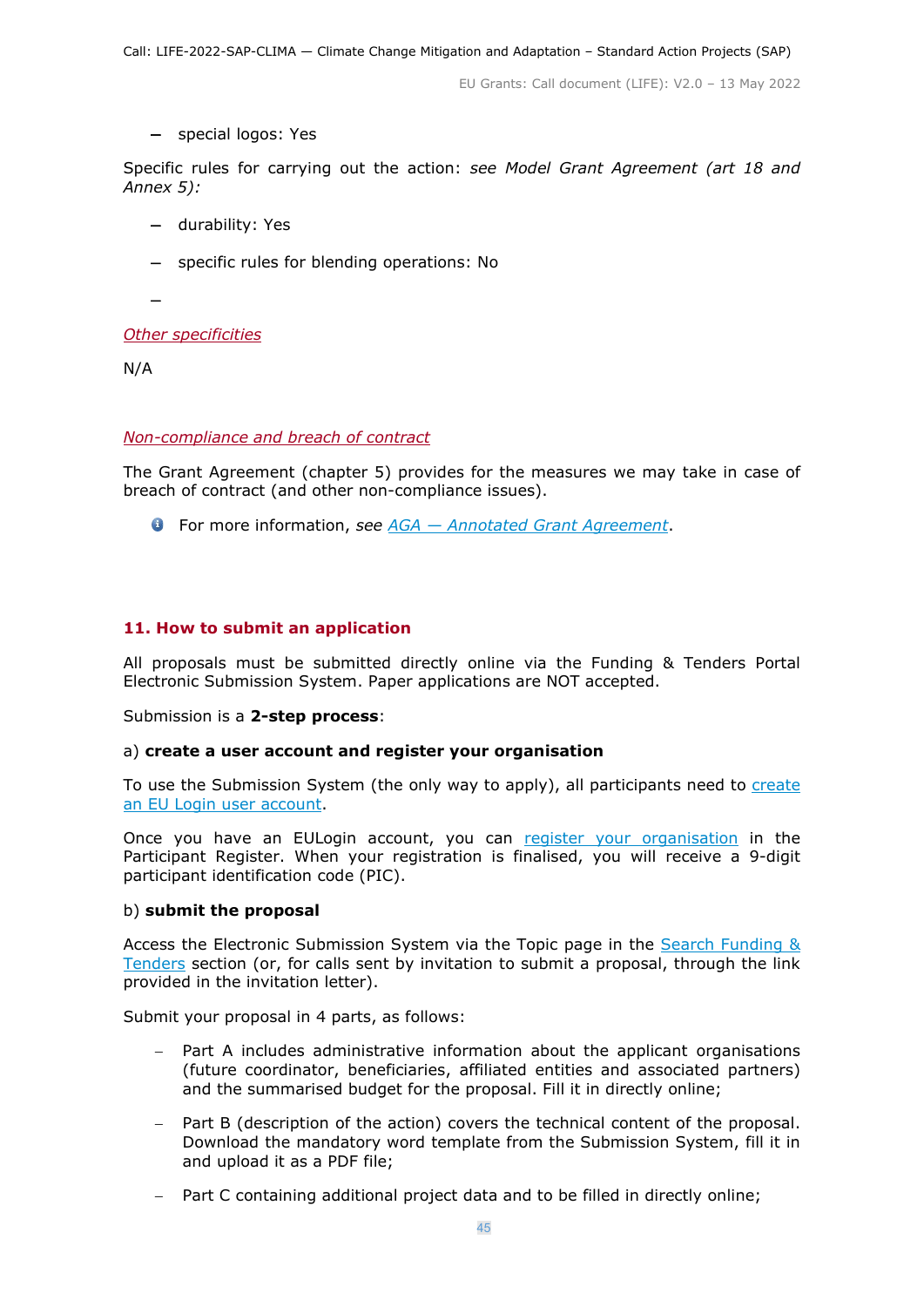− Annexes (*see section 5*). Upload them as PDF file (single or multiple depending on the slots). Excel upload is sometimes possible, depending on the file type.

The proposal must keep to the **page limits** *(see section 5)*; excess pages will be disregarded.

Documents must be uploaded to the **right category** in the Submission System otherwise the proposal might be considered incomplete and thus inadmissible.

The proposal must be submitted **before the call deadline** (*see section 4*). After this deadline, the system is closed and proposals can no longer be submitted.

Once the proposal is submitted, you will receive a **confirmation e-mail** (with date and time of your application). If you do not receive this confirmation e-mail, it means your proposal has NOT been submitted. If you believe this is due to a fault in the Submission System, you should immediately file a complaint via the IT Helpdesk [webform,](https://ec.europa.eu/info/funding-tenders/opportunities/portal/screen/support/helpdesks/contact-form) explaining the circumstances and attaching a copy of the proposal (and, if possible, screenshots to show what happened).

Details on processes and procedures are described in the [Online Manual.](https://ec.europa.eu/info/funding-tenders/opportunities/docs/2021-2027/common/guidance/om_en.pdf) The Online Manual also contains the links to FAQs and detailed instructions regarding the Portal Electronic Exchange System.

## <span id="page-45-0"></span>**12. Help**

As far as possible, *please try to find the answers you need yourself*, in this and the other documentation (we have limited resources for handling direct enquiries):

- − [Online Manual](https://ec.europa.eu/info/funding-tenders/opportunities/docs/2021-2027/common/guidance/om_en.pdf)
- − FAQs on the Topic page (for call-specific questions in open calls; not applicable for actions by invitation)
- − [Portal](https://ec.europa.eu/info/funding-tenders/opportunities/portal/screen/support/faq;categories=;programme=null;actions=;keyword=) [FAQ](https://ec.europa.eu/info/funding-tenders/opportunities/portal/screen/support/faq;categories=;programme=null;actions=;keyword=) (for general questions).
- − [LIFE Info Days](https://cinea.ec.europa.eu/life/life-support-applicants_en)

Please also consult the Topic page regularly, since we will use it to publish call updates. (For invitations, we will contact you directly in case of a call update).

#### *Contact*

Only in case you did not find an answer in the above links, you may contact:

- − for individual questions on the Portal Submission System: [IT Helpdesk](https://ec.europa.eu/info/funding-tenders/opportunities/portal/screen/support/helpdesks/contact-form)
- − for non-IT related questions: [CINEA-LIFE-ENQUIRIES@ec.europa.eu](mailto:CINEA-LIFE-ENQUIRIES@ec.europa.eu)

**Please send your questions at the latest 7 days before the submission deadline** (see section 4) AND indicate clearly the reference of the call and topic to which your question relates (see cover page).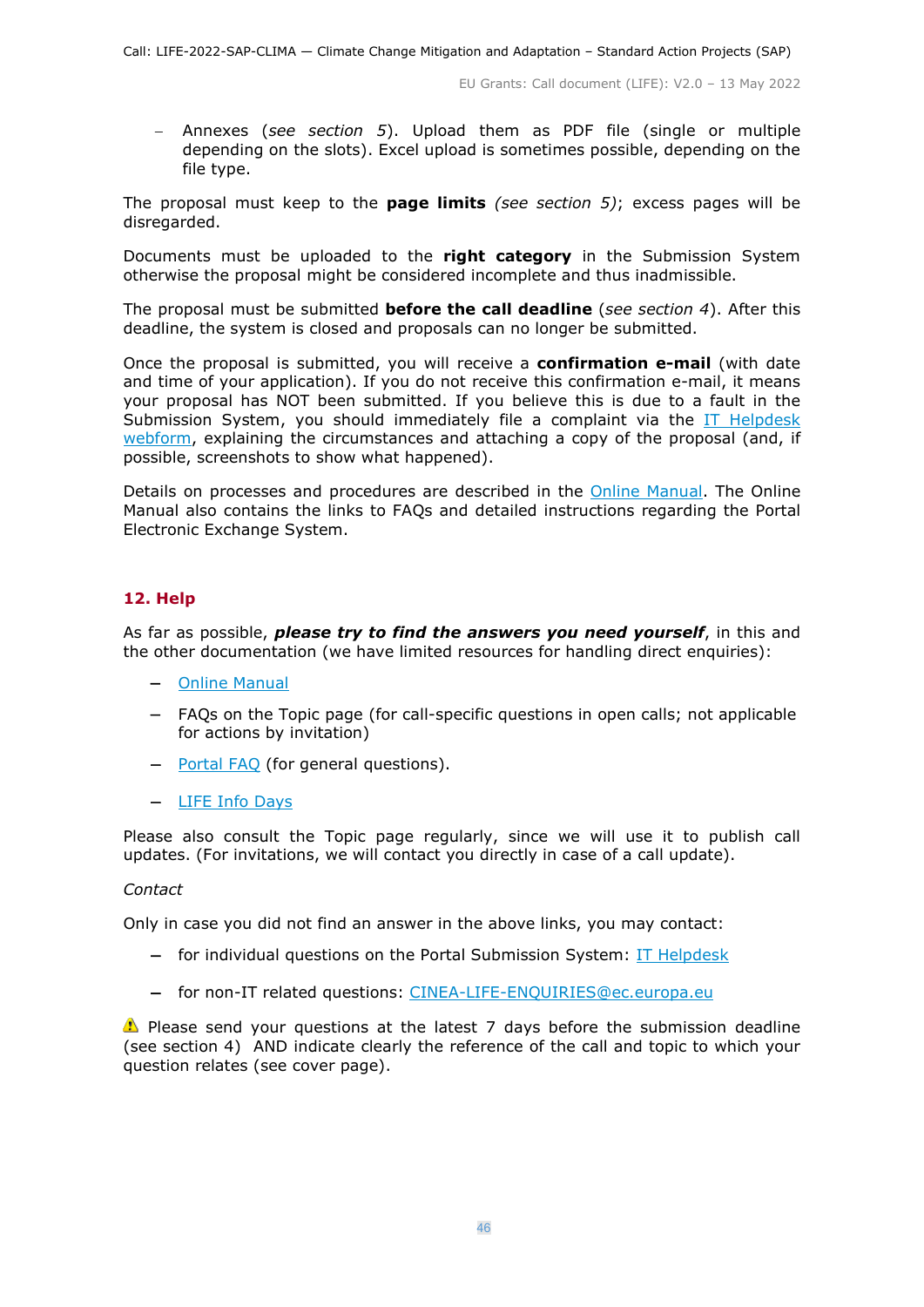#### <span id="page-46-0"></span>**13. Important**

#### **A** IMPORTANT

- **Don't wait until the end —** Complete your application sufficiently in advance of the deadline to avoid any last minute **technical problems**. Problems due to last minute submissions *(e.g. congestion, etc.)* will be entirely at your risk. Call deadlines can NOT be extended.
- **Consult** the Portal Topic page regularly. We will use it to publish updates and additional information on the call (call and topic updates).
- **Funding & Tenders Portal Electronic Exchange System —** By submitting the application, all participants **accept** to use the electronic exchange system in accordance with the [Portal Terms & Conditions.](https://ec.europa.eu/info/funding-tenders/opportunities/docs/2021-2027/common/ftp/tc_en.pdf)
- **Registration —** Before submitting the application, all beneficiaries, affiliated entities and associated partners must be registered in the [Participant Register.](https://ec.europa.eu/info/funding-tenders/opportunities/portal/screen/how-to-participate/participant-register) The participant identification code (PIC) (one per participant) is mandatory for the Application Form.
- **Consortium roles —** When setting up your consortium, you should think of organisations that help you reach objectives and solve problems.

The roles should be attributed according to the level of participation in the project. Main participants should participate as **beneficiaries** or **affiliated entities**; other entities can participate as associated partners, subcontractors, third parties giving in-kind contributions. **Associated partners** and third parties giving in-kind contributions should bear their own costs (they will not become formal recipients of EU funding). **Subcontracting** should normally constitute a limited part and must be performed by third parties (not by one of the beneficiaries/affiliated entities). Subcontracting going beyond 30% of the total eligible costs must be justified in the application.

- **Coordinator —** In multi-beneficiary grants, the beneficiaries participate as consortium (group of beneficiaries). They will have to choose a coordinator, who will take care of the project management and coordination and will represent the consortium towards the granting authority. In mono-beneficiary grants, the single beneficiary will automatically be coordinator.
- **Affiliated entities** Applicants may participate with affiliated entities (i.e. entities linked to a beneficiary which participate in the action with similar rights and obligations as the beneficiaries, but do not sign the grant and therefore do not become beneficiaries themselves). They will get a part of the grant money and must therefore comply with all the call conditions and be validated (just like beneficiaries); but they do not count towards the minimum eligibility criteria for consortium composition (if any).
- **Associated partners** Applicants may participate with associated partners (i.e. partner organisations which participate in the action but without the right to get grant money). They participate without funding and therefore do not need to be validated.
- **Consortium agreement**  For practical and legal reasons it is recommended to set up internal arrangements that allow you to deal with exceptional or unforeseen circumstances (in all cases, even if not mandatory under the Grant Agreement). The consortium agreement also gives you the possibility to redistribute the grant money according to your own consortium-internal principles and parameters (for instance, one beneficiary can reattribute its grant money to another beneficiary). The consortium agreement thus allows you to customise the EU grant to the needs inside your consortium and can also help to protect you in case of disputes.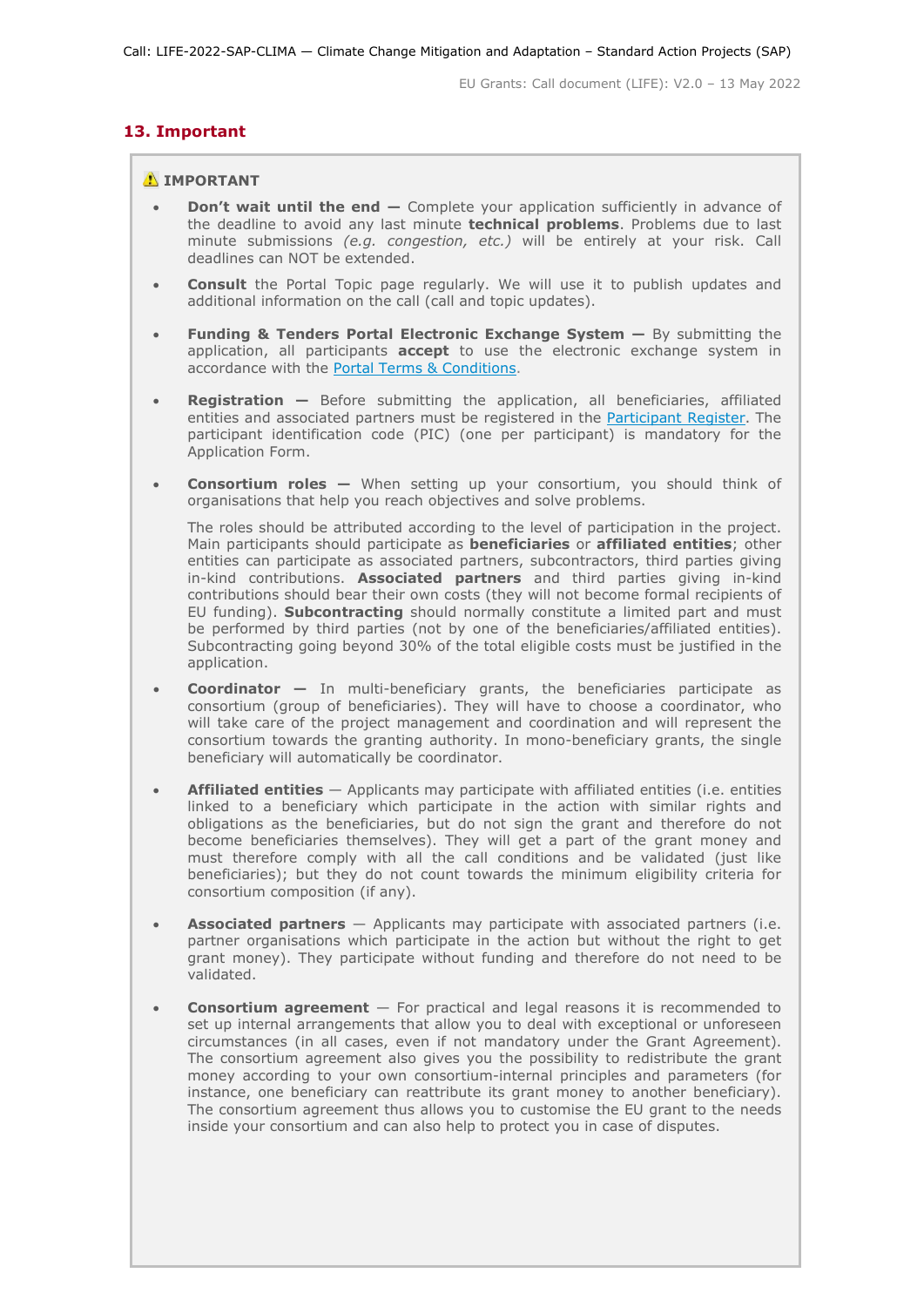- **Balanced project budget —** Grant applications must ensure a balanced project budget and sufficient other resources to implement the project successfully *(e.g. own contributions, income generated by the action, financial contributions from third parties, etc)*. You may be requested to lower your estimated costs, if they are ineligible (including excessive).
- **No-profit rule —** Grants may NOT give a profit (i.e. surplus of revenues + EU grant over costs). This will be checked by us at the end of the project.
- **No double funding —** There is a strict prohibition of double funding from the EU budget (except under EU Synergies actions). Outside such Synergies actions, any given action may receive only ONE grant from the EU budget and cost items may under NO circumstances declared to two different EU actions.
- **Completed/ongoing projects —** Proposals for projects that have already been completed will be rejected; proposals for projects that have already started will be assessed on a case-by-case basis (in this case, no costs can be reimbursed for activities that took place before the project starting date/proposal submission).
- **Combination with EU operating grants —** Combination with EU operating grants is possible, if the project remains outside the operating grant work programme and you make sure that cost items are clearly separated in your accounting and NOT declared twice *(see [AGA —](https://ec.europa.eu/info/funding-tenders/opportunities/docs/2021-2027/common/guidance/aga_en.pdf) [Annotated Model Grant Agreement, art 6.2.E\)](https://ec.europa.eu/info/funding-tenders/opportunities/docs/2021-2027/common/guidance/aga_en.pdf).*
- **Multiple proposals —** Applicants may submit more than one proposal for *different* projects under the same call (and be awarded a funding for them).

Organisations may participate in several proposals.

BUT: if there are several proposals for *very similar* projects, only one application will be accepted and evaluated; the applicants will be asked to withdraw one of them (or it will be rejected).

- **Resubmission —** Proposals may be changed and re-submitted until the deadline for submission.
- **Rejection** By submitting the application, all applicants accept the call conditions set out in this this Call Document (and the documents it refers to). Proposals that do not comply with all the call conditions will be **rejected**. This applies also to applicants: All applicants need to fulfil the criteria; if any one of them doesn't, they must be replaced or the entire proposal will be rejected.
- **Cancellation –** There may be circumstances which may require the cancellation of the call. In this case, you will be informed via a call or topic update. Please note that cancellations are without entitlement to compensation.
- **Language** You can submit your proposal in any official EU language (project abstract/summary should however always be in English). For reasons of efficiency, we strongly advise you to use English for the entire application.